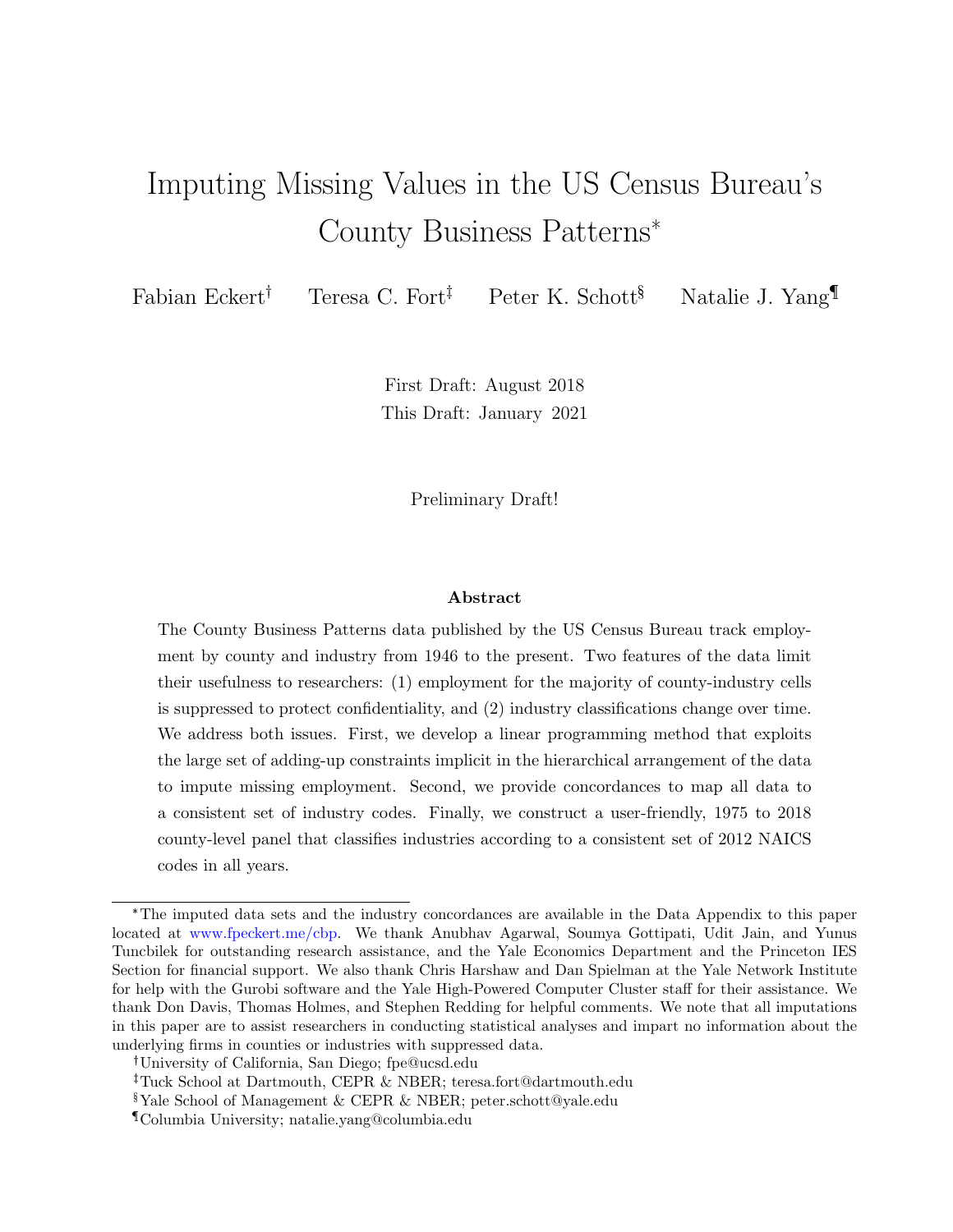## 1 Introduction

The US Census Bureau's County Business Patterns (CBP) files offer the most detailed view of the United States' industrial structure available to the public. They contain administrative data on employment, payroll, and establishment counts for approximately 1,000 industries by county and year annually since 1964, and sporadically between 1946 and 1962. Many economic studies have used the CBP data to examine a wide range of topics, and recent interest in the spatial distribution of economic activity within countries promises to increase their popularity among researchers in international trade, urban, and macroeconomics.<sup>[1](#page-1-0)</sup>

Despite their benefits, the CBP files have two important limitations. First, employment for many county-industry cells is suppressed to preserve confidentiality, substantially reducing the number of counties and industries that can be examined either in the cross section or over time. Second, industry classifications change periodically, hampering researchers' ability to construct panels. This paper addresses both shortcomings. We develop and implement a new method to impute information for suppressed cells and offer industry concordances to map the resulting employment counts to a consistent set of industry codes. We currently provide these improvements for the 1975 to 2016 files, and plan to extend them back in time to 1946, and forward as new versions are released, in future drafts.[2](#page-1-1)

Each edition of the CBP contains three files which record national, state, and county employment by industry. We refer to the geography-by-industry bins as "cells." Both dimensions of the data are hierarchical. Counties are small geographic units whose boundaries are always contained within a single US state, and the union of states makes up the country as a whole.<sup>[3](#page-1-2)</sup> For each geographic unit, employment counts are given for industries and aggregations of industries, which we refer to as "roots." For example, if an industry code has four digits, e.g., 3571, then that industry has three roots at the  $k \in \{1, 2, 3\}$  digit level, i.e., 3xxx, 35xx, and 357x.

Census suppresses the employment counts of a large fraction of cells in each year to prevent users from inferring information about any particular firm. Intuitively, this suppression is more likely the finer the geography or industry of a cell. For example, suppression is more frequent

<span id="page-1-0"></span><sup>1</sup>For example, [Glaeser et al.](#page-38-0) [\(1992\)](#page-38-0) test for regional convergence, [Autor et al.](#page-37-0) [\(2013\)](#page-37-0) study the impact of increased Chinese import penetration on US manufacturing employment, [Holmes and Stevens](#page-38-1) [\(2004\)](#page-38-1) examine economic specialization, and [Hershbein and Kahn](#page-38-2) [\(2018\)](#page-38-2) investigate whether recessions accelerate skill-biased technical change. For recent studies using regional data to study the industrial composition of regions see [Caliendo et al.](#page-37-1) [\(2015\)](#page-37-1), [Caliendo et al.](#page-37-2) [\(2014\)](#page-37-2), [Diamond](#page-37-3) [\(2013\)](#page-37-3), [Hornbeck and Moretti](#page-38-3) [\(2018\)](#page-38-3), [Bernard et al.](#page-37-4) [\(2013\)](#page-37-4), [Eckert](#page-37-5) [\(2019\)](#page-37-5), [Eckert et al.](#page-37-6) [\(2019\)](#page-37-6), [Fort et al.](#page-38-4) [\(2018\)](#page-38-4), and [Ding et al.](#page-37-7) [\(2019\)](#page-37-7).

<span id="page-1-1"></span><sup>&</sup>lt;sup>2</sup>Although files for 2017 and 2018 have been released, Census' procedures for suppressing data have changed. We include the raw information from these files in the "long panel" discussed in Section [7](#page-31-0) and plan to provide imputations for them in a future draft.

<span id="page-1-2"></span><sup>&</sup>lt;sup>3</sup>After 1994, the CBP files contain tabulations at the zip code level. We plan to apply our imputation method to this geographic unit in a future draft.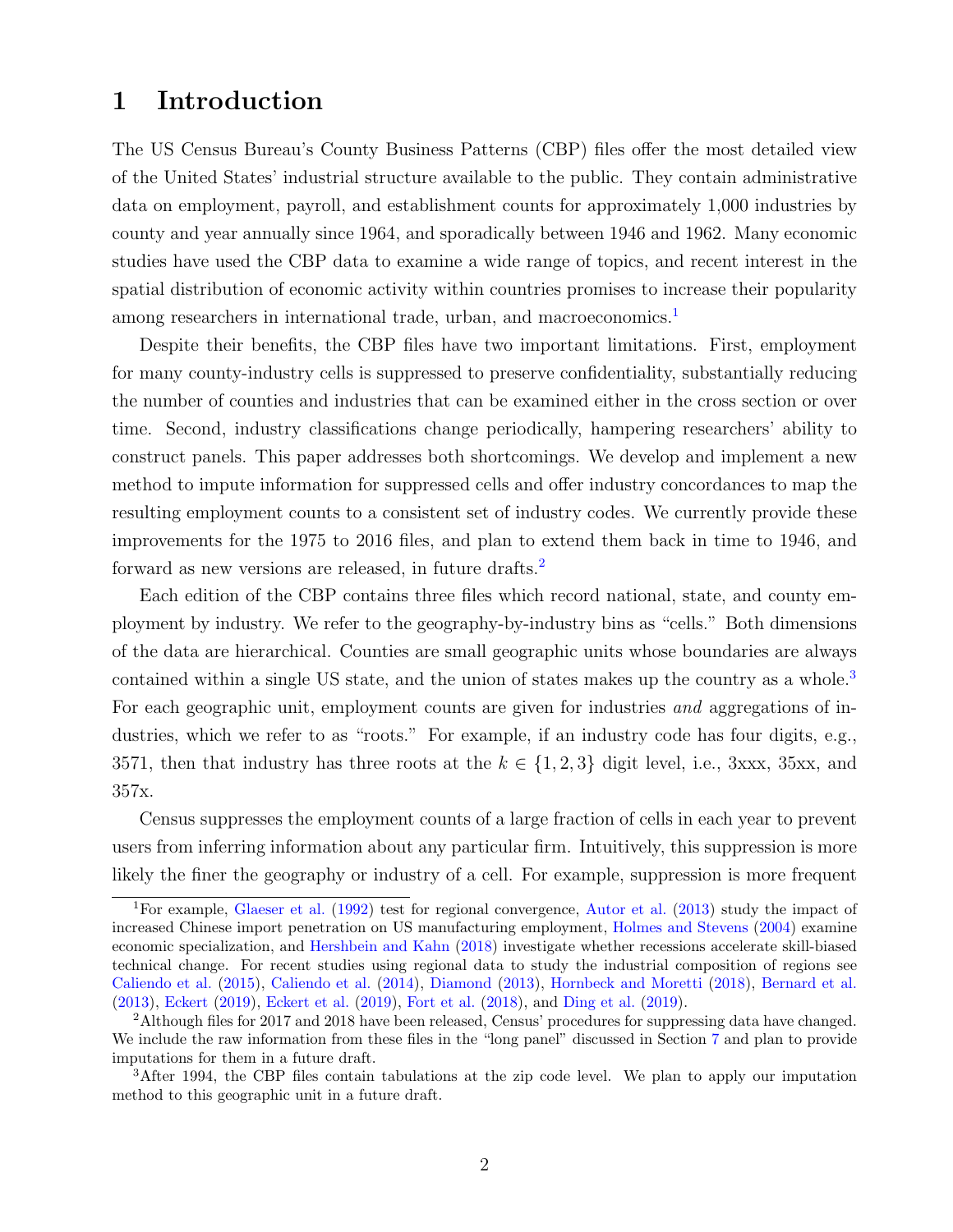among counties than states (more than half of county-industry cells are suppressed), and among industries than roots. Importantly, when Census does suppress the employment of a cell, it provides a lower and upper bound on its actual employment.

In the first part of the paper, we develop a method for imputing suppressed employment that uses the geographic and industrial hierarchies as constraints in a linear program.[4](#page-2-0) The intuition for our method is straightforward. For each year, we pool the data from the national, state, and county files and assign a lower and upper bound to the employment of each cell. For unsuppressed cells, lower and upper bounds coincide. For suppressed cells, the lower and upper bounds differ and are provided by Census. The key insight of our approach is that a given cell's employment is restricted not just by its own lower and upper bounds, but by the adding-up constraints implied by the employment of all cells along the geographic and industrial hierarchies implicit in the union of the county, state, and national files.<sup>[5](#page-2-1)</sup> We stress that while our imputations are internally consistent, there is no guarantee that they represent the true geography-industry employment that suppression was designed to obscure, nor do they reveal any information about firm identities.

The algorithm chooses employment counts for each cell subject to two sets of constraints. First, n-digit industry counts add up to those of  $n-1$  level roots,  $n-1$  level roots add up to those of  $n-2$  level roots, and so on. Second, within each industry or root, county employment adds to state employment, and state employment adds to national employment. For a given suppressed cell, our baseline linear program identifies the employment count that is closest to the midpoint of its lower and upper bounds, while satisfying these industrial and geographical adding-up constraints.[6](#page-2-2)

The CBP use two different industry classification systems. Prior to 1998, employment is classified using the Standard Industry Classification (SIC) system, while employment thereafter is expressed according to the North American Industry Classification System (NAICS). In the second part of the paper, we discuss these classification systems and the challenges they present

<span id="page-2-0"></span><sup>&</sup>lt;sup>4</sup>The CBP files also contain information on the establishment size distribution within each geographyindustry cell. While this information could in principle be use to help impute employment, in practice these imputed bounds are often inconsistent. As a result, we do not use this information, at least for now.

<span id="page-2-1"></span><sup>5</sup>As an example of restrictions imposed by geographical hierarchy, consider bakery employment in Mercer County, NJ. Together with employment in bakeries in all other NJ counties (from the county file), Mercer's count has to add up to bakery employment for New Jersey overall (from the state file) which in turn, along with bakery employment in all other states, has to yield the national bakery employment count (from the national file). Industry hierarchies impose constraints *within* each geographic units. Bakery employment within Mercer County has to add up to Food Manufacturing employment along with all other food production employment in Mercer, which in turn adds to the total Manufacturing employment count in Mercer (all from the county file).

<span id="page-2-2"></span><sup>&</sup>lt;sup>6</sup>We use the midpoint in our baseline estimates since many prior studies (e.g., [Glaeser et al.,](#page-38-0) [1992;](#page-38-0) [Holmes](#page-38-1) [and Stevens,](#page-38-1) [2004\)](#page-38-1) using the CBP simply chose the midpoint as imputed employment for suppressed cells. We plan to discuss the sensitivity of our imputed estimates to this objective function and methods for bootstrapping confidence intervals for our imputes in a future draft.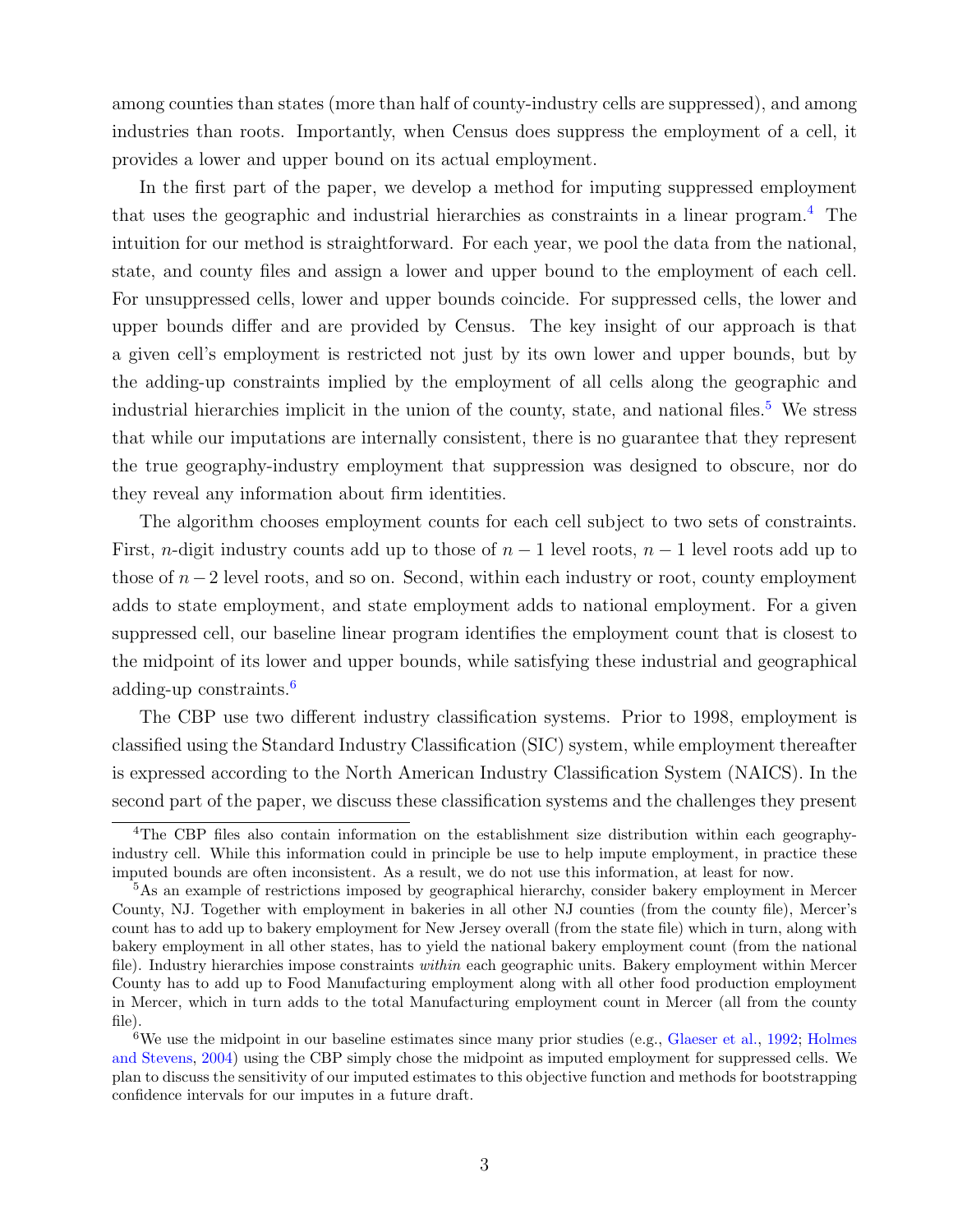to constructing a long CBP panel.<sup>[7](#page-3-0)</sup> In the final section of the paper, we describe how we augment SIC-SIC and SIC-NAICS concordances provided by [Fort and Klimek](#page-37-8) [\(2018\)](#page-37-8), and use them, along with official NAICS-NAICS concordances, to reclassify employment in the 1975 to 2016 editions of the CBP to the NAICS 2012 vintage of industry codes. We use NAICS 2012 in constructing this panel for three reasons. First, this reclassification most accurately captures current economic activity, and renders the data compatible with future releases of the CBP.<sup>[8](#page-3-1)</sup> Second, NAICS is comparable with the Canadian and Mexican classification systems at the four-digit level, facilitating analysis of North America as a whole. Third, NAICS assigns all establishments to industries based on what the establishment does, whereas SIC assignments are based on a number of different concepts that vary across sectors and are therefore less transparent.<sup>[9](#page-3-2)</sup> We provide the input datasets and code to assign the CBP data to a NAICS 2012 basis, as well as a dataset from 1975 to 2016 with county-level employment on a NAICS 2012 basis. While we cannot always provide a full six-digit NAICS codes for every observation, this dataset is relatively user-friendly since researchers can simply aggregate all the observations to arrive at correct industry, county, or national employment totals. By contrast, the raw CBP data during the SIC years cannot be aggregated to obtain employment totals since they include aggregated industry codes that sometimes are the sum of the more detailed codes, but other times contain employment for which their disaggregated-industry-code employment is incomplete.

Our paper contributes to previous efforts to impute missing values in the CBP data and make them available to other researchers. Our method is most closely related to the procedure proposed by [Isserman and Westervelt](#page-38-5) [\(2006\)](#page-38-5), who also use the industry and geography hierarchies as constraints.[10](#page-3-3) Our method differs in how we choose a vector of employment estimates that simultaneously satisfies all constraints. [Isserman and Westervelt](#page-38-5) [\(2006\)](#page-38-5) use simulated annealing to find a solution vector satisfying all bounds.<sup>[11](#page-3-4)</sup> Instead, we define a linear objective function, transforming the problem into a simple linear program.<sup>[12](#page-3-5)</sup> Given that linear pro-

<span id="page-3-5"></span> $12$ We note that while the problem is *conceptually* simple, solving a linear program with millions of choice

<span id="page-3-0"></span><sup>&</sup>lt;sup>7</sup>We also discuss changes in geographic units. While state boundaries are constant during our sample period, the number of counties and the geographic borders of some of them change over time.

<span id="page-3-1"></span><sup>8</sup>Consider Computer Systems Design as an example. It is an important and growing sector that did not exist under SIC.

<span id="page-3-2"></span><sup>9</sup>Employment at even the most broadly defined sectoral aggregates differs substantially between SIC and NAICS, so it is critical to address the change in systems for any time-series analysis. For example, 9 percent of manufacturing employment under the SIC system was reclassified outside of manufacturing under NAICS [\(Fort and Klimek](#page-37-8) [\(2018\)](#page-37-8)).

<span id="page-3-3"></span><sup>10</sup>[Autor et al.](#page-37-0) [\(2013\)](#page-37-0) exploit industry hierarchies to tighten suppressed cells' lower and upper bounds, and then select point estimates within those bounds subject to industry adding-up constraints.

<span id="page-3-4"></span> $11$ [Isserman and Westervelt](#page-38-5) [\(2006\)](#page-38-5) also attempt to incorporate information implied by the establishment size distribution provided in the raw Census files. In fact, this information can be inconsistent with the employment bounds we focus on in our method, and frequently the respective employment bounds do not overlap. As a result, for our baseline estimates, we use only the employment bounds directly stated in the raw CBP files. For more information about this issue, please contact the authors.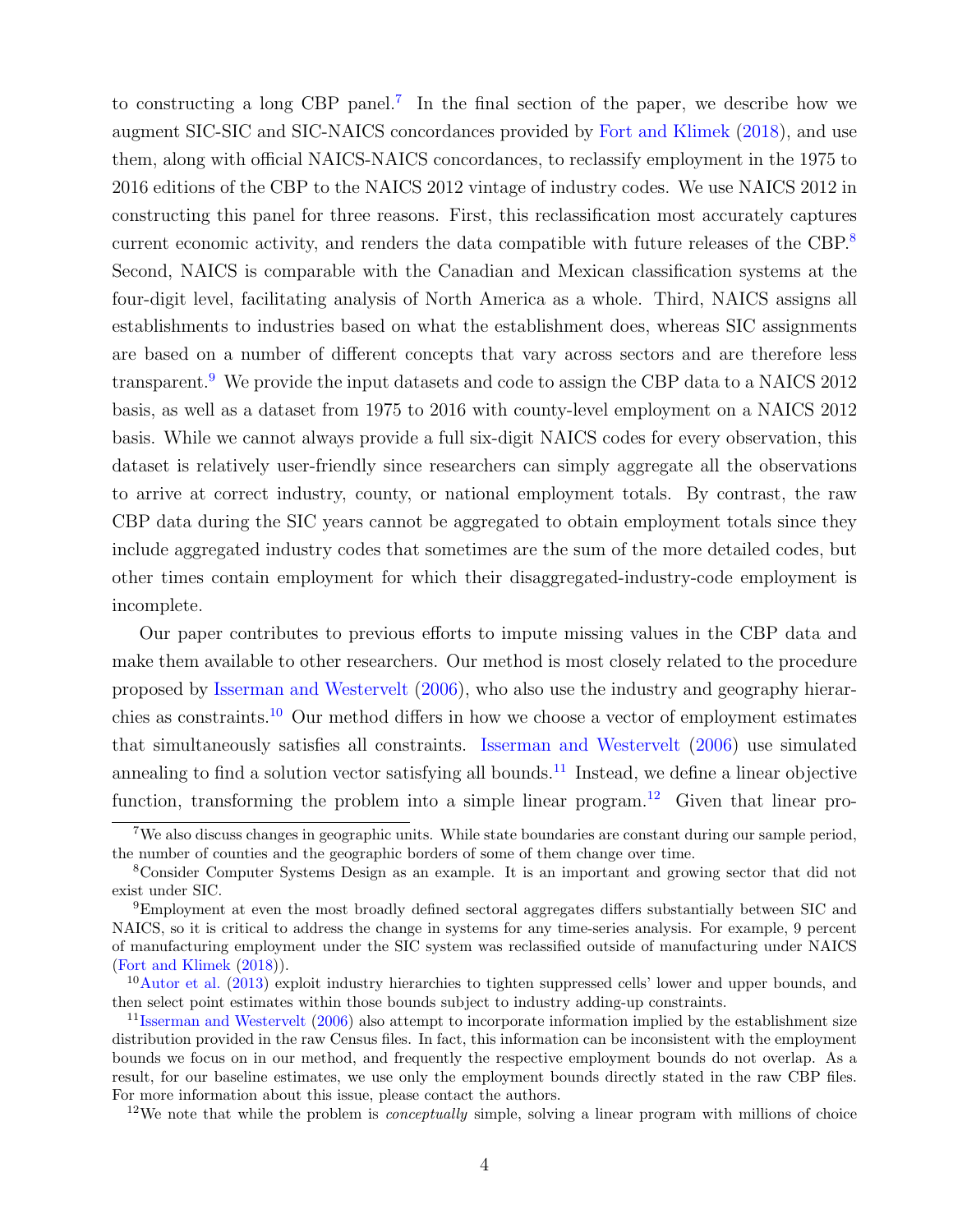gramming is a mature technology, this transformation allows us to exploit well-established and understood algorithms that guarantee exact, globally optimal solutions in non-prohibitive time (see [Bertsimas and Tsitsiklis,](#page-37-9) [1997\)](#page-37-9). As such, our method has three advantages over [Isserman](#page-38-5) [and Westervelt](#page-38-5) [\(2006\)](#page-38-5). First, because we can solve the linear program problem exactly, all of our estimates satisfy all constraints. Simulated annealing, by contrast, yields estimates that satisfy constraints only approximately. Second, simulated annealing as used in [Isserman and](#page-38-5) [Westervelt](#page-38-5) [\(2006\)](#page-38-5) is a heuristic without proof of convergence, while the theory behind linear programs is extensively studied and discussed.[13](#page-4-0) Third, our approach can be used to find and correct inconsistencies in the bounds reported in the raw CBP files by using data correction methods from the linear programming literature. Such corrections are especially useful for data prior to 2000, which contain typos and errors implying there exists no vector of employment consistent with all bounds as stated.[14](#page-4-1)

We also are the first to provide CBP data on a consistent NAICS basis for the entire 1975 to 2016 period. We provide all the input files and computer code needed to concord the raw imputed data to NAICS 2012, noting our concordance assumptions so that they can be adapted by other researchers as needed. As part of this effort, we construct synthetic "partial" SIC codes that reconcile inconsistencies in reported employment at different levels of aggregation, which we add to the user-friendly dataset. We provide concordances for these synthetic codes to NAICS, and show how they can be used to develop a long NAICS CBP panel containing county-industry observations at the finest level of aggregation. This panel can then be then be collapsed to provide employment at any coarser level of aggregation, e.g., national employment totals.

Finally, our method to impute missing data using a linear programming approach contributes to a robust literature on data correction. The idea to exploit hierarchical constraints to impute missing data using linear programming techniques and to correct data inconsistencies extends beyond the context of the CBP files. Our method can be applied to any data collected at different levels of aggregation, both to infer missing information and to resolve internal inconsistencies. For example, it could be used to infer sub-national outcomes in situations where complete data on the aggregate economic performance of a country are available, but data across regions is sparse. Or, it could be useful in identifying inconsistencies in data reported at the two levels.

The remainder of this paper is structured as follows. Section [2](#page-5-0) provides a detailed descrip-

variables is computationally challenging. In practice, our imputed employments for all years can be estimated in a single day on Yale's High Powered Computing Cluster.

<span id="page-4-0"></span><sup>&</sup>lt;sup>13</sup>Our implementation of the approach adopted in [Isserman and Westervelt](#page-38-5)  $(2006)$  using the C coding language did not converge to an exact solution in reasonable time for any of the years we study.

<span id="page-4-1"></span><sup>&</sup>lt;sup>14</sup>Estimates from [Isserman and Westervelt](#page-38-5) [\(2006\)](#page-38-5) are not public and therefore not available for comparison. [Bartik et al.](#page-37-10) [\(2018\)](#page-37-10) use the same approach to impute employment during the NAICS years, i.e., starting in 1998. We compare our imputations to theirs over this period in Section [7.2.](#page-35-0)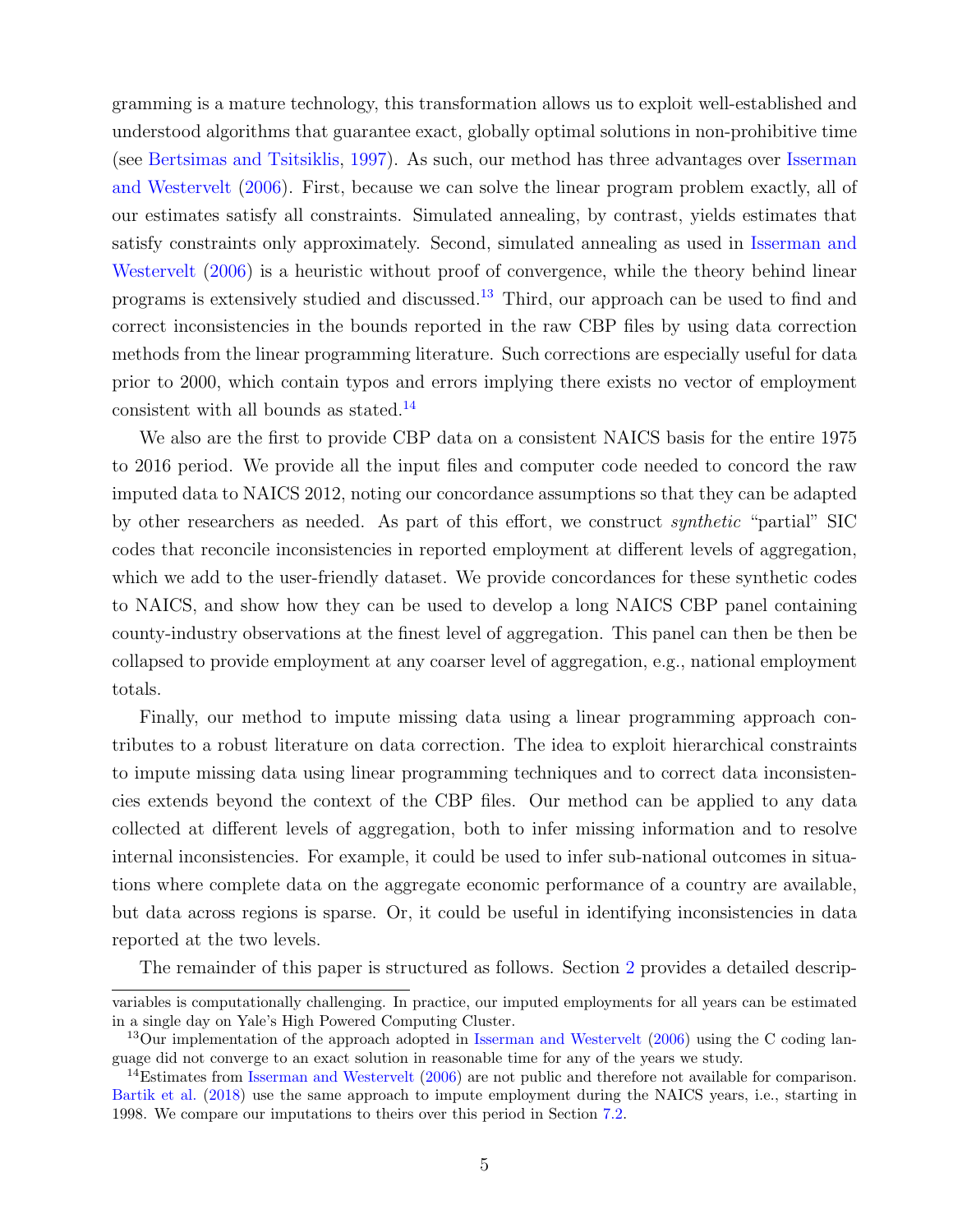tion of the CBP data. Section [3](#page-17-0) describes our method for imputing missing values. Section [4](#page-21-0) describes and analyzes the employment estimates resulting from applying our method to the CBP. Sections [5](#page-26-0) and [6](#page-31-1) discuss industry and county concordances. Section [7](#page-31-0) describes how we create a user-friendly, county-level CBP panel that classifies industries according to a consistent set of 2012 NAICS codes in all years. This panel can be collapsed along both industries and geographies to yield correct national totals. Section [8](#page-36-0) concludes. Raw data sets, imputed employment, industry concordances, and all code used to generate our results are in the Data Appendix located at [www.fpeckert.me/cbp.](http://www.fpeckert.me/cbp)

## <span id="page-5-0"></span>2 The County Business Patterns Files

This section describes the County Business Patterns (CBP) files in detail and highlights key features related to our imputation procedure and industry concordances.

CBP files are available for 1946 to 1951, 1953, 1956, 1959, 1962 and annually from 1964 to  $2016<sup>15</sup>$  $2016<sup>15</sup>$  $2016<sup>15</sup>$  Depending on the year, these files record employment during the week of March 12, first quarter and annual payroll by county and industry, and establishment counts.<sup>[16](#page-5-2)</sup>

Beginning in 1975, state and national files with the same structure as the county files are also available. The data in the CBP files are extracted from the US Census Bureau's Business Register (BR), a database constructed from the administrative tax records of all private, nonfarm employer establishments in the United States. The BR provides the underlying frame for all of the economic data collected by the Census Bureau. Census supplements the BR data with additional information from various other sources, including its Economic Censuses, Annual Surveys, Current Business Surveys, and Company Organization Surveys, as well as data from other agencies including the Bureau of Labor Statistics and the Social Security Administration.<sup>[17](#page-5-3)</sup>

#### <span id="page-5-4"></span>2.1 Unit of Analysis

Since 1974, establishments have been the fundamental reporting unit underlying the CBP tabulations. Employment is assigned to industries and locations by aggregating the employment

<span id="page-5-1"></span><sup>&</sup>lt;sup>15</sup>The sources of the files we use are detailed in Appendix [A.2.](#page-39-0) The US Census Bureau's CBP website posts CBP files from 1986 to the 2018 (the most recent file available). CBP files for earlier years are available at the National Archives.

<span id="page-5-2"></span><sup>&</sup>lt;sup>16</sup>Excluded sectors are: crop and animal production; rail transportation; the National Post Service; pension, health, welfare and vacation funds; trusts, estates and agency accounts; private households; and public administration. Table [2](#page-7-0) shows the total number of industries contained in the data for each year.

<span id="page-5-3"></span><sup>&</sup>lt;sup>17</sup>Census applies various automated and analytical edits to the raw data to remove anomalies and to validate geographic coding, addresses, and industry classifications. For further information on these edits, see Census's technical documentation of the CBP program at [https://www.census.gov/programs-surveys/cbp/technical](https://www.census.gov/programs-surveys/cbp/technical-documentation.html)[documentation.html,](https://www.census.gov/programs-surveys/cbp/technical-documentation.html) copies of which are available in our Data Appendix located at [www.fpeckert.me/cbp.](http://www.fpeckert.me/cbp)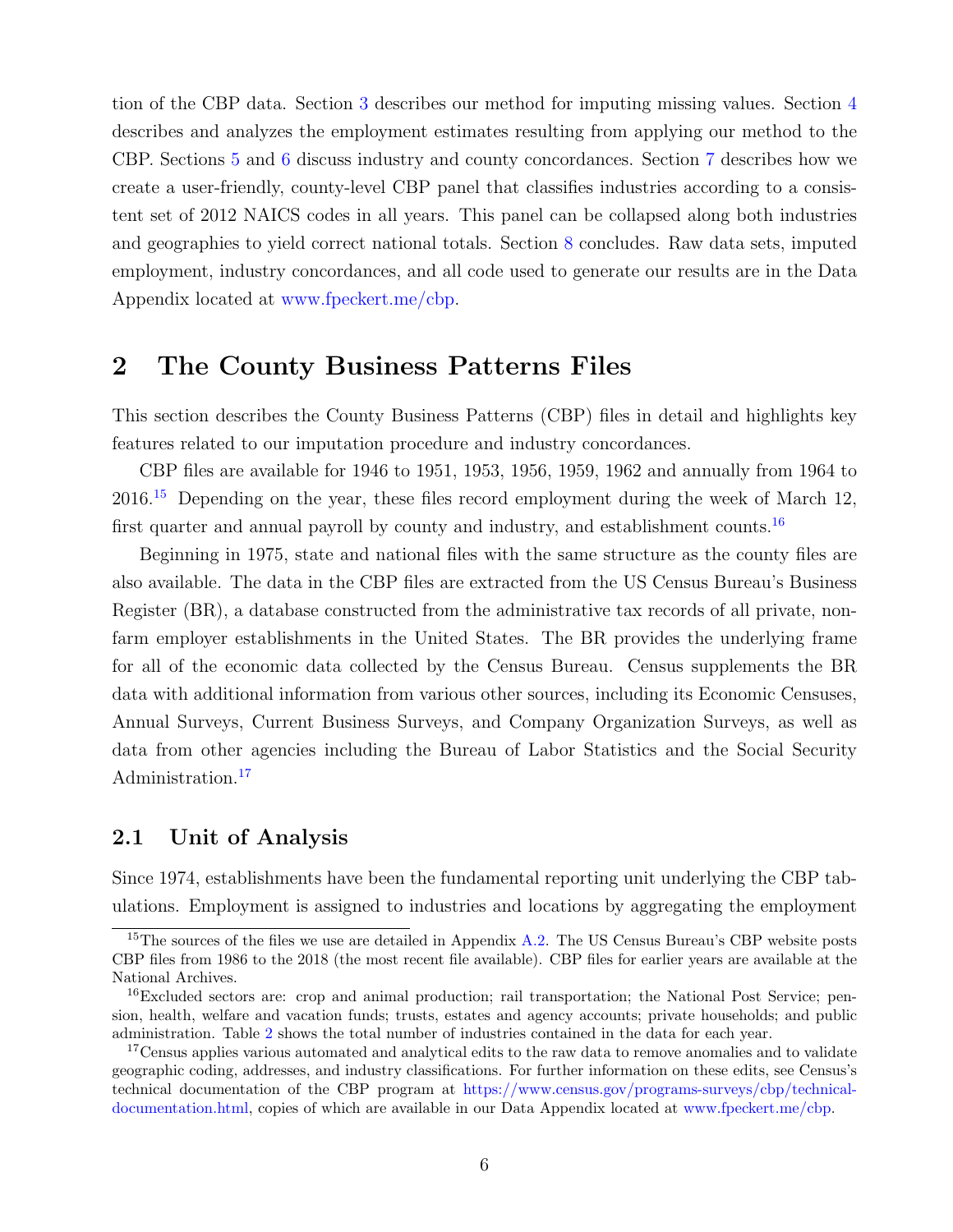|                | Employment |         |  |  |
|----------------|------------|---------|--|--|
| Flag           | Minimum    | Maximum |  |  |
| 1              | 1          | 4       |  |  |
| $\overline{2}$ | 5          | 9       |  |  |
| 3              | 10         | 19      |  |  |
| $\overline{4}$ | 20         | 49      |  |  |
| 5              | 50         | 99      |  |  |
| 6              | 100        | 249     |  |  |
| $\overline{7}$ | 250        | 499     |  |  |
| 8              | 500        | 999     |  |  |
| 9              | 1,000      | 1,499   |  |  |
| 10             | 1,500      | 2,499   |  |  |
| 11             | 2,500      | 4,999   |  |  |
| 12             | 5,000      | or More |  |  |

<span id="page-6-1"></span>Table 1: Establishment Size Bins in the CBP Files

Source: Supplementary Materials to the CBP files froms the US Census Bureau County Business Patterns website.

reported at establishments with the same industry and location code. Before 1974, multilocation employers outside manufacturing were permitted to aggregate their employment to a single location, while multi-location employers within manufacturing reported employment according to individual establishments' locations (see [United States Census Bureau,](#page-38-6) [1986\)](#page-38-6). As a result of this change, there is an unbridgeable spatial break in the reporting of nonmanufacturing employment in 1974.[18](#page-6-0)

The CBP files also report the distribution of establishments across the 12 establishment size bins noted in Table [1](#page-6-1) within each geographical unit and industry.<sup>[19](#page-6-2)</sup> Summing establishments across size bins within a location yields the total number of establishments separately reported for each location-industry cell. Unlike employment counts, establishment counts are never suppressed before  $2017.<sup>20</sup>$  $2017.<sup>20</sup>$ 

<span id="page-6-0"></span><sup>&</sup>lt;sup>18</sup>We discuss a second spacial break, related to the classification of professional employer organizations (PEOs), is Section [2.6.](#page-17-1)

<span id="page-6-2"></span> $19$ Prior to 1983, establishment counts are based on whether establishments are active in the fourth quarter of the year. Starting in that year, establishments are counted if they are active at any point in the year. Before 1974 the largest establishment size bracket is 500 employees or more. Starting in that year, it is 5,000 employees or more.

<span id="page-6-3"></span> $^{20}$ Beginning with reference year 2017, a cell is only published if it contains three or more establishments. In all other cases, the cell is not included in the release (i.e., it is dropped from publication). In prior years, payroll values for cells with fewer than three establishments would have been suppressed and an employment size range (EMPFLAG) would have been provided; however, the number of establishments would have been published.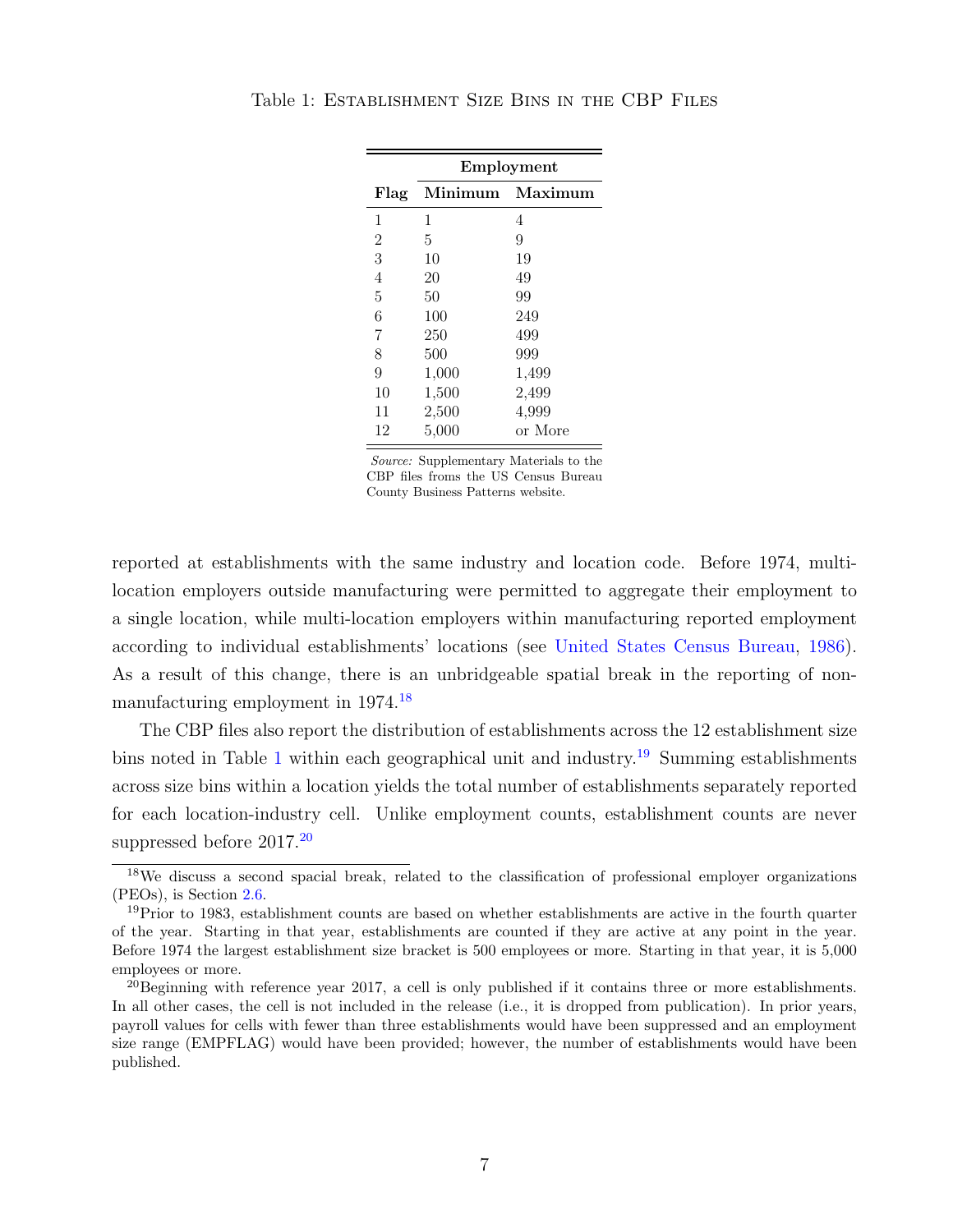<span id="page-7-0"></span>

| Industry       |               | Digits of     |            |
|----------------|---------------|---------------|------------|
| Classification | Years         | Most Detailed | Number of  |
| System         | Active        | Industry      | Industries |
| 1957 SIC       | $1962 - 1967$ | $2$ -digit    | 926        |
| 1967 SIC       | $1968 - 1973$ | $4$ -digit    | 921        |
| 1972 SIC       | $1974 - 1976$ | $4$ -digit    | 1,003      |
| 1977 SIC       | $1977 - 1987$ | $4$ -digit    | 1,004      |
| 1987 SIC       | $1988 - 1997$ | $4$ -digit    | 1,006      |
| 1997 NAICS     | $1998 - 2002$ | $6$ -digit    | 1,169      |
| 2002 NAICS     | $2003 - 2007$ | $6$ -digit    | 1,179      |
| 2007 NAICS     | $2008 - 2011$ | $6$ -digit    | 1,175      |
| 2012 NAICS     | $2012 - 2016$ | $6$ -digit    | 1,065      |

#### Table 2: CBP INDUSTRY CODES

Source: CBP and authors' calculations. CBP datasets provided by the National Archives prior to 1986 and the US Census Bureau County Business Patterns website thereafter.

#### <span id="page-7-2"></span>2.2 Industry Classification

The CBP employs two different industry classification systems: the Standard Industrial Classification (SIC) codes through 1997 inclusive, and the North American Industry Classification System (NAICS) codes after 1997. The most detailed industry codes available under SIC are four-digit codes. The most detailed industry codes under NAICS are six-digit codes. Table [2](#page-7-0) shows that the number of four-digit SIC codes varies between 900 and 1,000 over time. NAICS offers more detail with around 1,150 industries, with some fluctuation in total codes also evident in Table [2.](#page-7-0) The two systems are structured similarly in that for each system, there is a set of "economic divisions," such as manufacturing, that comprise all activity under broad categories. Under SIC and NAICS, there are 10 and 20 divisions, respectively.

In the CBP data, economic divisions are denoted by two-digit numbers followed by a string of hyphens.[21](#page-7-1) For example, the division code for the manufacturing sector is 20-- under the 1987 SIC and 31---- under the 1997 NAICS. Subtotals for aggregates between these economic division totals and the most detailed industries available are also reported using codes that are a combination of the sector roots, non-zero digits, and either trailing zeros (SIC) or forward slashes (NAICS). For example, in 1987 SIC, under the manufacturing economic division code 20--, the code 2000 represents the subtotal for "food and kindred products," and under that, the code 2010 represents the subsubtotal for "meat products," and under that, the code 2011

<span id="page-7-1"></span> $21$ Some of the raw SIC CBP files contain a division code '19--' in lieu of '20--', e.g., for 1986. Communication with employees at the County Business Pattern unit at the Census Bureau confirmed this discrepancy as a mistake. In our imputed data files and concordances we replaced all occurrences of '19--' with '20--.'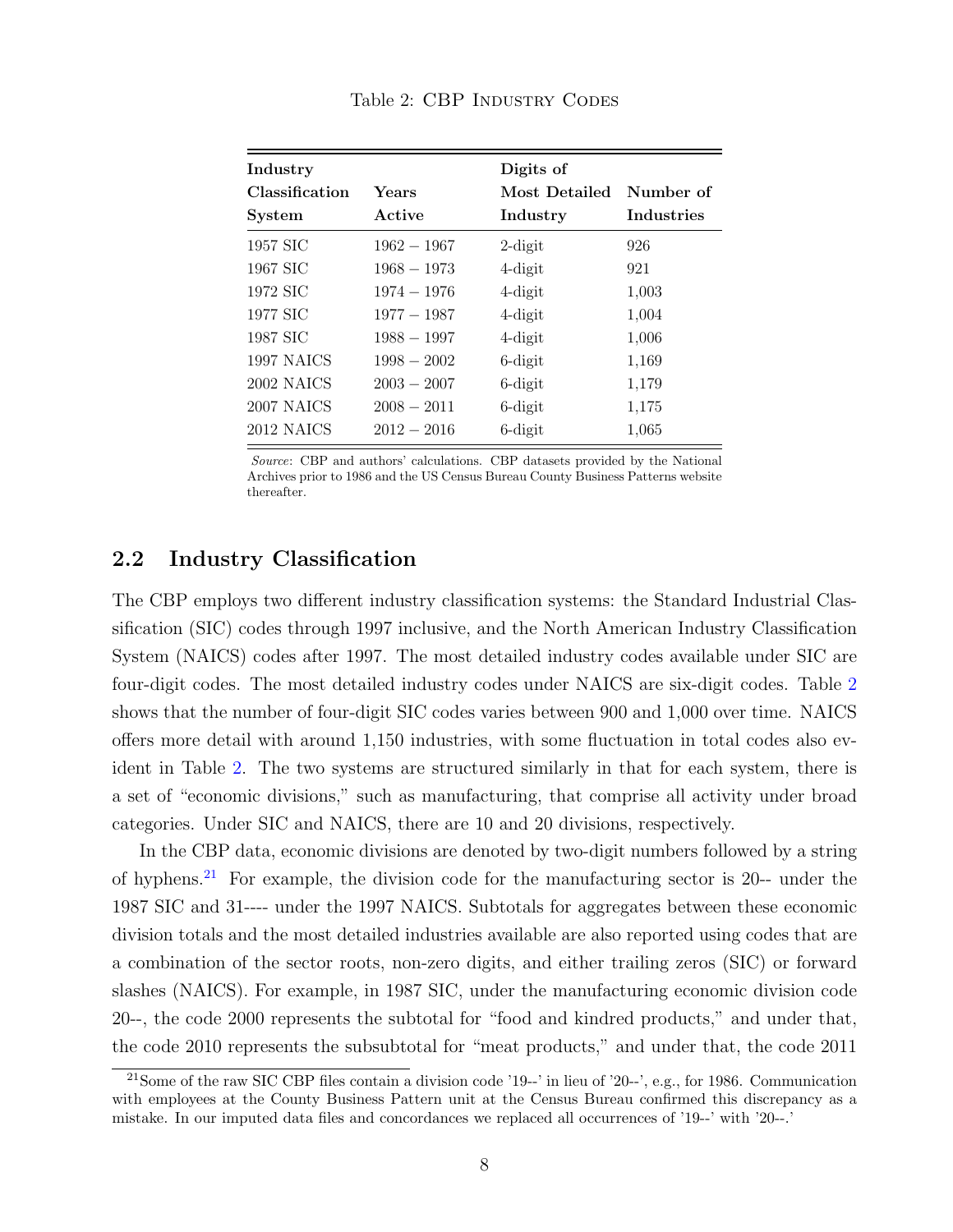covers the "meat packing plants" industry. Note that Census does not always provide a detailed breakout of the industry employment. As a result, summing all industry employment does not always yield total national employment. Instead, it is necessary to sum all employment for the detailed industry codes, as well as parts of of the employment under the corresponding root codes, in order to aggregate the raw SIC data to obtain national totals. We discuss this in more detail in Section [4.4](#page-23-0) below.

Similarly, in 1997 NAICS, under the manufacturing division code 31----, the code 311/// is the subtotal for "food manufacturing," the code  $3112/7$  is the sub-subtotal for "grain and oilseed milling," the code  $31121/$  is the sub-sub-subtotal for "flour milling and malt manufacturing," and, at the lowest aggregation level, the code 311211 is for "flour milling."

It is important to note that in the CBP data, industry codes do not always have the same first two digits as their economic division. For example, in 1987 SIC, the economic division code 20-- covers SIC codes with first two digits ranging from 20 to 39. Similarly, the NAICS division code 31---- contains the total employment for all industry codes that start with 31, 32, or 33. We therefore construct "six-digit SIC codes" in the data files we provide that contain the division codes followed by the SIC code reported by the CBP to facilitate aggregation and imputation.

As indicated in Table [2,](#page-7-0) SIC was updated every five to ten years, while NAICS is updated every five years.<sup>[22](#page-8-0)</sup> As a result, there are several vintages within each system. Both systems are hierarchical in the sense that their  $k \in \{1 : n-1\}$  digit roots (or sectors) encompass all n-digit industries sharing those roots.

We introduce the terms "parent" and "child" to clarify our discussion of CBP industrial and geographical hierarchies. The parent of a given industry code (or root) contains one less digit than the industry code (or root) that it nests. For example, NAICS 115--- is the parent of all industry codes and four-digit roots that begin with 115, which, collectively are the children of 115---. This terminology also extends to the geographical hierarchy. For example, for a given geography, a state is the parent of the counties it contains, i.e., its children counties.

A typical geographic unit has many cells, some at the industry level, and more at the root level. Since the root-level employment is also captured by the industry-level employment, summing employment across all cells in the raw data for a given geographic unit generally produces an employment total that is higher than the true employment for that cell. Aggregation without double counting under NAICS is straightforward since all employment in a given root is accounted for by its industrial children, i.e., the roots or industries nested directly below it. Thus, to obtain total employment within a given geographical unit under NAICS, one can sum employment across all roots of a given order, or across all industries.

<span id="page-8-0"></span><sup>&</sup>lt;sup>22</sup>Technically, SIC was also updated every five years. However, in some years, changes were negligible enough that the updated codes were considered a "supplement" to the previous vinage and not a separate new vintage.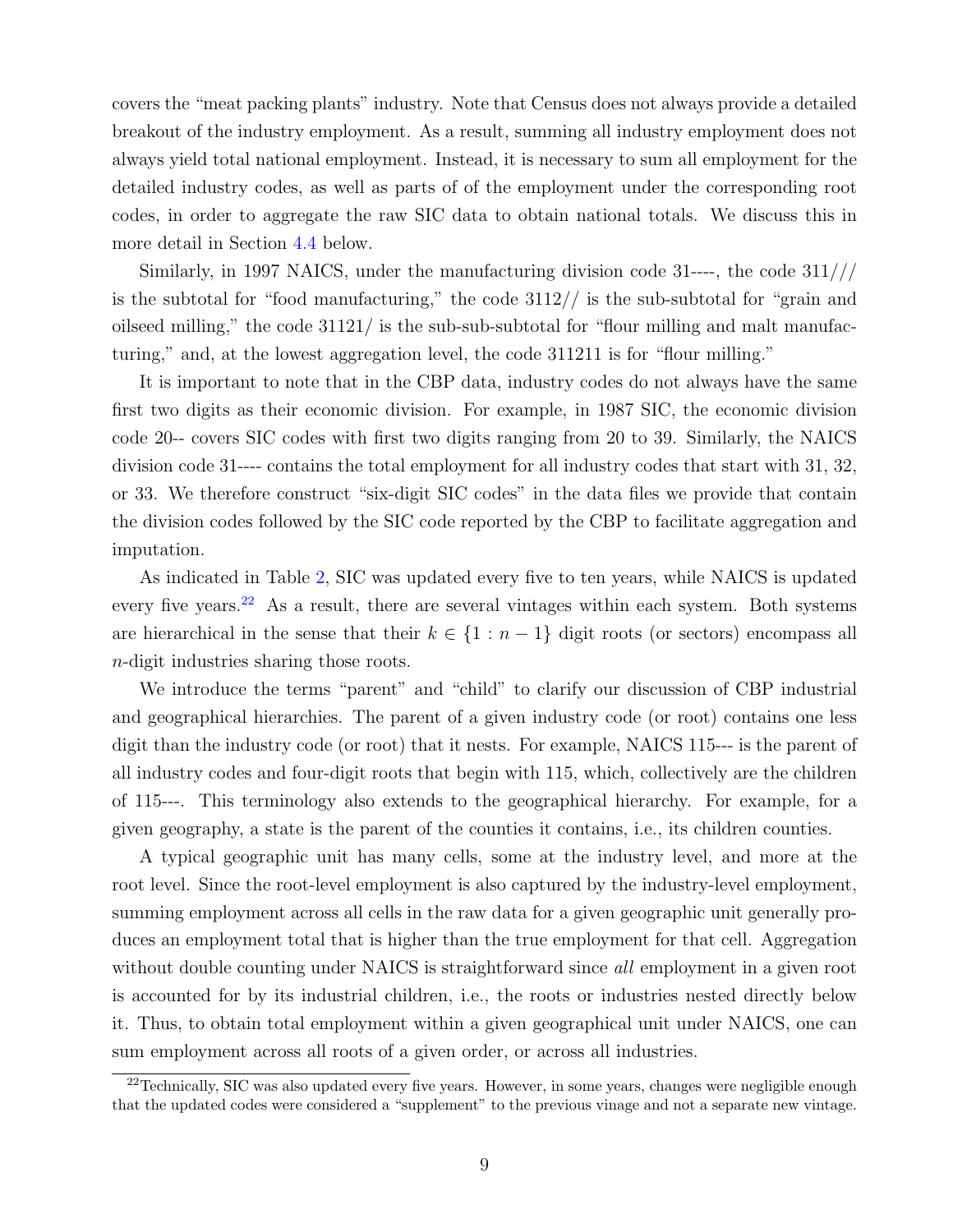Aggregation is more complicated for SIC years because a county may have reported employment for a root but not have cells for some or all of the industries within that root. This feature of the SIC years complicates collapsing of the data to yield national totals, as the employment count of a given root can be weakly larger than the employment count obtained from summing employment across its industrial children. As a result, we create supplementary, synthetic "partial" codes – discussed further in Section [4.4](#page-23-0) below – that can be inserted into the raw or imputed data to capture the difference in employment between a root and the reported industrial children under that root. In Section [7,](#page-31-0) we create a user-friendly, county-level 1975 to 2016 CBP panel with consistent 2012 NAICS codes which contains these "partial" SIC entries, concorded to NAICS. Without these partial codes, the only way to produce an accurate national total from the state or county files under SIC is to sum across division codes or 2-digit roots. Census always reports all employment for these codes, even if it does not report how this employment is distributed over more detailed roots or industries.

This feature of the CBP files during the SIC years is driven by missing information. Via email correspondence with Census, we have been informed that when CBP data were tabulated during the SIC years, employment at the  $k-1$  level could be larger than the sum of employment at the k level as there may have been establishments that were known to be in root  $k-1$ , but whose k root or industry employment was not known. For example, according to an April 9, 2019 email from the Census help desk, EWD County Business Patterns (CENSUS/EWD):

"When CBP was tabulated under the SIC classification system, the programming allowed data to be published at the "xxx0" level where "xxx" equals the first three digits of the industry group code. Based on available industry data, there were some establishments that were known to be in one of these categories, but it was not clear which category was correct, so they were included in the 0760 total, but not included in either the 0761 or 0762 tabulations."

#### 2.3 Suppression

By law (US Code, Title 13, Section 9), the US Census Bureau cannot publicly release any data that would disclose the operations of an individual firm. Prior to 2007, Census satisfied this restriction by reporting 0 employment along with an "employment suppression flag" for a subset of cells. These flags, listed in Table [3,](#page-10-0) indicate which of 12 mutually exclusive ranges contain a cell's true level of employment.<sup>[23](#page-9-0)</sup> In 2007, Census additionally introduced "noise

<span id="page-9-0"></span><sup>&</sup>lt;sup>23</sup> As there is no upper bound for the final code, " $M$ ", we use a conservative value of 100,000,000 in the few instances in which this code appears, in 2011, 2013 and 2015. We note that flag "A" includes zero employment. All cells included in the CBP have at least one establishment. While it is possible that an establishment has zero employment, actual employment for these cells may not be zero. In principle, information on the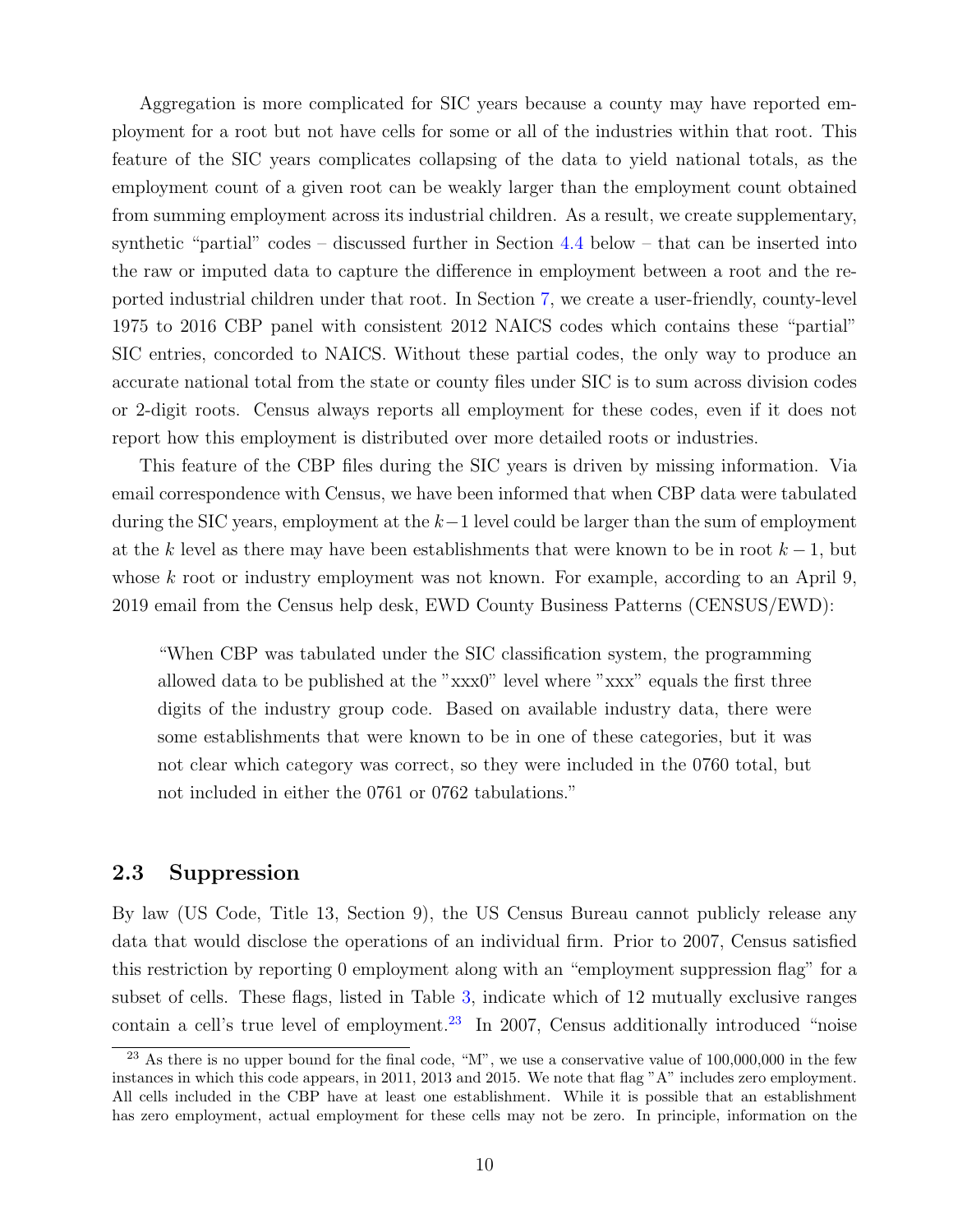|      | Employment |         |  |  |
|------|------------|---------|--|--|
| Flag | Minimum    | Maximum |  |  |
| A    | 0          | 19      |  |  |
| B    | 20         | 99      |  |  |
| С    | 100        | 249     |  |  |
| E    | 250        | 499     |  |  |
| F    | 500        | 999     |  |  |
| G    | 1,000      | 2,499   |  |  |
| H    | 2,500      | 4,999   |  |  |
| T    | 5,000      | 9,999   |  |  |
| .T   | 10,000     | 24,999  |  |  |
| K    | 25,000     | 49,999  |  |  |
| L    | 50,000     | 99,999  |  |  |
| М    | 100.000    | or More |  |  |

<span id="page-10-0"></span>Table 3: DATA SUPPRESSION FLAGS

Source: Supplementary Materials to the CBP files froms the US Census Bureau County Business Patterns website.

infusion" for unsuppressed cells. This technique uses a random noise multiplier to perturb the true employment of cells that might otherwise be suppressed. In those years, Census reports the perturbed employment and one of two noise infusion flags, listed in Table [4,](#page-11-0) which indicate the range of the random noise multiplier used to produce it.<sup>[24](#page-10-1)</sup> Suppressed cells also are given a noise suppression flag, but these flags merely indicate why employment for the cell is suppressed, i.e., either to avoid disclosing data for an individual establishment, or because the employment count does not meet (unspecified) publication standards. From 2007 to 2016, the four noise infusion flags G, H, D, and S apply to roughly 60, 10, 12, and 8 percent of observations in the raw county data respectively.

Figure [1](#page-12-0) reports the total number of county-industry observations in the 1975 to 2016 county CBP files as well as the number of such cells which are suppressed, i.e., are associated with a flag from Table [3.](#page-10-0) To avoid double counting, this figure is restricted to the most detailed industry codes available for each county.[25](#page-10-2) As indicated in the figure, 55 to 70 percent of cells

establishment size distribution within each geography-industry cell (see Section [2.1\)](#page-5-4) could be used to construct an alternative set of upper and lower employment bounds for each suppressed cell. In practice, we find that these imputed bounds are often inconsistent with the lower and upper bounds of employment implied by the employment suppression flags, a feature of the CBP also noted in [Autor et al.](#page-37-0) [\(2013\)](#page-37-0). As a result, in the baseline estimates included in this paper and our data appendix, we ignore information implied by the establishment size distribution. For more information about this issue, please contact the authors.

<span id="page-10-1"></span><sup>&</sup>lt;sup>24</sup>For a more detailed discussion of noise infusion, see [https://www.census.gov/programs-surveys/susb/](https://www.census.gov/programs-surveys/susb/technical-documentation/methodology.html) [technical-documentation/methodology.html](https://www.census.gov/programs-surveys/susb/technical-documentation/methodology.html). A copy of this documentation is provided in our Data Appendix located at [www.fpeckert.me/cbp.](http://www.fpeckert.me/cbp)

<span id="page-10-2"></span> $^{25}$ For example, if a county reports employment for root 2050 as well as employment for industries 2051, 2052 and 2053 under that root, the observation for 2050 is not included. We refer to these codes as *level*4 or *level*6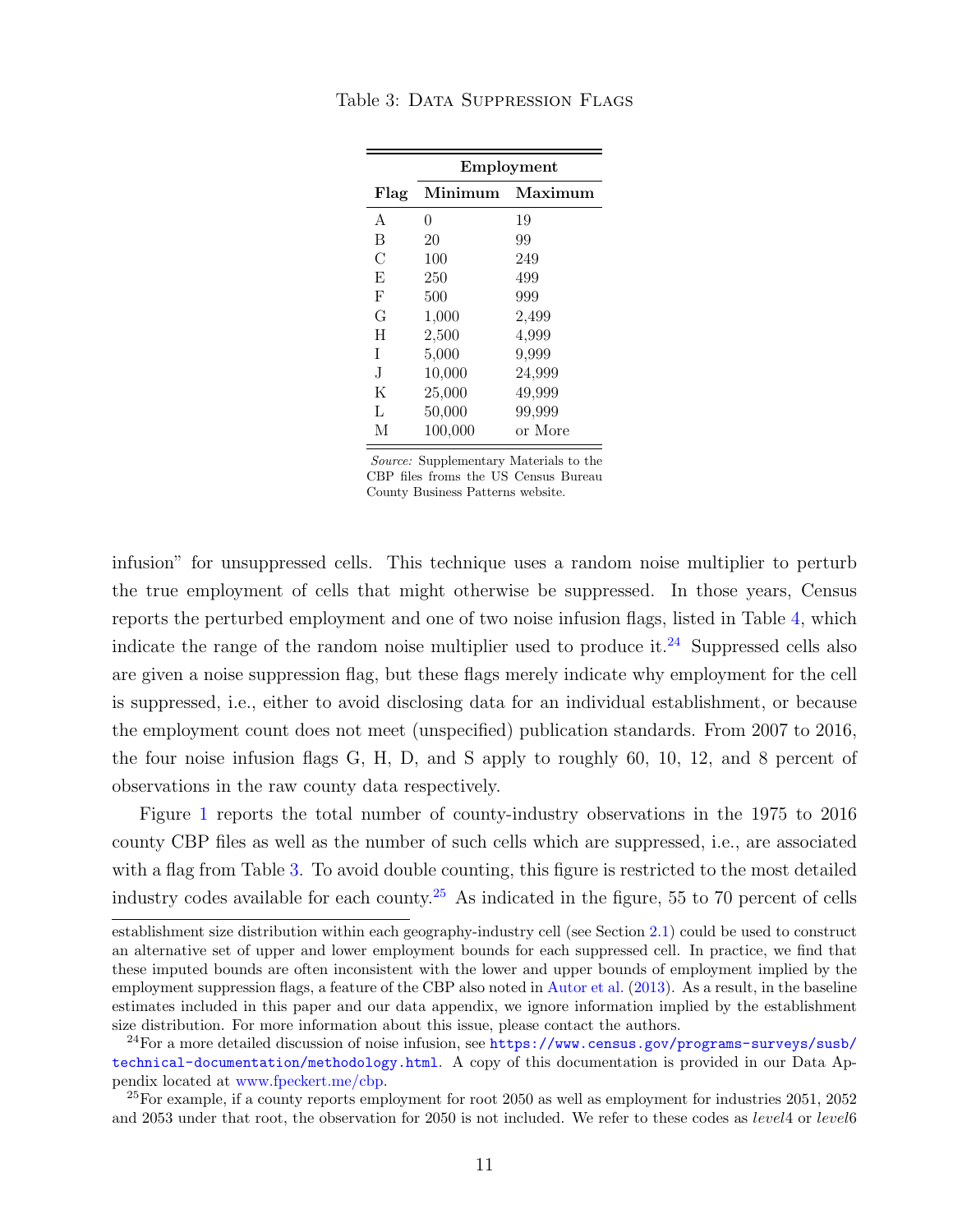<span id="page-11-0"></span>

| Flag | <b>Meaning</b>                                               |
|------|--------------------------------------------------------------|
| G    | 0 to $\langle 2\% \rangle$ noise (low noise)                 |
| H    | 2 to $\langle 5\% \text{ noise} \rangle$ (medium noise)      |
| D    | Set to 0 to avoid disclosing data for individual companies   |
| S    | Set to 0 because estimate did not meet publication standards |

Source: Supplementary Materials to the 2007-2016 CBP files from the US Census Bureau County Business Patterns website.

are suppressed, depending upon the year. Figure [1](#page-12-0) also highlights the jump in the number of county-industry cells from roughly 0.9 to 2.1 million that occurs in the transition from SIC to NAICS. This increase has two sources. First, the NAICS classification scheme is more detailed than the SIC, as illustrated in Table [2.](#page-7-0) Second, Census reports all industry codes under roots during the NAICS years but not during the SIC years, as discussed in Section [2.2.](#page-7-2) Prior to 2015, cell values with a "high noise" flag (J) were suppressed from publication by replacing the cell value and associated noise flag with an "S." Starting in 2015, employment for these cells starts to be reported, but with a "high noise" flag (J). This change explains the drop in suppressed cells for the years after 2014 seen in Figure [1.](#page-12-0)

Figure [2](#page-14-0) reports the share of suppressed cells in the raw CBP files by division code for SIC (left panel) and NAICS (right panel) years, respectively. Figure [3](#page-15-0) plots the total employment implied by the lower and upper bounds provided in the raw CBP county files against aggregate US employment from the national files (which is always unsuppressed). Here, too, both figures only include cells with the most disaggregate industry observation available for each county. In computing these lower and upper bounds, we ignore noise infusion after 2007 to focus solely on the gap associated with the suppression flags listed in Table [3.](#page-10-0) Furthermore, for the SIC years, we ignore the existence of partial codes discussed in Section [2.2](#page-7-2) and include only the finest industry or root observation available in each county-industry hierarchy.[26](#page-11-1) As illustrated in the figure, the gap between upper and lower bounds ranges between 20 and 40 million workers in most years. The gaps are particularly large in 2011, 2013 and 2015 due to presence of "M" suppression flags in those years. As noted above, we conservatively set the upper bound for those cells to 100 million.

in Section [7.](#page-31-0)

<span id="page-11-1"></span> $^{26}$ That is, if a given county has an industry reported, we use the employment reported for that industry, but if employment is reported only for roots, we use the most disaggregated roots available for each industry hierarchy.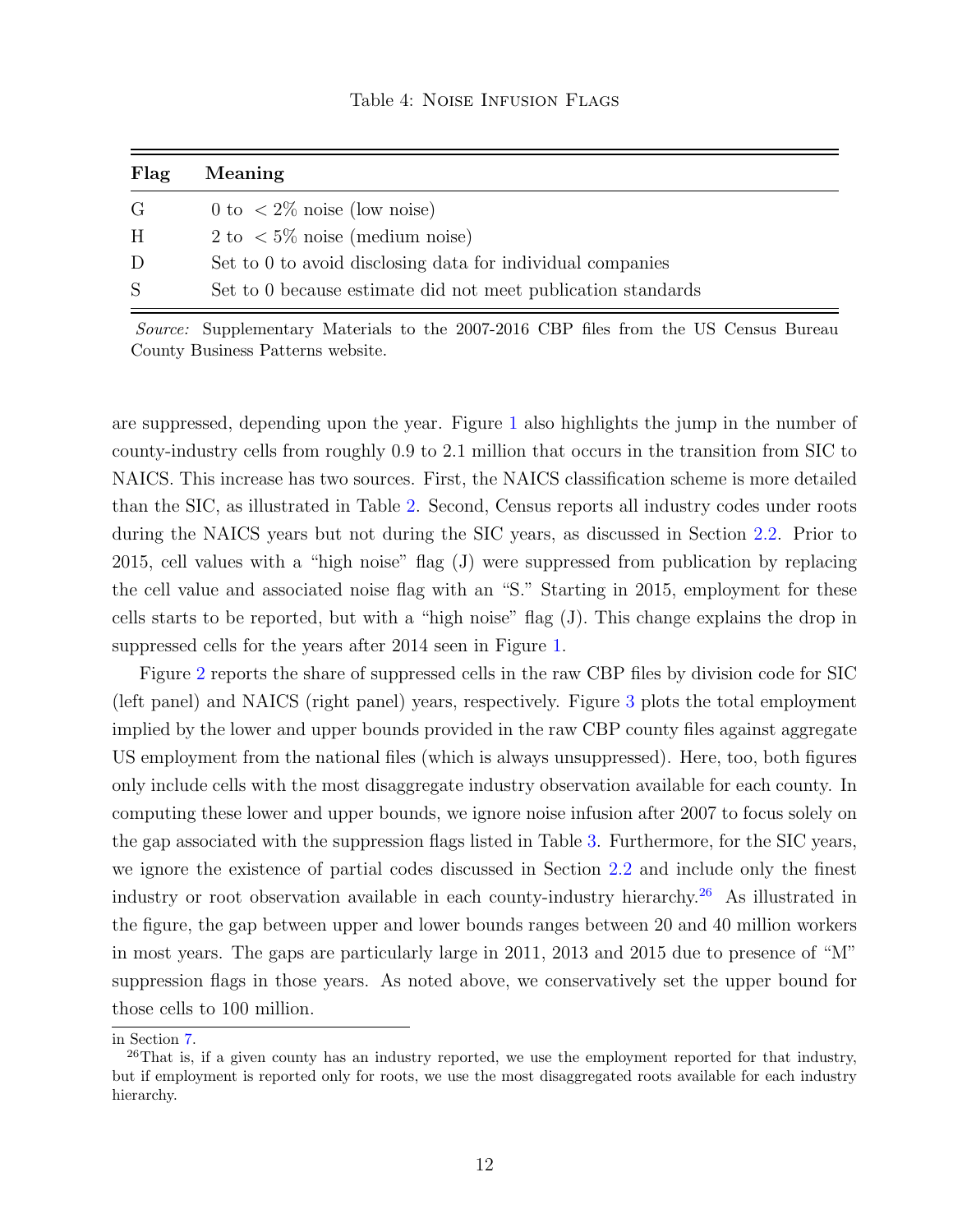#### Figure 1: Suppressed County-Industry Cells

<span id="page-12-0"></span>

Source: 1975 to 2016 CBP files and authors' calculations. Figure displays the number of cells in the raw CBP county files in each year, the number of those cells that are suppressed, and the share of cells that are suppressed. Cell counts include only the most disaggregate industry observation available for each county. The number of cells affected solely by noise infusion starting in 2007 are not included in these counts. Industry classification switches from SIC to NAICS in 1998.

#### 2.4 Exploiting Hierarchies

Table [5](#page-13-0) exhibits excerpts from the 2010 CBP county, state, and national files. The top panel displays a subset of the observations for Autauga County, Alabama, while the middle and lower panels report information for Alabama as a whole and the United States as a whole, respectively. The first column in each panel indexes the cells. Columns 2 through 5 identify the geographic and industry unit of observation. Column 6 reports the employment total and, if relevant, Column 7 reports the employment suppression flag. The final column reports the noise suppression flag.

In cell C6 of the top panel, the six-digit NAICS industry 113310 is the only "child" of the NAICS 5-digit root 11331/ in cell C5. As a result, its employment must add to that of cell C5. Likewise for cells C4 and C3. Employment in cell C2, however, is larger than that for cell C3 because Autauga County has employment in root 115/// as well as 113///. Cell C1 gives the total employment for Autauga County. This employment must be the sum of employment across all two-digit roots, i.e, C2, C11, and a number of other cells which are not included in this excerpt. Likewise, US employment in two-digit root 11----, in cell N2 of the bottom panel, must be the sum of employment in that root across states, including cell S2 for Alabama. The number of children a parent has depends on the breadth of the geographic unit's underlying industrial structure. For example, counties with a wider range of activities have subtotals for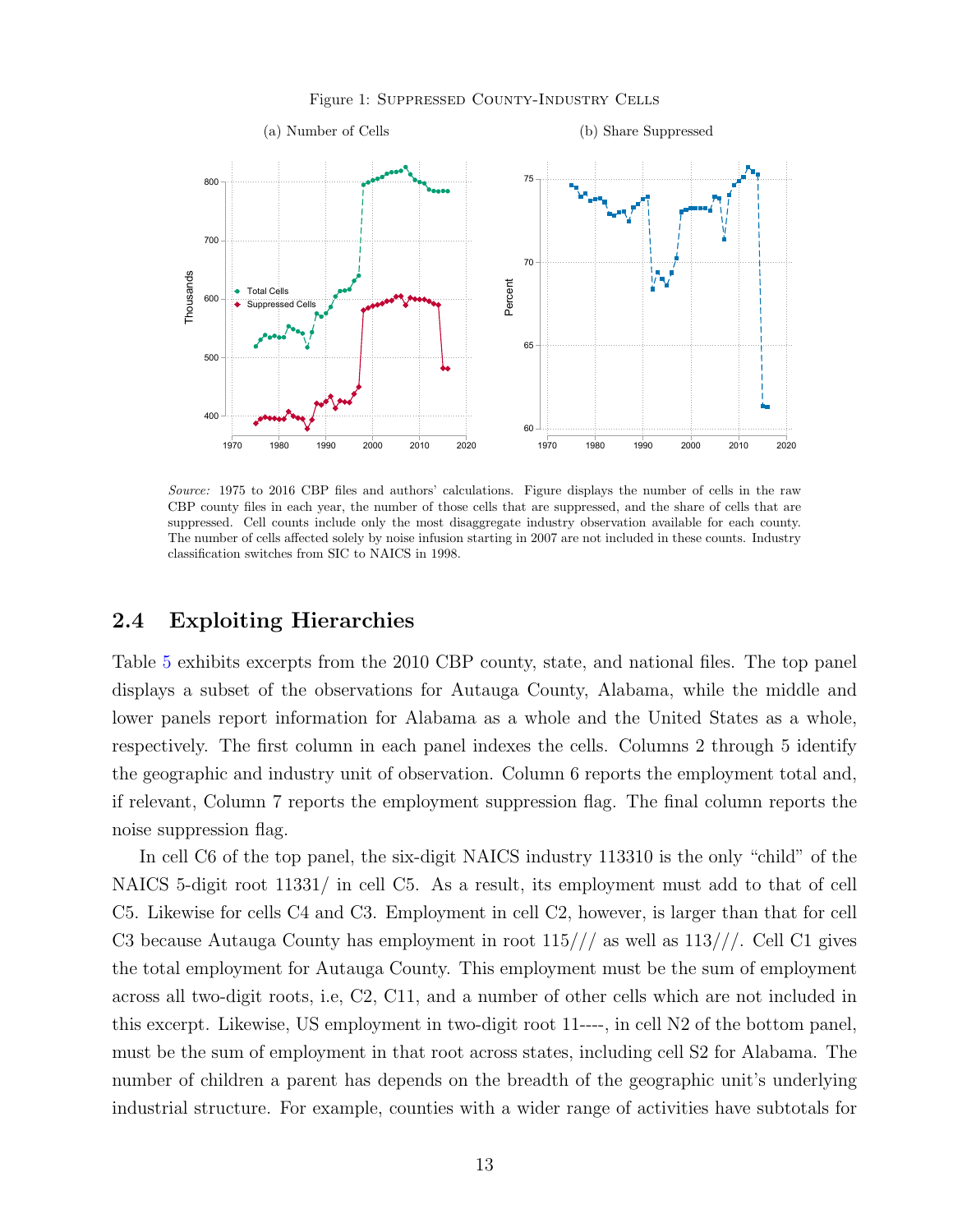<span id="page-13-0"></span>

|                   |          |                 |                 |              |                  | <b>Employment Noise</b> |                |
|-------------------|----------|-----------------|-----------------|--------------|------------------|-------------------------|----------------|
| <b>Index File</b> |          | <b>State</b>    | County          | <b>NAICS</b> | Employment Flag  |                         | Flag           |
| C1                | County   |                 | Alabama Autauga | 111111       | 10,167           |                         | H              |
| C2                | County   |                 | Alabama Autauga | $11---$      | 33               |                         | G              |
| C <sub>3</sub>    | County   |                 | Alabama Autauga | 113///       | 27               |                         | $\overline{G}$ |
| C <sub>4</sub>    | County   |                 | Alabama Autauga | 1133//       | 27               |                         | G              |
| C5                | County   |                 | Alabama Autauga | 11331/       | 27               |                         | G              |
| C6                | County   |                 | Alabama Autauga | 113310       | 27               |                         | G              |
| C7                | County   |                 | Alabama Autauga | 115///       | $\boldsymbol{0}$ | A                       | D              |
| C8                | County   |                 | Alabama Autauga | 1151/        | $\overline{0}$   | A                       | D              |
| C9                | County   |                 | Alabama Autauga | 11511/       | $\boldsymbol{0}$ | А                       | D              |
| C10               | County   | Alabama Autauga |                 | 115112       | $\boldsymbol{0}$ | А                       | D              |
| C11               | County   |                 | Alabama Autauga | 21////       | 34               |                         | Η              |
| S <sub>1</sub>    | State    | Alabama         |                 | 111111       | 1,568,111        |                         | G              |
| S <sub>2</sub>    | State    | Alabama         |                 | $11---$      | 5,984            |                         | G              |
| S <sub>3</sub>    | State    | Alabama         |                 | 113///       | 4,364            |                         | G              |
| S <sub>4</sub>    | State    | Alabama         |                 | 1131/        | 225              |                         | G              |
| S <sub>5</sub>    | State    | Alabama         |                 | 11311/       | $225\,$          |                         | G              |
| S <sub>6</sub>    | State    | Alabama         |                 | 113110       | 225              |                         | G              |
| N1                | National |                 |                 | 111111       | 111,970,095      |                         | G              |
| N <sub>2</sub>    | National |                 |                 | $11$ ----    | 156,055          |                         | G              |
| N3                | National |                 |                 | 113///       | 53,525           |                         | G              |
| N <sub>4</sub>    | National |                 |                 | 1131//       | 2,059            |                         | G              |
| N5                | National |                 |                 | 11311/       | 2,059            |                         | G              |
| N <sub>6</sub>    | National |                 |                 | 113110       | 2,059            |                         | G              |

Table 5: Excerpt from County Business Patterns, 2010

Source: CBP and authors' calculations.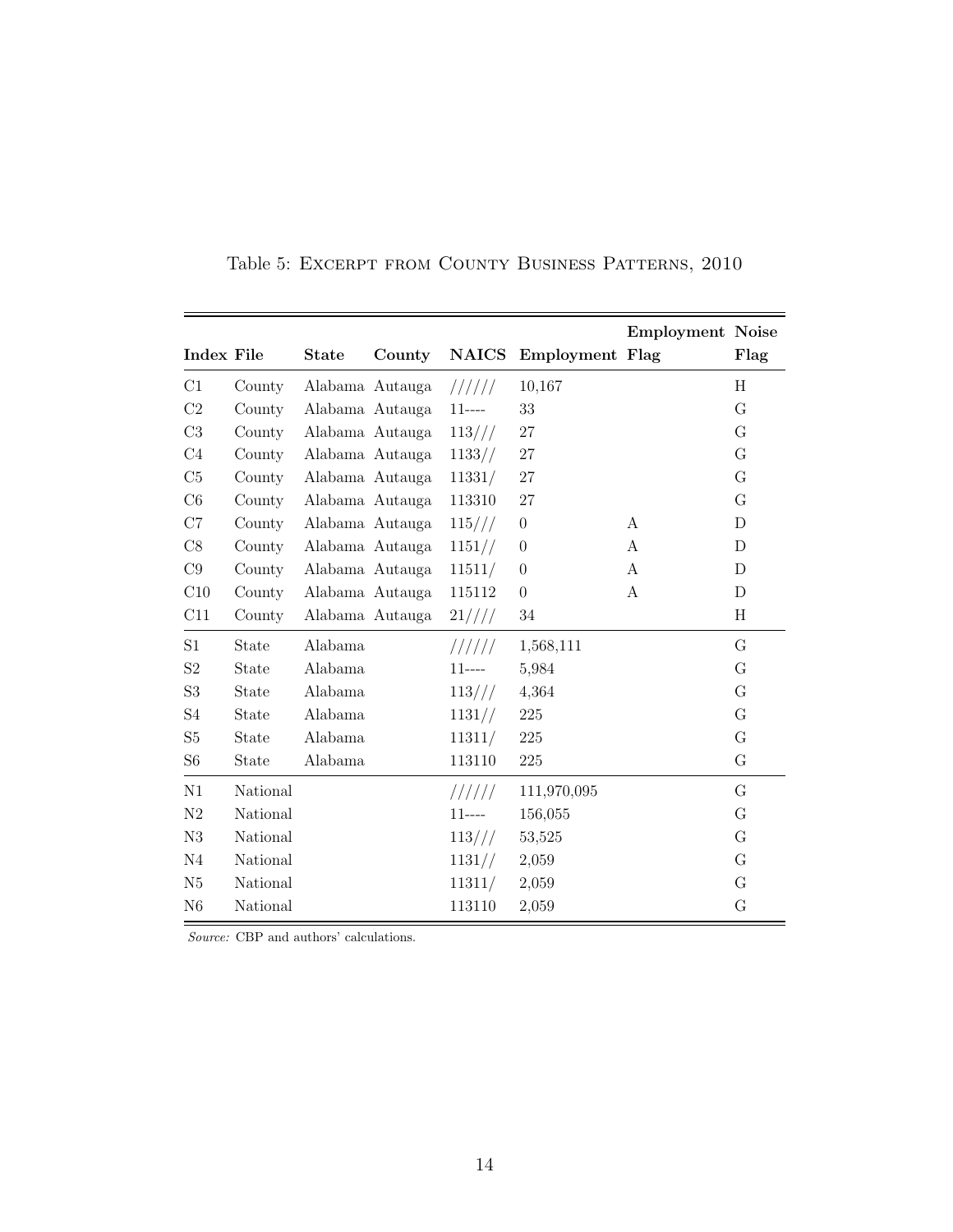#### Figure 2: SUPPRESSION BY TWO-DIGIT ROOTS

<span id="page-14-0"></span>

Source: 1975 to 2016 CBP files and authors' calculations. Figure displays the share of cells in the raw CPB files that are suppressed, by SIC division code for 1997 to 1997 (right panel) and two-digit NAICS sector (right panel). Cell counts include only the most disaggregate industry observation available for each county. Suppressed cell counts do not include those subject to noise infusion in 2007. NAICS sector 3X contains 31, 32 and 33; NAICS sector 44 cotains 44 and 45; and NAICS sector 48 contains 48 and 49. Industry classification switches from SIC to NAICS in 1998.

employment reported for a longer list of two-digit roots.

Table [5](#page-13-0) provides intuition for how industry and geography hierarchies can be exploited to impute employment for suppressed cells. Cell C7 in the top panel of the table is suppressed, indicated by its employment of 0 and the existence of a suppression flag, "A." As shown in Table [3,](#page-10-0) the "A" flag signifies that Autauga employs between 1 and 19 workers in three-digit NAICS root 115///. Unsurprisingly, the industry children of cell C7 (cells C8, C9, and C10), including six-digit industry 115112, are also suppressed, since their employment must be weakly less than that of cell C7. The middle panel of Table [5](#page-13-0) shows that while Alabama's employment in the roots of 115212 is not suppressed, its employment in that industry is also suppressed, with the same suppression code. National employment in both these roots and the industry are not suppressed.

Ignoring noise infusion, employment counts for cells C3 and C7 must add up to cell C2, their common industrial parent: i.e., employment in cell C7 must be 6 (33 less 27), which does indeed fall within the lower and upper bounds of the 1 to 19 suppression flag for this cell. Accounting for noise infusion complicates this example, as the totals in cells C2 and C3 have to be replaced with lower and upper bounds (of 32.3 to 33.7 and 26.4 to 27.6) that incorporate the noise.[27](#page-14-1) Even in that case, however, it is clear that information in cells C2 and C3 can be used

<span id="page-14-1"></span> $27$ The noise suppression flag for these observations (G) indicates noise of up to 2 percent (see Table [4\)](#page-11-0). The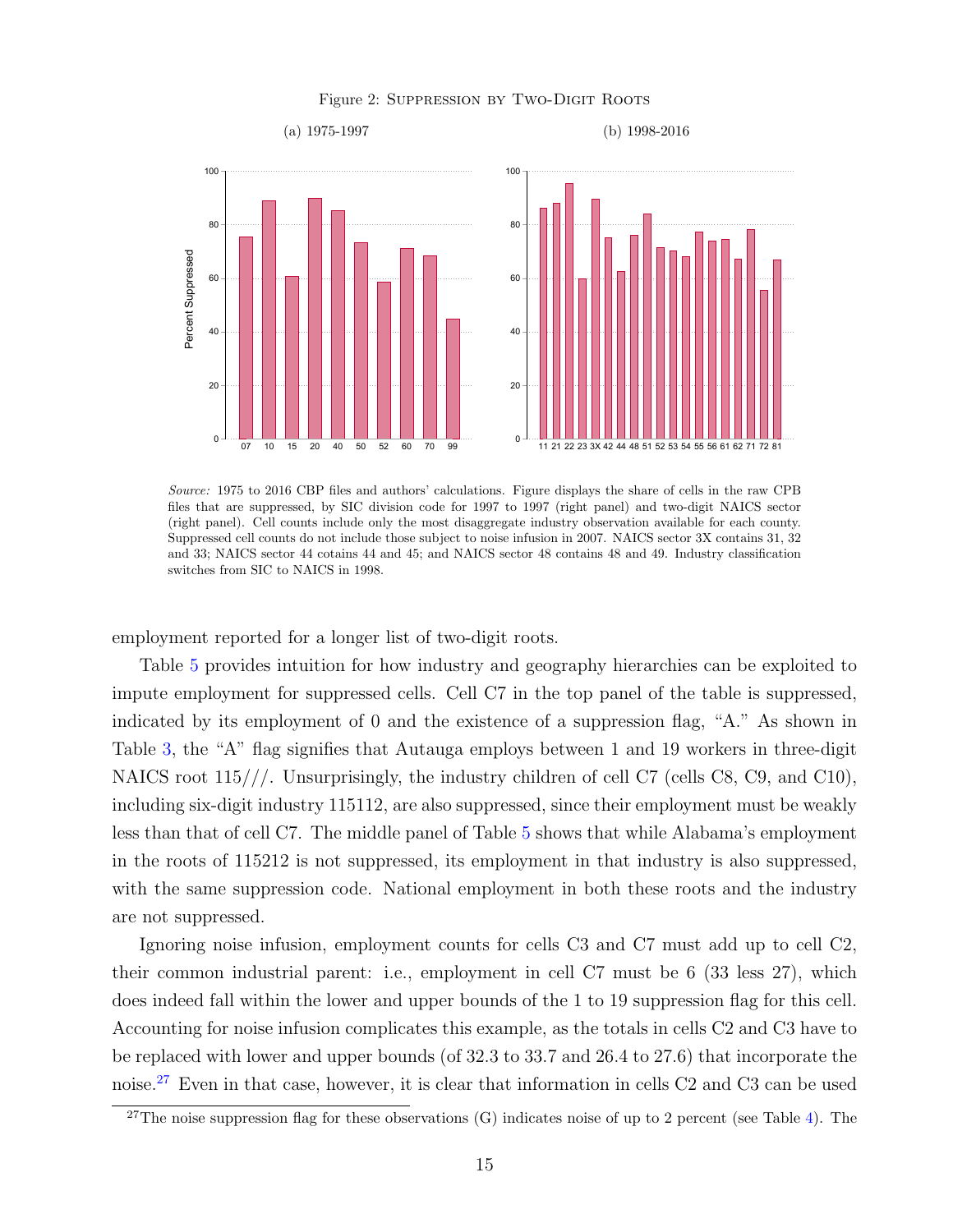<span id="page-15-0"></span>

Source: 1975 to 2016 CBP files and authors' calculations. Figure displays the sum of employment across suppressed and unsuppressed lower and upper bounds in the county file against the aggregate US employment contained in the national files. Only cells containing the most disaggregate industry observation available for each county are included. Industry classification switches from SIC to NAICS in 1998.

to help pin down employment in cell  $C7<sup>28</sup>$  $C7<sup>28</sup>$  $C7<sup>28</sup>$ . That is, the industry and geography hierarchical constraints can narrow bounds even in instances where we cannot infer the exact employment count.

Table [6](#page-16-0) provides an excerpt from the SIC era, 1990. The top panel reveals that Autauga has employment in roots 1510 and 1530, the latter of which is suppressed with flag "B."<sup>[29](#page-15-2)</sup> Together, the employment for these cells must sum to the employment noted for 1500. The employment for 15-- is substantially greater than that for 1500, however, because the former also includes employment in industries with two-digit roots 16 and 17 (not shown).

upper and lower bounds implied by this noise are computed by multiplying the reported employments by  $1/1.02$ and 1/0.98. As discussed in Section [3](#page-17-0) below, we ignore noise infusion and just use the reported bounds in our imputation procedure.

<span id="page-15-1"></span> $28$ [Autor et al.](#page-37-0) [\(2013\)](#page-37-0) use industry hierarchies to tighten missing cells' lower and upper bounds before selecting point estimates within the tightened bounds. Here, for example, the 0 to 19 bounds implied by the employment suppression flag can be narrowed to 4.7 ( $=$ 32.3-27.6) to 7.3 ( $=$ 33.7-26.4). To our knowledge, all previous attempts to use industry and geography adding-up constraints employ such bound tightening iteratively. [Isserman and Westervelt](#page-38-5) [\(2006\)](#page-38-5), for example, propose cycling between industry and geography bound tightening before using simulated annealing to pick point estimates between any remaining non-convergent lower and upper bounds. We do not follow this approach because it is not clear one could achieve convergence even if sufficient computing power were not an issue (for us, it is). Thus, even with bound tightening, the solution to a linear program such as the one proposed here would be necessary.

<span id="page-15-2"></span> $^{29}$ As noted in Section [2.2,](#page-7-2) SIC codes ending in one or more zeros are roots.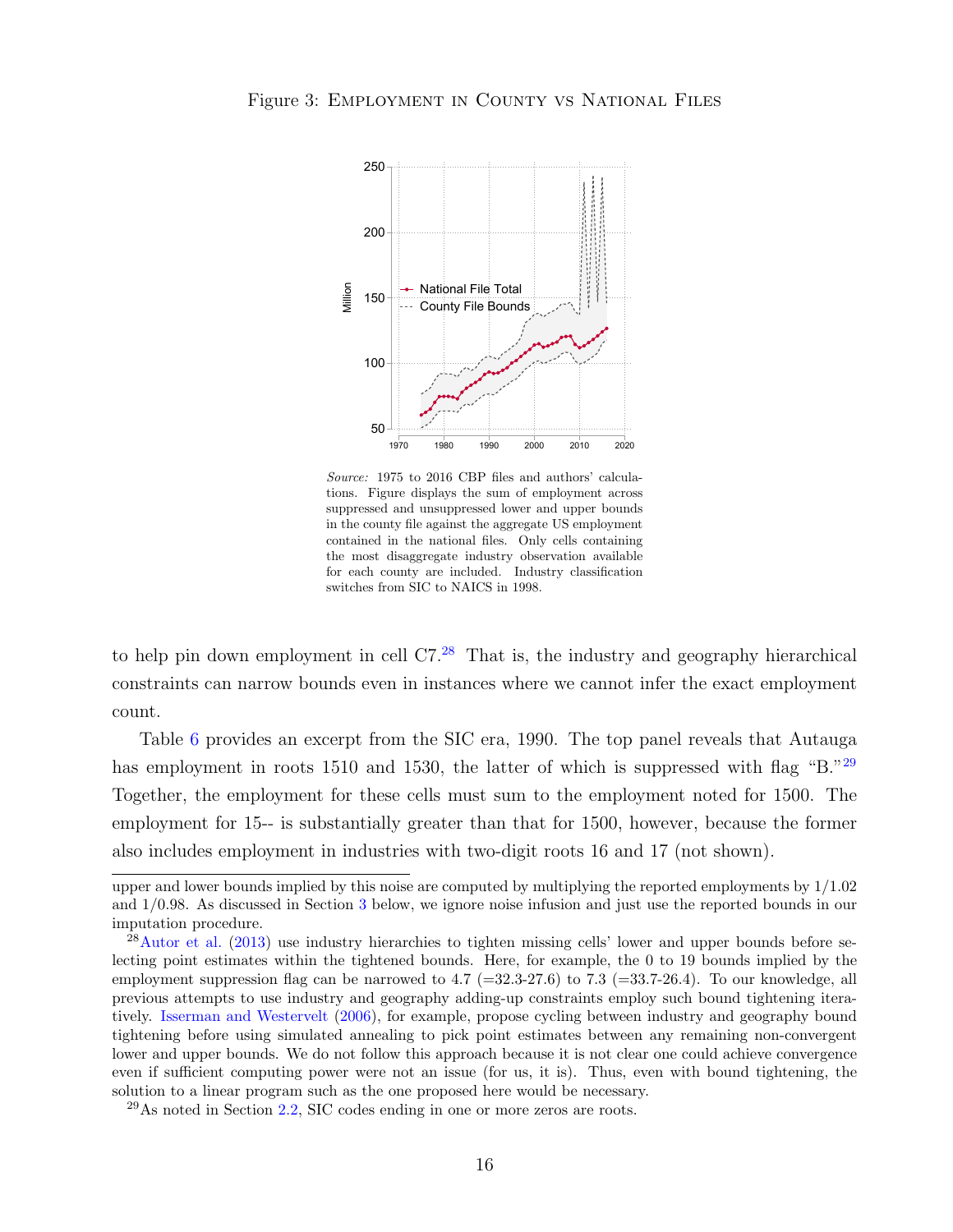<span id="page-16-0"></span>

| Index          | File     | <b>State</b> | County  | $\rm SIC$ | Employment | Flag |
|----------------|----------|--------------|---------|-----------|------------|------|
| C1             | County   | Alabama      | Autauga |           | 6,639      |      |
| C2             | County   | Alabama      | Autauga | $15 -$    | 381        |      |
| C <sub>3</sub> | County   | Alabama      | Autauga | 1500      | 123        |      |
| C4             | County   | Alabama      | Autauga | 1510      | 68         |      |
| C5             | County   | Alabama      | Autauga | 1530      | $\theta$   | B    |
| S1             | State    | Alabama      |         |           | 1,342,993  |      |
| S <sub>2</sub> | State    | Alabama      |         | $15 -$    | 100,301    |      |
| S <sub>3</sub> | State    | Alabama      |         | 1500      | 36,279     |      |
| S <sub>4</sub> | State    | Alabama      |         | 1510      | 29,074     |      |
| S <sub>5</sub> | State    | Alabama      |         | 1530      | 1,620      |      |
| N1             | National |              |         |           | 93,476,087 |      |
| N <sub>2</sub> | National |              |         | $15 -$    | 5,239,067  |      |
| N3             | National |              |         | 1500      | 1,352,043  |      |
| N <sub>4</sub> | National |              |         | 1510      | 899,616    |      |
| N5             | National |              |         | 1530      | 120,522    |      |

Table 6: Excerpt from County Business Patterns, 1990

Source: CBP and authors' calculations.

#### 2.5 Inconsistent Codes

For each year, our imputation procedure uses the county, state, and national CBP files simultaneously. Comparing these files reveals two types of inconsistencies in industry codes for the SIC years. The first type of inconsistency arises from industry codes that do not appear in all files for a given year. For example, SIC code "8631" appears in the county file for 1980, but is not present in either the state or national files for that year. The second inconsistency stems from codes that appear in the data files but that do not appear in the reference list of SIC codes included in the CBP documentation for that year.

In implementing our imputation procedure, we treat these inconsistencies as follows. First, we drop all observations with industry codes that do not appear in all three files in a given year. The second inconsistency does not impact our imputation procedure, which only requires that the three input data sets are consistent with one another. As a result, we do not drop codes that do not appear in the official reference file. Users of our imputation are free to do so. Table [A.3](#page-43-0) in Section [A.3.1](#page-39-1) of the Appendix lists all codes associated with dropped observations. We note that because the employment associated with any of these dropped observations appears in more aggregate roots, dropping it does not affect our adding up constraints. Moreover, in Section [4.4](#page-23-0) below, we explain how any employment associated with these codes is captured by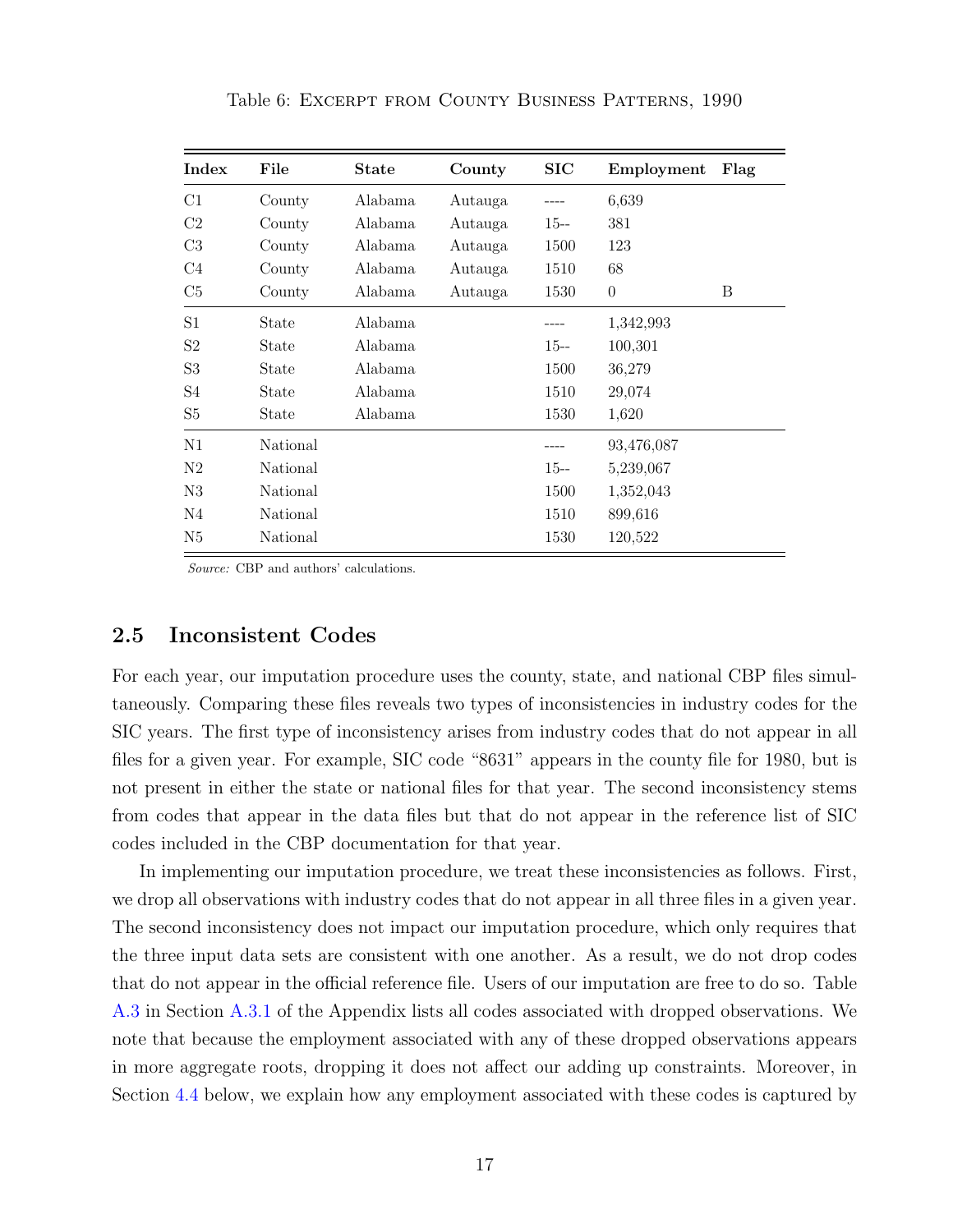the creation of synthetic "partial" codes.

#### <span id="page-17-1"></span>2.6 County-less Employment

The CBP county data files contain a row for each county and industry combination as discussed above. Additionally, they contain an extra "artificial" county code, "999," for each state. These 999 cells record industry employment that can be attributed to a state but not to an individual county within that state. For example, since 2007, professional employer organizations (PEOs) have become the employer of record for an increasing number of workers.<sup>[30](#page-17-2)</sup> The Census Bureau has taken the position that assigning these workers to establishments is too difficult and instead allocates them to county 999.<sup>[31](#page-17-3)</sup>

As indicated in Figure [4,](#page-18-0) employment assigned to county 999 codes is less than 1 percent until 2000, at which point it begins to rise steady, hitting 4 percent in 2016.

#### 2.7 Change in Census Suppression Protocol After 2016

The Census Bureau changed its suppression protocol with the 2017 release of the County Business Patterns data. From the County Business Patterns website:

"Prior to reference year 2017, the number of establishments in a particular tabulation cell was not considered sensitive; therefore, counts of establishments were released without any disclosure avoidance methods applied. Beginning with reference year 2017, cells with fewer than 3 establishments have been omitted from the release."

As a result, it is impossible to know whether industry-county combinations missing from the raw data reflect a suppression by the Census or an actual absence of establishments, rendering direct application of our method infeasible. We plan to update our approach to handle the new disclosure regime in a future draft.

## <span id="page-17-0"></span>3 Imputing Suppressed Cells as Linear Program

The hierarchical nature of the CBP data, combined with the suppression flags provided by Census, offer three sets of linear constraints that can be used to impute missing values. The

<span id="page-17-2"></span><sup>30</sup>Communication with the CBP office at the Census Bureau has revealed that "the decision to start assigning PEOs as statewide was a more casual internal decision. Currently there is no documentation stating this policy and we only move them when we come across them in our review so not all PEOs will be statewide. We are discussing updating the documentation to reflect the change, but unfortunately I don't have anything official to provide at this time."

<span id="page-17-3"></span> $31$ We thank Teresa M. Lynch, Founding Principal at Mass Economics, for alerting us to this issue.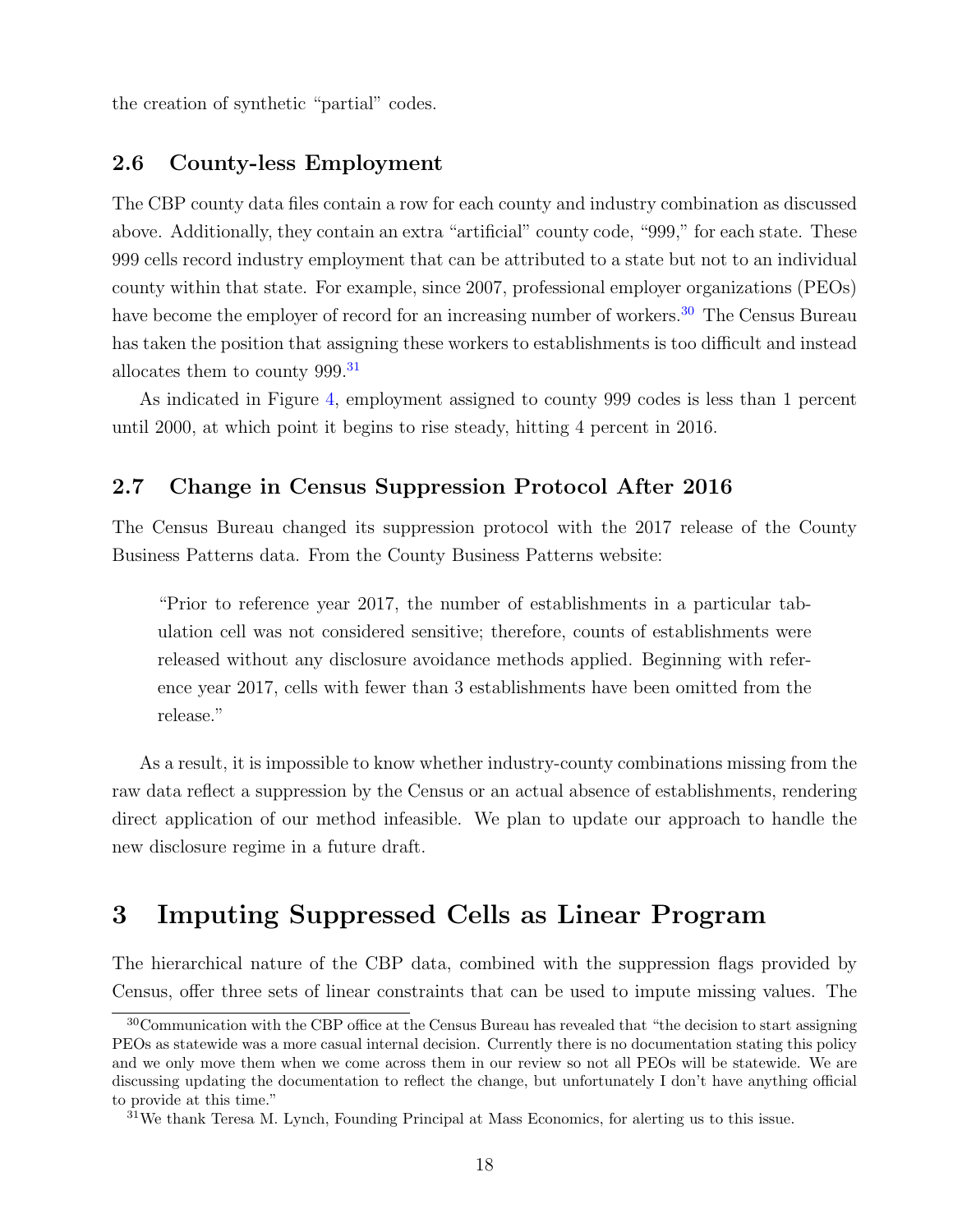

<span id="page-18-0"></span>Figure 4: Share of Employment in 999 Counties

Source: CBP and authors' calculations. Figure reports the share of overall employment from 1975 to 2018 accounted for by "artificial" county code "999", which captures employment that can be attributed to a state but not to an individual county within that state. Cells are included in the total only if they represent the most disaggregate industry observation available for the regular or 999 county code (i.e., the long NAICS panel described in Section [7\)](#page-31-0).

 $0$  -dependence of parameters  $\phi$  and an explanation of parameters  $\phi$  . The contract of parameters  $\phi$ 

1970 1980 1990 2000 2010 2020

precise formulation of these constraints differs under the NAICS and SIC classification systems. We discuss each in turn.

#### 3.1 Linear Program for the NAICS Era

Let  $\mathcal I$  be the set of all NAICS industry codes or roots appearing in the CBP files in a given year, and index individual industries by  $i, i'$ . Let  $\mathcal G$  be the set of all geography codes appearing in the current CBP data set and index individual geographies by  $g, g'$ . Let  $\{x_{i,g}\}_{i\in\mathcal{I},g\in\mathcal{G}}$  be the employment in industry i and geography g, the free variable. Also denote by  $i \prec i'$  the set of industries that are industrial children of industry  $i'$ . For example, drawing on Table [5,](#page-13-0) if  $i' = 113//\$  then  $i \prec i' = \{1131//1132//\}$ . Similarly, denote by  $g \prec g'$  the set of geographies that are geographical children of geography  $g'$ . For example, in Table [5,](#page-13-0) if  $g' = \{Alabama\}$ then  $g \prec g' = \{Autauga, \dots\}$ , where "..." is a placeholder for all the other counties in the state of Alabama besides Autauga. With this notation in hand we can now formalize the problem of inferring suppressed employment as a linear program.

The first constraint on each cell is the lower and upper bounds provided by the suppression flags. The employment count for industry i and geography  $g$ ,  $x_{i,g}$ , has to satisfy: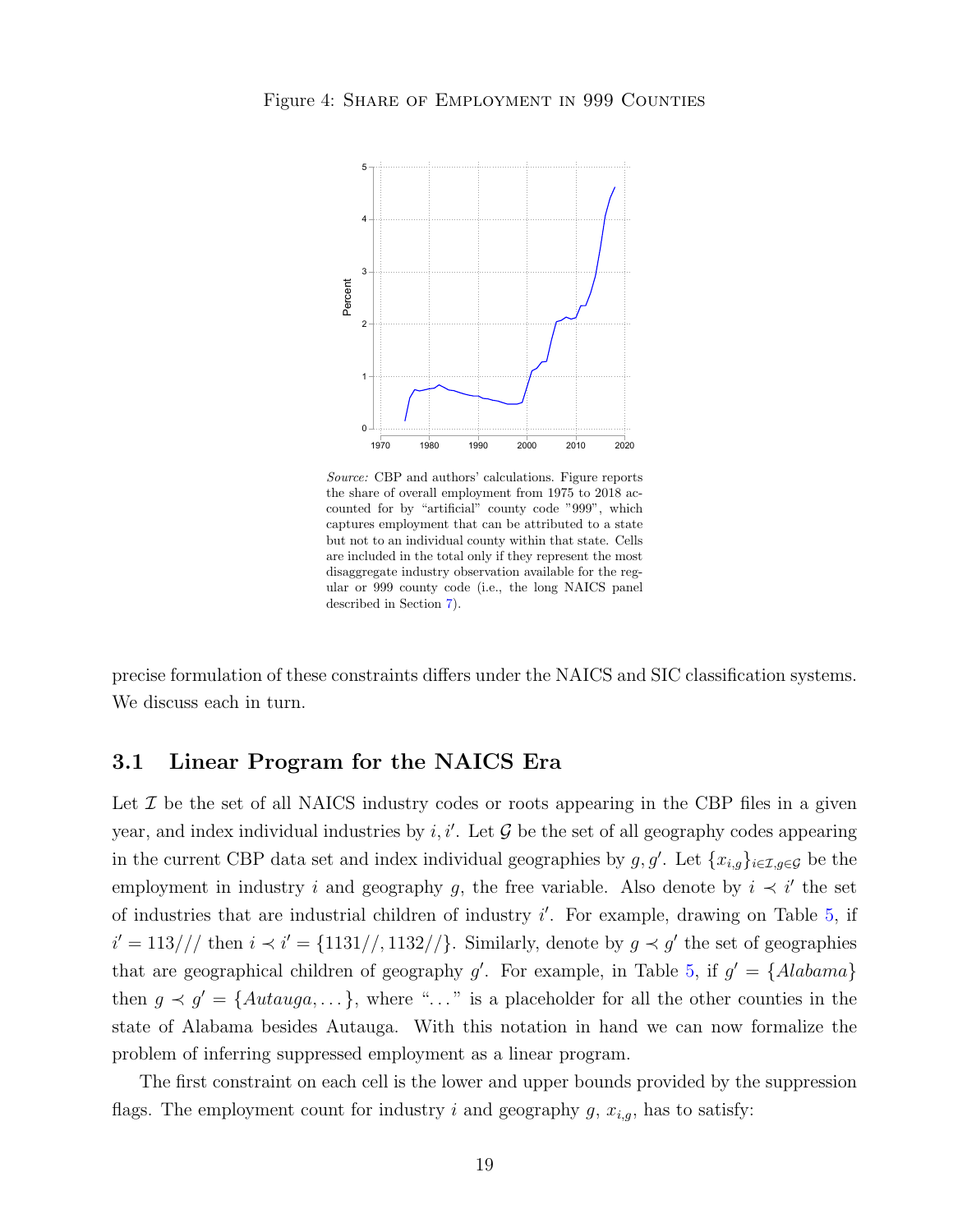<span id="page-19-0"></span>
$$
lb_{i,g} \le x_{i,g} \le ub_{i,g}.\tag{1}
$$

For years before 2007,  $lb_{i,g} = ub_{i,g}$  for unsuppressed cells. Starting in 2007, when noise infusion is introduced, even cells with unsuppressed reported employment have modified bounds,  $l\bar{b}_{i,g}$  and  $\bar{u}_{i,g}$ , such that  $l\bar{b}_{i,g} \equiv l b_{i,g}/(1+\rho) < \bar{u}_{i,g} \equiv u b_{i,g}/(1-\rho)$ , where  $\rho$  is given by the noise suppression flag, e.g., 2 percent. As Figure [1](#page-12-0) shows for the majority of county-industry cells,  $lb_{i,q} < ub_{i,q}$  holds even before noise infusion. In practice, our baseline results ignore noise infusion, i.e., we use  $lb_{i,g}$  and  $ub_{i,g}$  rather than  $\bar{lb}_{i,g}$  and  $\bar{ub}_{i,g}$ .

Second, within each geography, i.e., within each county, within each state, and for the United States as a whole, employment counts of industrial children have to add up to the employment counts of their industrial parents:

<span id="page-19-3"></span>
$$
x_{i,g} = \sum_{j \prec i} x_{j,g} \qquad \forall i, g \in \mathcal{I}, \mathcal{G}. \tag{2}
$$

Third, within each industry or root, employment counts across counties within a state have to add up to the respective state totals, and employment counts across all US states have to add up to the national total within that industry:

<span id="page-19-1"></span>
$$
x_{i,g} = \sum_{g \prec g} x_{i,g} \qquad \forall i, g \in \mathcal{I}, \mathcal{G}.
$$
 (3)

The constraints in equations [1](#page-19-0) to [3](#page-19-1) define a *feasible set* of employment count vectors,  ${x_{i,q}}_{i\in\mathcal{I},q\in\mathcal{G}}$ . Members of this set are consistent with all the information and restrictions implicit in the national, state, and county CBP files taken together.

To select an individual vector  ${x_{i,g}}_{i\in\mathcal{I},g\in\mathcal{G}}$  from the feasible set, we need to choose an objective function to minimize over this set. For our baseline estimates, we choose  $\{x_{i,g}\}_{i\in\mathcal{I},g\in\mathcal{G}}$ to be as close as possible to the midpoint between the upper and lower bounds of cell  $(i, g)$ , conditional to  $\{x_{i,g}\}_{i\in\mathcal{I},g\in\mathcal{G}}$  being in the feasible set defined by equations [1](#page-19-0) to [3.](#page-19-1) We choose this objective function given the large number of studies that uses the midpoint of suppressed cells as the imputed employment value (e.g., [Glaeser et al.](#page-38-0)  $(1992)$ ; [Holmes and Stevens](#page-38-1)  $(2004)$ ).<sup>[32](#page-19-2)</sup> The resulting linear program can be written as follows:

<span id="page-19-2"></span> $32$ In future drafts, we hope to consider three alternative objective functions: (1) distance from lower bound; (2) distance from upper bounds; and (3) distance from a random point within each set of bounds.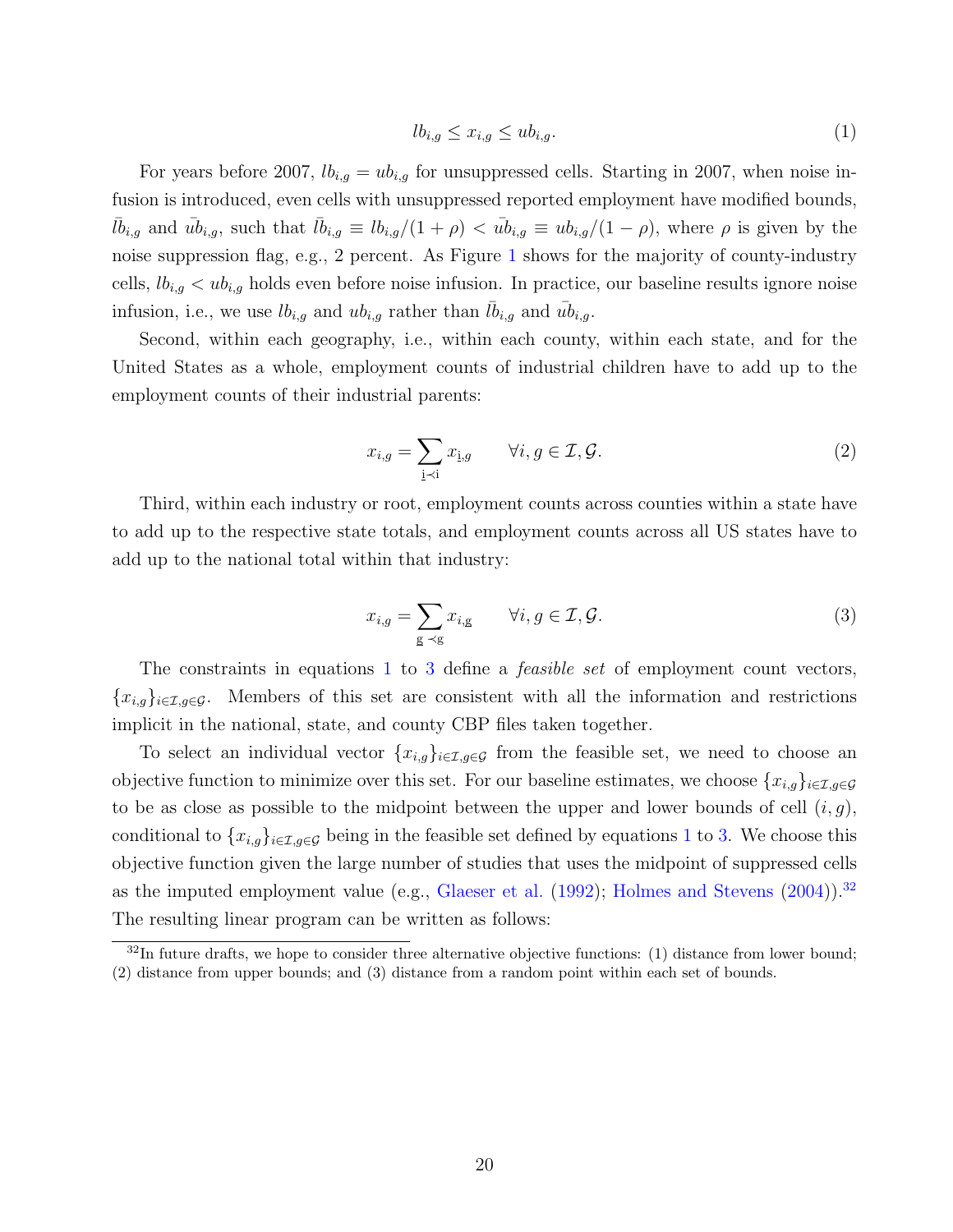<span id="page-20-0"></span>
$$
\min_{\{x_{i,g}\}_{i\in\mathcal{I},g\in\mathcal{G}}}\sum_{i,g}|x_{i,g}-\frac{ub_{i,g}+lb_{i,g}}{2}|
$$
\n
$$
\text{s.t. }lb_{i,g}\leq x_{i,g}\leq ub_{i,g},
$$
\n
$$
x_{i,g}=\sum_{\substack{i\prec i\\i\leq j}}x_{i,g} \,\forall i,g\in\mathcal{I},\mathcal{G},
$$
\n
$$
x_{i,g}=\sum_{\substack{g\prec g}}x_{i,g} \,\forall i,g\in\mathcal{I},\mathcal{G}.
$$
\n
$$
(4)
$$

Despite the absolute value operators, it is easy to reformulate the objective function in problem [4](#page-20-0) as linear. As a result, it can be implemented as a classic linear programming problem, albeit a very large one as the vector  $\{x_{i,q}\}_{i\in\mathcal{I},q\in\mathcal{G}}$  contains all possible geography-industry combinations, the size of which varies between 5 and 7 million depending upon the year.<sup>[33](#page-20-1)</sup> The scale of the optimization problem necessitates the use of industrial grade optimization software. We use Gurobi on Yale's High-Powered Computing (YHPC) network, where identifying the minimizing vector for a particular year takes about 20 minutes.

#### 3.2 Modified Linear Program for the SIC Era

As discussed in the previous section, only the first two industry child-parent relationships in equations [1](#page-19-0) to [3](#page-19-1) hold with equality under the SIC classification. Thus, when formulating the problem for SIC codes, we re-write constraint [2](#page-19-3) above as two equations:

<span id="page-20-2"></span>
$$
x_{i,g} = \sum_{\underline{i} \prec \underline{i}} x_{\underline{i},g} \ \forall i, g \in \mathcal{I}, \mathcal{G} \text{ s.t. } i \text{ is 1--,2- digit},
$$
  
\n
$$
x_{i,g} \ge \sum_{\underline{i} \prec \underline{i}} x_{\underline{i},g} \ \forall i, g \in \mathcal{I}, \mathcal{G} \text{ s.t. } i \text{ is 3--,4- digit}.
$$
 (5)

The linear programming problem we solve for the SIC years is then identical to the one in equation [4](#page-20-0) above, with constraint [2](#page-19-3) replaced by constraint [5.](#page-20-2)

#### <span id="page-20-3"></span>3.3 Closest Feasible Model Procedure

As noted in the next section, we find that for many of the years before 2001, there is no vector  ${x_{i,g}}_{i\in\mathcal{I},g\in\mathcal{G}}$  for which the constraints in [1-](#page-19-0)[3](#page-19-1) hold simultaneously. We interpret this lack of a solution as being due to errors in the employment of unsuppressed cells or the employment bounds of the suppressed cells. That is, if  $lb_{i,q}$  and  $ub_{i,q}$  are the lower and upper bounds of a

<span id="page-20-1"></span> $33$ Rewriting this objective function as a linear objective doubles this number.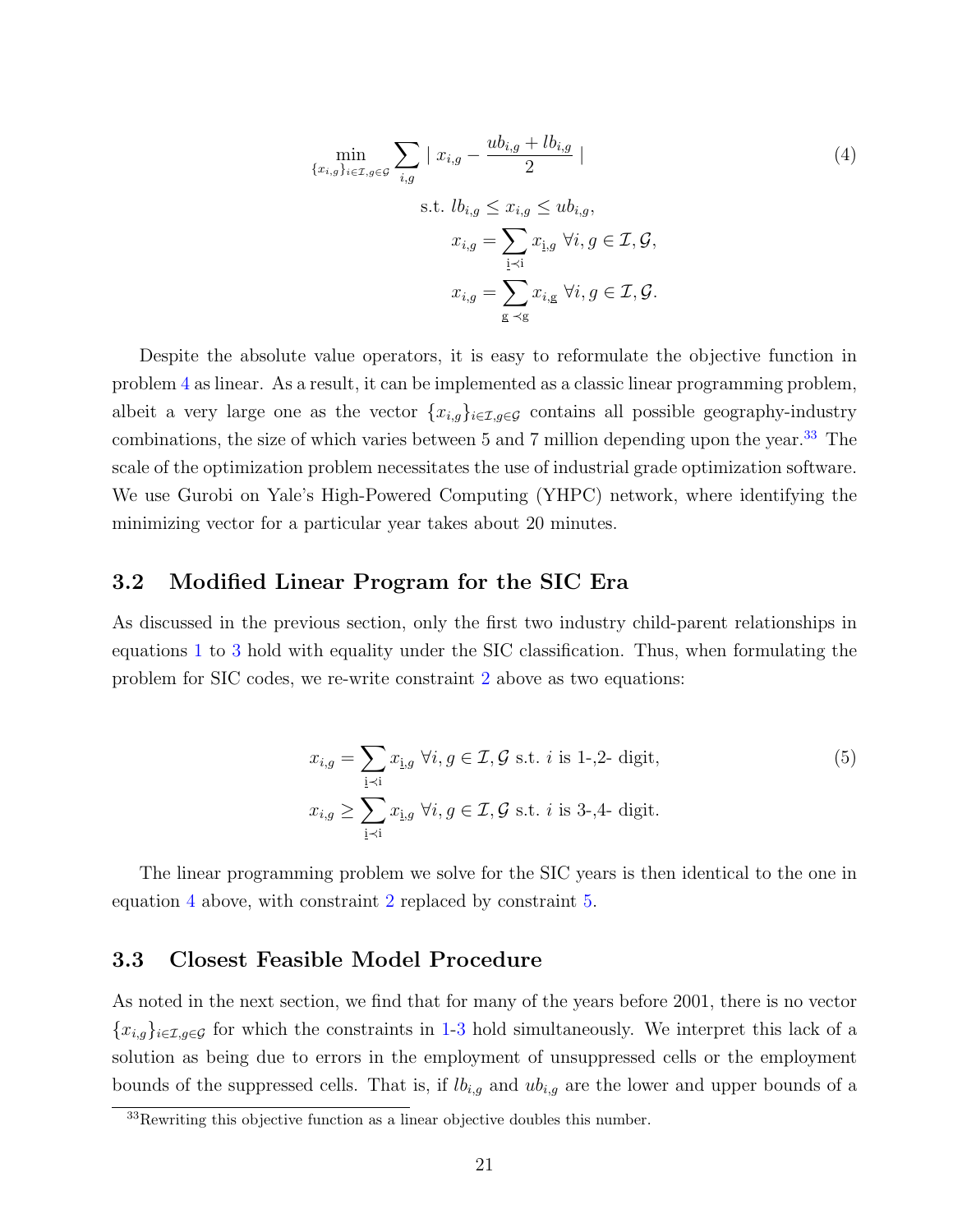given cell, then the "true bounds" on this cell can be expressed as

<span id="page-21-2"></span>
$$
lb_{i,g} - a_{i,g} \leq x_{i,g} \leq ub_{i,g} + b_{i,g},
$$

where  $a_{i,g}$  and  $b_{i,g}$  are non-negative constants.<sup>[34](#page-21-1)</sup>  $a_{i,g} \geq 0$  and  $b_{i,g} \geq 0$  are adjustments to the bounds stated in the CBP files so that the new bounds are the minimal bounds that contain the true  $x_{i,g}$ . We call this solution, i.e., the data set with bounds adjusted in this way, the closest feasible model.

This extended problem also can be stated as a linear program:

$$
\begin{aligned}\n\min_{\{a_{i,g}\}_{i\in\mathcal{I},g\in\mathcal{G}}\geq 0,\{b_{i,g}\}_{i\in\mathcal{I},g\in\mathcal{G}}\geq 0} \sum_{i\in\mathcal{I}} \sum_{g\in\mathcal{G}} (a_{i,g} + b_{i,g}) \text{ and then } \min_{\{x_{i,g}\}_{i\in\mathcal{I},g\in\mathcal{G}} \mid x_{i,g} - \frac{ub_{i,g} + lb_{i,g}}{2} \mid \quad (6) \\
&\text{s.t. } lb_{i,g} - a_{i,g} \leq x_{i,g} \leq ub_{i,g} + b_{i,g}, \\
&x_{i,g} = \sum_{\underline{i}\prec i} x_{\underline{i},g} \ \forall i, g \in \mathcal{I}, \mathcal{G}, \\
&x_{i,g} = \sum_{\underline{g}\prec g} x_{i,g} \ \forall i, g \in \mathcal{I}, \mathcal{G}.\n\end{aligned}
$$

Equation [6](#page-21-2) states the problem for the NAICS years; the formulation for the SIC years is analogous with some of the equality constraints turned into inequality constraints as in equation [5](#page-20-2) above.

The closest feasible model always has a feasible solution for  $\{x_{i,g}\}_{i\in\mathcal{I},g\in\mathcal{G}}$  that satisfies all constraints.[35](#page-21-3) In cases where the original constraint set is non-empty, the problem in equation [6](#page-21-2) always results in  $a_{i,g} = b_{i,g} = 0 \forall i \in \mathcal{I}, \forall g \in \mathcal{G}$ , and hence delivers the same solution as the problem in equation [4](#page-20-0) above. In cases where the original data are internally inconsistent and do imply an empty constrained set, the program in equation [6](#page-21-2) finds the minimal adjustments to the data necessary to permit a solution.

## <span id="page-21-0"></span>4 Discussion of Imputation Results

The implementation of the above linear programming procedure on CBP files from 1975 to 2016 yields imputed employment for all suppressed cells in all files in all years. In this section, we discuss the resulting estimates. The imputed data are available at [www.fpeckert.me/cbp.](http://www.fpeckert.me/cbp)

<span id="page-21-1"></span> $34$ We ignore noise infusion in this exposition since it was introduced in 2007, whereas the feasible set is empty only in data prior to 2001.

<span id="page-21-3"></span><sup>&</sup>lt;sup>35</sup>In fact, this is easy to see:  $a_{i,g} = lb_{i,g} \ \forall i \in \mathcal{I}, \ \forall g \in \mathcal{G} \text{ and } x_{i,g} = 0 \ \forall i \in \mathcal{I}, \ \forall g \in \mathcal{G} \text{ is always a trivial solution}$ to the problem in equation [6.](#page-21-2)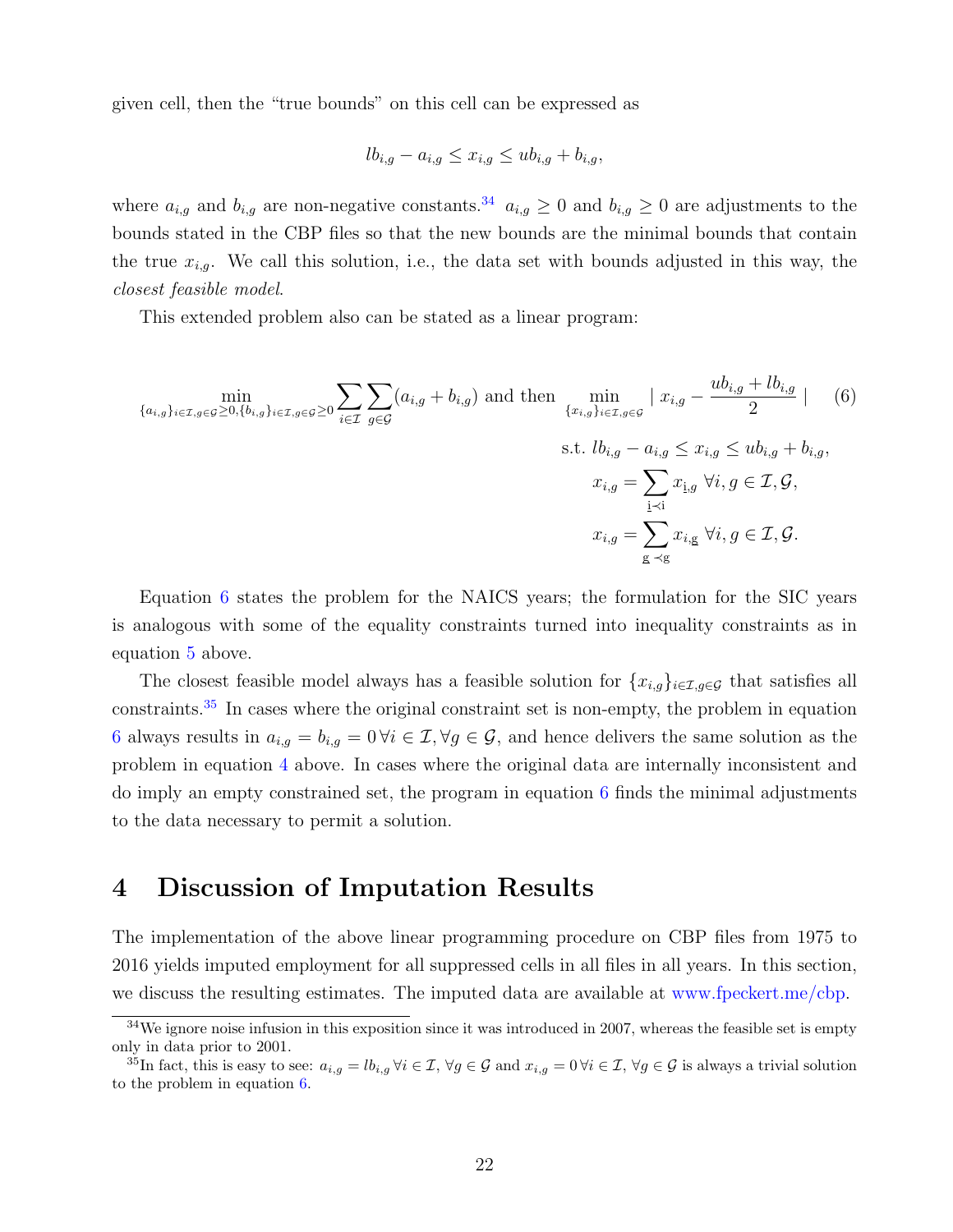#### 4.1 Inconsistent Bounds

Internally inconsistent observations (i.e., non-zero estimates for  $a_{i,g}$  and  $b_{i,g}$ ) are found in 14 out of 40 years of data. Appendix Table [A.4](#page-44-0) provides a set of summary statistics on the adjustments we make in these cases. For the years in which they are necessary, the median adjustment in terms of employment is 10, and the median total adjustment per year (i.e., the sum of adjustments within a year) is 624 to the lower bounds and 279 to the upper bounds. Table [7](#page-22-0) lists the adjustments made in the 1990 county-level file. Of the nine necessary changes, one is made to the national total for root 3990 and another eight are to the state-level totals for that and various other roots. There are no adjustments after 2001, which may indicate that Census changed its data handling protocol in a way that prevented these minor errors.

| $\rm SIC$ | Geography | LВ     | UВ               |
|-----------|-----------|--------|------------------|
| 3990      | National  | 0      | $+107$           |
| 8900      | МA        | -17    | $\left( \right)$ |
| 8900      | ΜN        | -8     | 0                |
| 2800      | OН        | -28    | 0                |
| 3300      | OН        | $-20$  | 0                |
| 3500      | OН        | -6     | 0                |
| 3900      | OН        | $-209$ | 0                |
| 3990      | OН        | $-339$ | 0                |
| 8900      | PА        | $-52$  |                  |

<span id="page-22-0"></span>Table 7: Adjustments to Internally Inconsistent Bounds, 1990

Source: CBP and authors' calculations. Table displays adjustments required by the least feasible model in the 1990 imputation.

#### 4.2 Baseline Estimates

Our baseline estimates are derived from a linear program which minimizes deviations from cells' midpoints. Figure [5](#page-23-1) plots the imputed-employment-weighted distribution of the location of our imputed estimates within the bounds provided by Census. This figure focuses solely on cells with employment suppression flags, and separate distributions are provided for the SIC (left panels) and NAICS (right panels) years. In both cases, as in Figure [3,](#page-15-0) we avoid double counting by including suppressed cells only if they are the finest industry observations available in each county-industry hierarchy.

As indicated in the figure, most imputes in both the SIC and NAICS years lie at cells' midpoints, though 10 to 20 percent lie at cells' lower and upper bounds.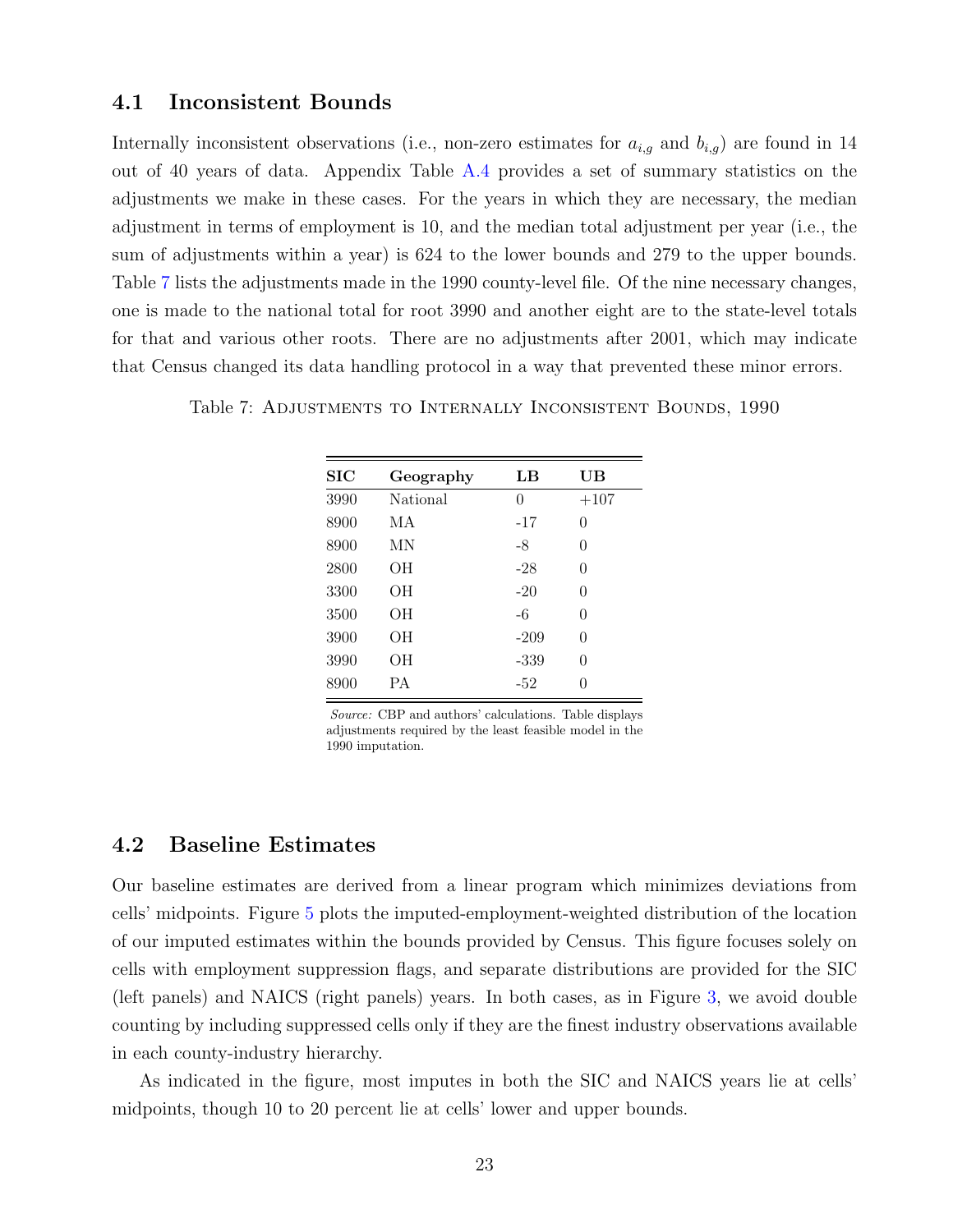

<span id="page-23-1"></span>Figure 5: Position of Imputed Employment in Suppressed Cell-Bounds

Source: CBP and authors' calculations. Figure reports the distribution of 1975 to 2016 imputed employment within the bounds of suppressed cells. Lower and upper bounds are 0 and 1. Position can be below zero (i.e., less than the lower bound) or above 1 in cases where the bounds are found to be inconsistent, as discussed in Section [3.](#page-17-0) Left panel focuses on the SIC era, while right panel summarizes NAICS years. SIC years include only the most disaggregate observation available in each county-industry hierarchy. NAICS years include only industries. Distributions are weighted by imputed employment.

## 4.3 Imputed County Total vs Raw County Totals

We compare the total imputed employment to the total employment of the lower and upper bounds in the raw CPB files as well as the total employment of the midpoint of these bounds in Figure [6.](#page-24-0) As above, this figure is restricted to the observations for each county that are at the finest level of aggregation. As indicated in the figure, and consistent with Figure [3,](#page-15-0) the total imputed employment is smaller than midpoint employment in most years between 1975 and 2016. The average difference in employment between these two series across years is 13 million, or 6 million if 2011, 2013, and 2015 (i.e., the years with "M" suppression codes) are excluded. The correlation between the two series is 0.69 across all years, and 0.99 if 2011, 2013, and 2015 are excluded.

#### <span id="page-23-0"></span>4.4 SIC Partial Codes

As noted above, during the SIC era the employment for a root can exceed that of its underlying children because employment at some of the children is not known, or may be suppressed. We create what we refer to as synthetic "partial" codes to capture these differences. For example, the CBP data may report employment of 100 for root 2050, and list one industry under that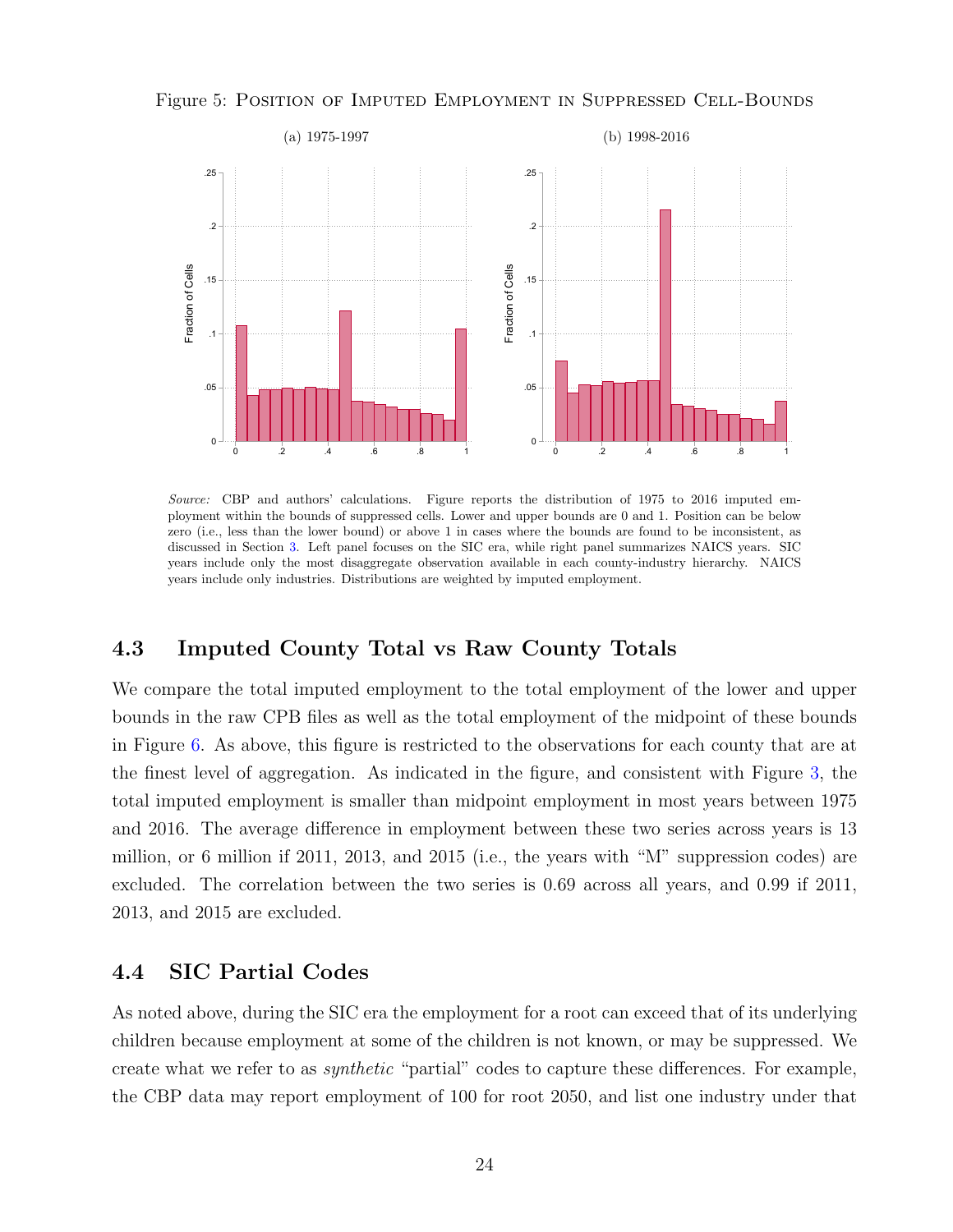<span id="page-24-0"></span>

Source: CBP and authors' calculations. Figure compares total imputed employment from 1975 to 2016 to three raw totals implied by the lower and upper bounds in the raw data and their midpoints. For cells not subject to suppression, the latter three quantities are the same. Upper bounds and midpoints spike in 2011, 2013 and 2015 due to the presence of "M" suppression codes (see Table [3\)](#page-10-0). Industry classification switches from SIC to NAICS in 1998. Cells are included in the figure only if they contain the most disaggregate industry observations.

root (e.g., 2051) with employment of 80. The remaining employment of 20 is known to be in 2050, but its allocation across the remaining children within 2050 (i.e., 2052 and 2053) is not known. Moreover, Census does not include any observation at a finer level of detail than 2050 to mark this unknown employment of 20. As a result, if one were to sum just the most detailed four-digit codes during the SIC era, they would not sum to the national total. We address this issue by adding a synthetic partial code with SIC code 2050 (the most detailed information available for the missing employment) and employment of 20 to the data so that it plus the employment of 80 for 2051 adds to the employment of 100 for the root code 2050.

The synthetic partial codes we create are six characters long to match the way we report SIC codes in the imputed data. $36$  They can appear at three different levels of aggregation: they take the form  $ddxxxP$  for employment that can be associated with a three-digit root (but nothing below that) as in the example just given,  $ddxxQQ$  for employment that can be

<span id="page-24-1"></span> $36\text{We add two-digit division code prefixes to the standard four-digit SIC codes in our imputation algorithm for }$ technical reasons related to ensuring that imputations obey the industry adding-up constraints. We therefore use the same 6-digit convention in assigning the synthetic partial codes discussed in this section. These codes can be converted back to standard four-digit SIC codes by dropping the prefixes and adding zeros in place of  $P, QQ$  and  $VVVV$ .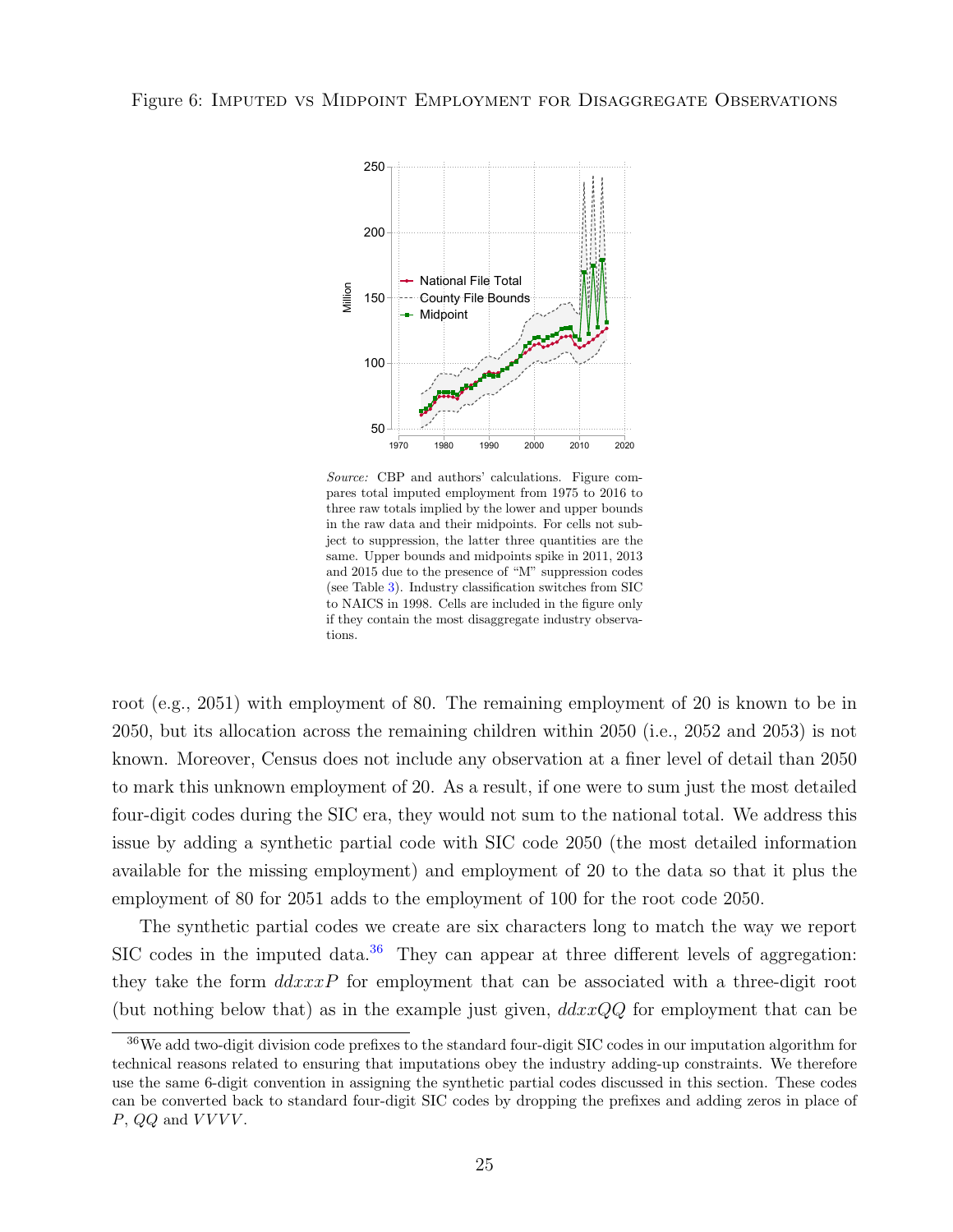associated with a two-digit root (but nothing below that), and  $ddVVVV$  for employment that can be associated with a division code (but nothing below that). In these synthetic partial codes, dd corresponds to a division code, xxx or xx correspond to 3- and 2-digit SIC roots, and P, Q and V are filler letters used to signify the level of the partial code.

For the example of SIC 2050 given above, the included observation of 80 workers for 2051 would have the six-digit code 202051. We then add to the data an observation with synthetic partial code 20205P and employment of 20, so that it, plus the employment of 80 for 202051 yields the proper total for root 205, which is 100. Identifying these synthetic partials is a necessary step for creating long panels using a consistent industry definition, such as those we describe in Section [7.](#page-31-0) For example, to create a long NAICS panel, we want to map SIC to NAICS as precisely as possible. In our running example, it is preferable to separately map 2051 with employment of 80 and 205P with employment of 20 to NAICS than to map 2050 with employment of 100 to NAICS, since the former exploit the highest level of detail available.<sup>[37](#page-25-0)</sup>

The raw CBP data also contain what we refer to as *native* "partial" codes, i.e., two- or three-digit SIC codes that end in 00 or 0, respectively, under which no detailed four-digit codes are reported. In the example provided above, the original 2050 observation with employment of 100 is not a native partial code because employment for at least one more detailed code under the 205 root is reported (for 2051). However, if employment of 100 for SIC 2050 were listed for a county, but no employment for any codes under that root (i.e., for 2051, 2052, or 2053) were reported, that instance of 2050 would constitute a native partial code. In creating the long, NAICS-level panel discussed in Section [7,](#page-31-0) employment in these native partials is allocated across all NAICS codes to which the underlying four-digit SIC 205x codes map.

Our procedure for identifying synthetic and native partial codes is contained in the program p1 partial code employment 20201231.do, available in our Data Appendix. This program creates the output file efsy\_partial\_19771997\_01\_posted.csv, which contains two industry fields: sic6 and sic4. The former contains the six-digit codes used in our imputation, discussed above. Synthetic partial codes have the patterns noted above, i.e.,  $ddxxxP$ ,  $ddxxQQ$  or  $ddVVVV$ . Native partial codes have the pattern  $ddxxx0$  or  $ddxx00$ . The field  $sic\_old$  contains the original codes from the raw CBP data. For the synthetic codes, which represent new observations that we add to the raw data, we convert the six-digit sic codes back to four-digit sic4 codes by dropping the dd prefix and substituting "0" or "00" as needed for P and  $QQ$  and VVVV.

An accurate "bottom-up" total of US employment during the SIC years for a particular

<span id="page-25-0"></span><sup>&</sup>lt;sup>37</sup>We note that our approach to concording synthetic partial codes from SIC to NAICS assumes that some of the employment of 20 at 2050 will be attributed to 2051 as well as 2052 and 2053. This assumption is correct if the missing industry detail is due to incomplete industry information for certain establishments. It would be incorrect if the missing industry detail is due to suppression of employment for the remaining detailed industries (e.g., 2052 and 2053 in our example). Since we cannot distinguish these two possibilities, we follow the simpler approach of mapping employment at the synthetic partials using an aggregation of all possible detailed SIC to NAICS mappings.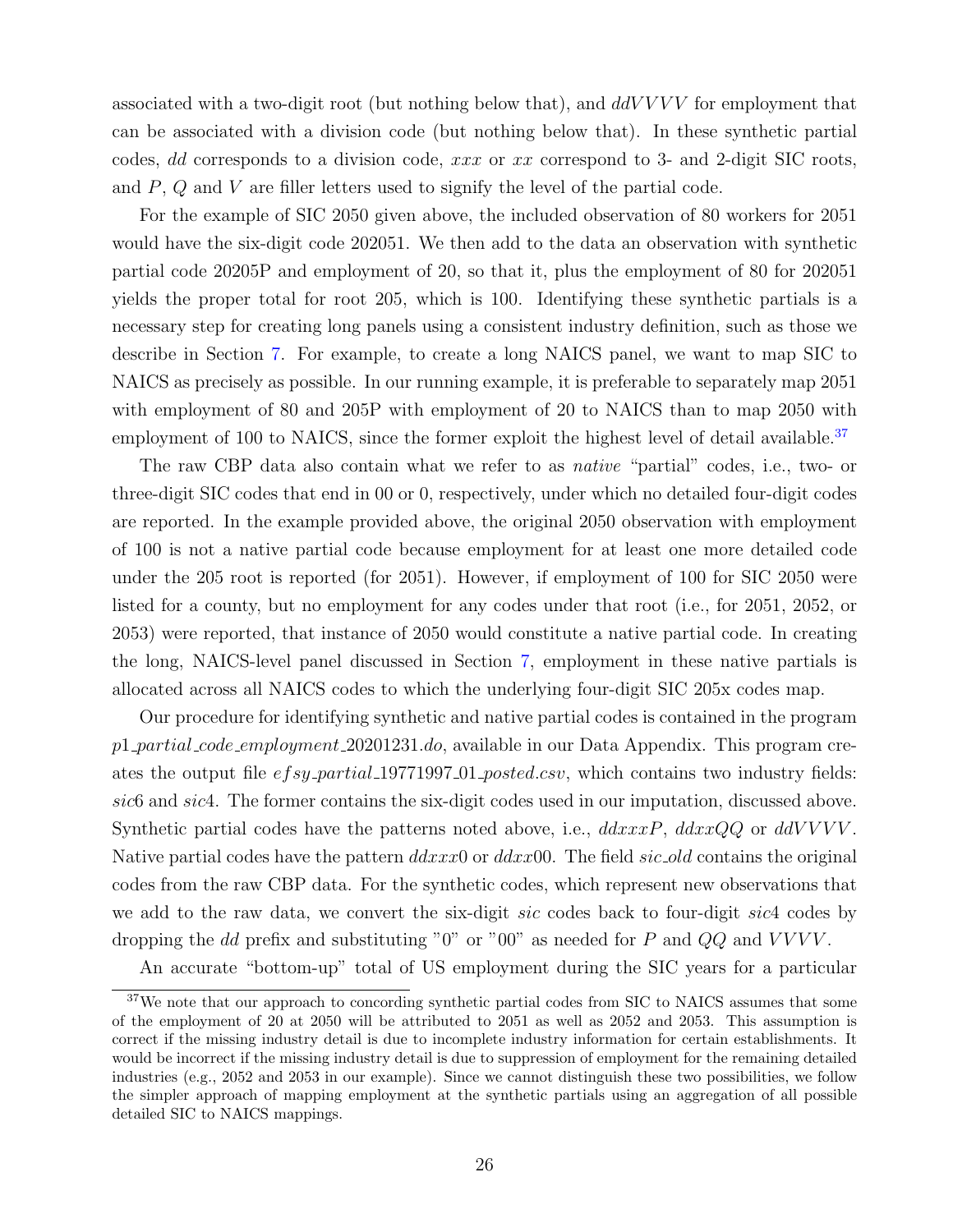geography, e.g., the national total, can be computed as the sum of three types of codes: (i) four-digit SIC codes that do not end in zero, i.e., the most detailed codes available; (ii) native partial codes; and (iii) synthetic partial codes.

In the user-friendly, county-level 1975 to 2016 panel of imputed employment discussed in Section [7,](#page-31-0) we retain only the most detailed codes needed to create a "bottom-up" total for any geography, e.g., the national total. In these panels, in the case of our running example, SIC 202050 with employment of 100 would be dropped, the SIC 202051 observation with employment of 80 would be retained, and the synthetic partial SIC code 20205P with employment of 20 would be added.<sup>[38](#page-26-1)</sup>

Figure [7](#page-27-0) plots the employment of partial and non-partial codes of this panel on a log scale by year over the SIC era. The sum of all lines shown in the figure is total US employment. Partial employment is broken down into its synthetic and native constituent parts, where the legend in the figure refers to these codes' suffix. As noted in the figure, native partial code "0" employment is about as large as non-partial employment, i.e., employment associated with the most detailed four-digit SIC codes. The next largest level of employment is for synthetic partial P and QQ codes and native "00" employment. Employment attributed to P and QQ codes cycles around the years in which the Census conducts its Economic Censuses (years ending in 2 and 7), since more complete and accurate information on establishments' industries is most likely to be known in those years due to extensive survey efforts. Industry information in non-EC years, and for establishments not surveyed by the EC, is collected from administrative data and thus less complete. Figure [7](#page-27-0) also depicts a rise in the partial employment in native partial codes with "00" in 1988, perhaps due to the transition to the SIC 1987 vintage.

Finally, Figure [8](#page-28-0) plots overall imputed county employment with and without synthetic partials and imputed national employment as shares of national employment reported in the raw national files. As indicated in the figure, we match the raw totals exactly until 1997, after which we are shy by about 1 percent until 2002 and then less then half a percent thereafter. Our exact match before 1998 is driven by our addition of synthetic partial codes. We believe that gaps after 2002 are driven by rounding issues in our algorithm, and suspect that the larger mismatch from 1998 to 2002 is related to concordances bridging the transition from SIC to NAICS. We plan to address these gaps further in a future draft.

## <span id="page-26-0"></span>5 Description of Industry Concordances

In this section, we describe the various industry classification systems in the CBP, the concordances we use to map employment across these systems, and the treatment of auxiliary

<span id="page-26-1"></span><sup>38</sup>We note that partial codes in a very small number of cells -1 due to rounding. These can be reset to zero as needed. For transparency, we leave this task to consumers of our imputation.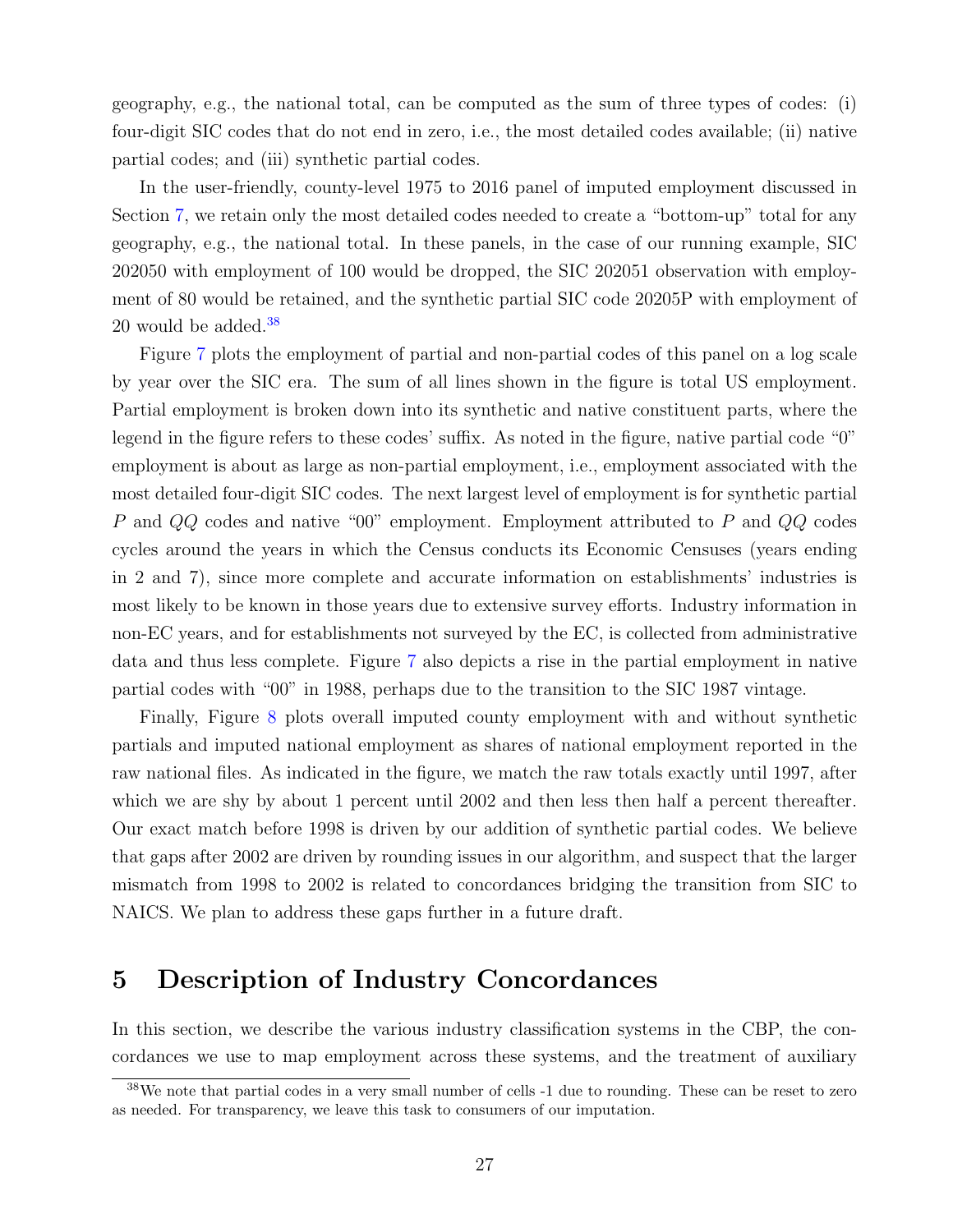

<span id="page-27-0"></span>Figure 7: SYNTHETIC AND NATIVE PARTIAL CODE EMPLOYMENT

Source: CBP and authors' calculations. Figure reports the employment accounted for by SIC "partial codes" in the long NAICS panel described in Section [7.](#page-31-0) Cells are included in these totals only if they represent the most disaggregate industry observations for the county. Codes P, QQ, and VVVV correspond to 3, 2, and 1 digit synthetic partial codes, respectively. Codes 0 and 00 represent native partial codes.

establishments.

#### 5.1 Industry Classification Changes

Between 1962 and 2016, the CBP industry classification system changed eight times, in 1967, 1972, 1977, 1987, 1997, 2002, 2007, and 2012.[39](#page-27-1) These updates were issued by the Office of Management and Budget, which oversees industrial classification.

The most significant change occurred when the Census Bureau moved from using SIC to NAICS. The first vintage of NAICS was introduced in 1997, though NAICS was not incor-

<span id="page-27-1"></span><sup>&</sup>lt;sup>39</sup>There typically is a one- or two-year delay between the publication of a new classification system and its use in the CBP. The system (adoption) years are as follows: 1967 (1968), 1972 (1974), 1977 (1977), 1987 (1988), 1997 (1998), 2002 (2003), 2007 (2008), and 2012 (2012). It is not uncommon for older vintage codes to appear occasionally in the data (e.g., a SIC 1972 code may be present in the 1989 data). The 1977 version was considered a supplement to the 1972 version and contains only a few minor changes.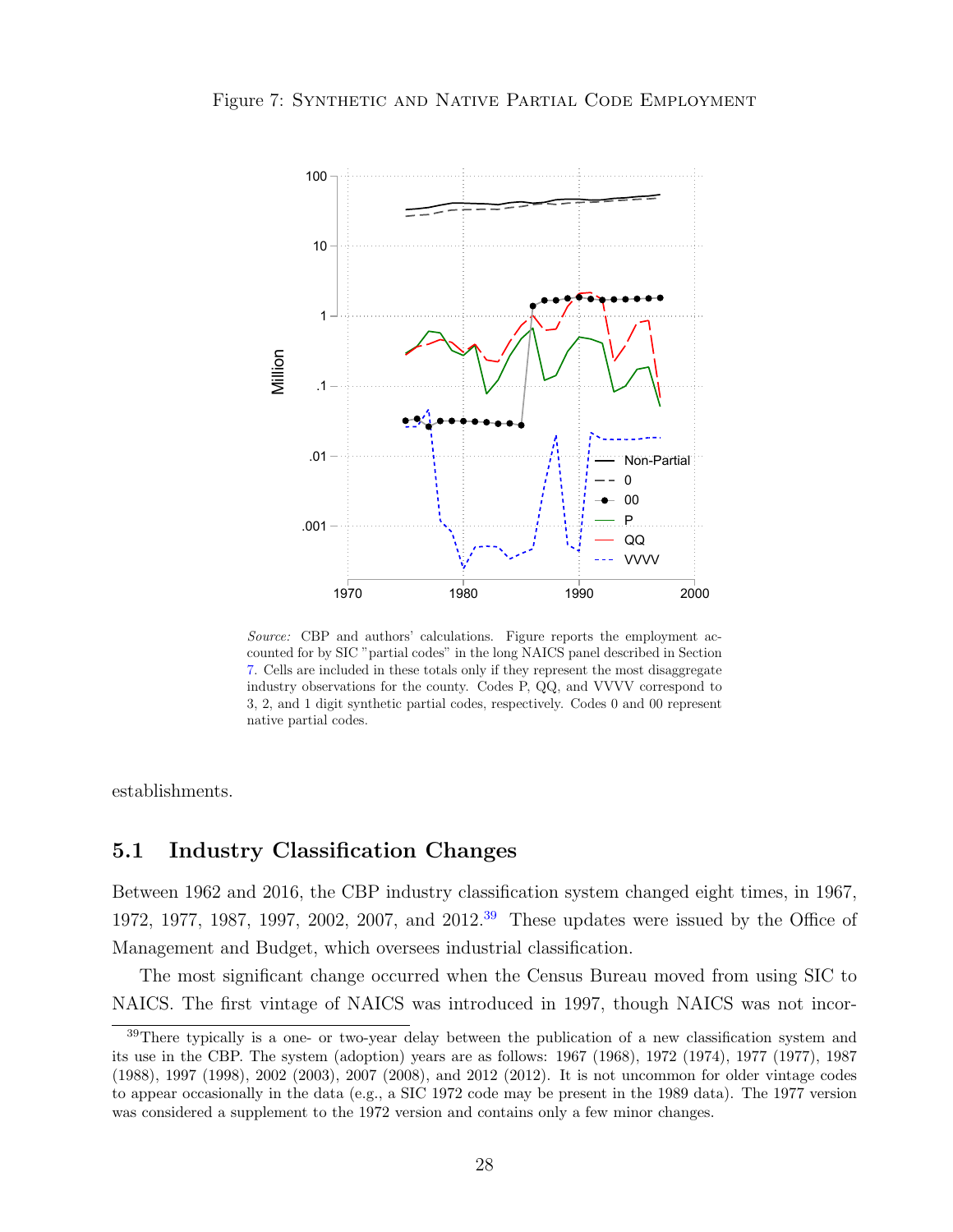<span id="page-28-0"></span>

Source: CBP and authors' calculations. Figure displays three ratios. The first is the imputed national employment divided by the national employment in the raw, national files. The second and third are the sum of imputed county employment, with and without the addition of the partial codes discussed in Section [4.4.](#page-23-0) Sum of imputed county totals come from the "long panel" described in Section [7.](#page-31-0)

porated in the CBP data until 1998. [Fort and Klimek](#page-37-8) [\(2018\)](#page-37-8) describe the rationale for the transition from SIC to NAICS, and the resulting changes that occurred in how establishments, and thus workers, are classified.

Table [2](#page-7-0) summarizes the changes to the classification system and what years of the CBP are covered by each system.

#### <span id="page-28-1"></span>5.2 Concordances

We collect official published concordances for the eight industry classification changes listed above and reported in Table [2.](#page-7-0) Details on the sources of these concordances are in Section [A.4](#page-40-0) of the Appendix. Each concordance contains a mapping from the most detailed industry of the outgoing classification to the most detailed industry of the incoming classification. These mappings between each vintage are of four types: (1) one-to-one, where a single outgoing code corresponds to a single incoming code; (2) many-to-one, where more than one outgoing code is combined into a single new code; (3) one-to-many, where a single outgoing code is broken into more than one new code; and (4) many-to-many, where several outgoing codes map to several incoming codes. We use these concordances to assign employment in all years to a NAICS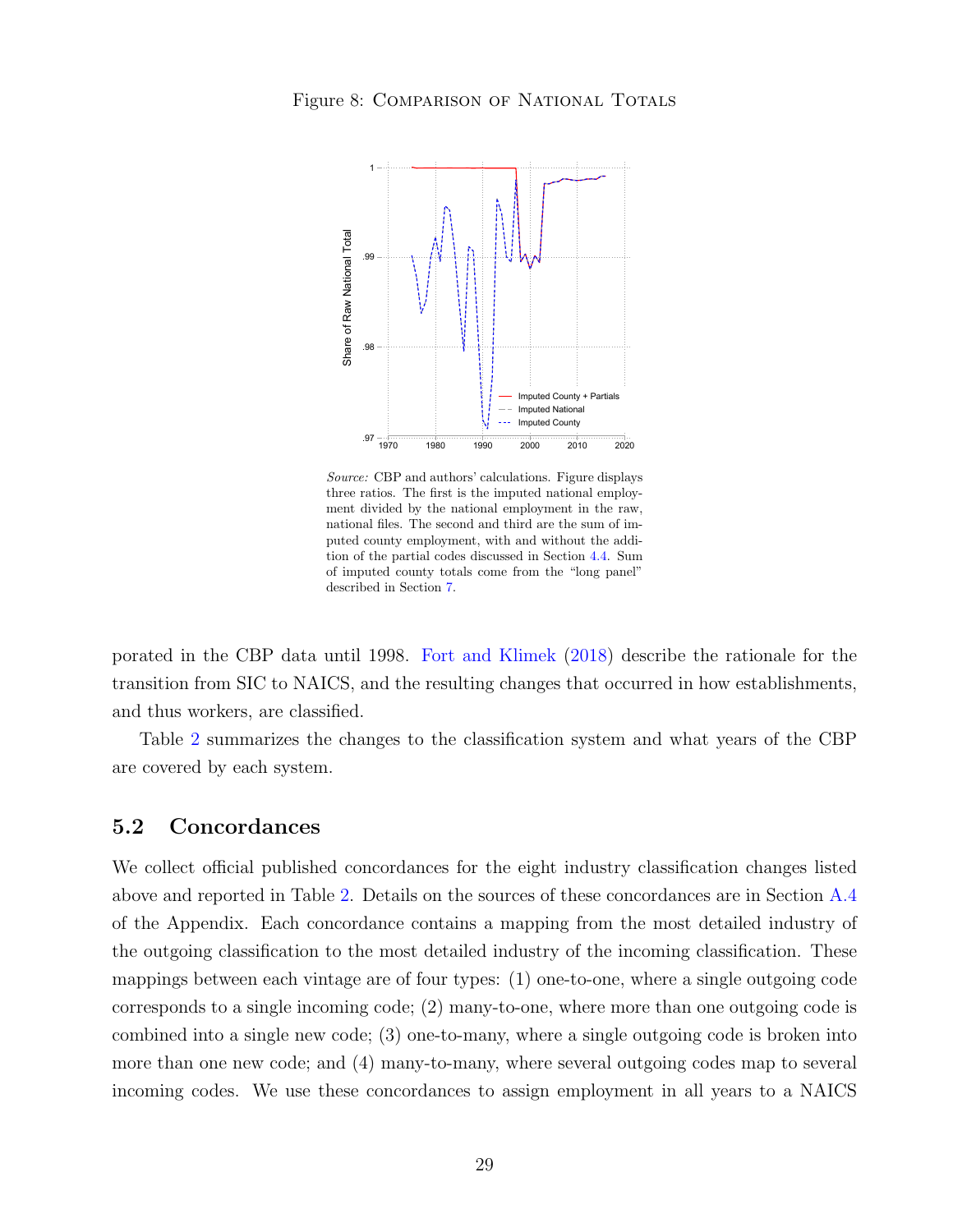2012 basis.[40](#page-29-0)

Assigning employment to a corresponding NAICS industry is trivial when the mappings between different systems are one-to-one or many-to-one. In one-to-many or many-to-many cases where a single industry under the system used in year  $t-1$  maps to multiple industries under the system used in year t, we must allocate the employment in  $t-1$  across those industries in t. This is particularly important for the SIC to NAICS transition, where 321 out of a total of 891 industries map to multiple NAICS industries. Some of these changes were dramatic; 96 SIC industries have some (or all) employment reassigned to entirely different aggregate divisions.

In order to deal with these transitions as cleanly as possible, we use the 1997 Economic Census (EC) data provided by [Fort and Klimek](#page-37-8) [\(2018\)](#page-37-8) to construct an employment-weighted concordance between SIC to NAICS. The 1997 EC collected establishment-level information on both a SIC and a NAICS basis. For a particular SIC industry, we can thus calculate the share of employment that maps to each of its corresponding NAICS industries. Because the CBP contains data on some industries that are out of scope of the Economic Census, we must supplement this concordance with mappings for those industries from the official published concordance.<sup>[41](#page-29-1)</sup> Unfortunately, we do not have weights for those mappings and thus simply share SIC employment equally across all the NAICS industries to which that particular SIC code maps.[42](#page-29-2) In future drafts, we plan to construct similar concordances using the published 2002, 2007, and 2012 EC data for transitions across the various NAICS vintages. In the current version, we share employment in a NAICS year t vintage code equally across the NAICS  $t+1$ vintage codes to which they map in the official NAICS concordances. For the earlier transitions between different SIC vintages, there does not seem to be similarly published data, so we rely on the official, published concordances and simply share employment in the SIC  $t$  year vintage industry equally across the multiple SIC  $t + 1$  year vintage industries.

<span id="page-29-0"></span> $^{40}$ In Appendix Section [A.4,](#page-40-0) we discuss two adjustments to the concordances necessary to match the SIC codes that appear in the CBP data to NAICS. First, from the industry descriptions, we determined that the code 1510 ("General Building Contractors, Residential Buildings") that appears in the CBP industry reference file is equivalent to 1520 in the official SIC. Second, the code 8310 ("Social Services, n.e.c."), which appears in the CBP industry reference file, does not appear in the official SIC, so we group this code with its root code, 8300.

<span id="page-29-1"></span><sup>41</sup>We identify 251 mappings from SIC to NAICS that are not in the EC data but that are in the official concordance and appear to be relevant in the CBP data. To determine which mappings from the official concordance need to be added to supplement the EC concordance, we consider the frequency with which codes appear in the 1997 CBP data: in particular, for a given county and SIC code in the 1997 CBP data, we consider a mapping "possible" if a corresponding NAICS code appears in the 1998 data in that county. If a particular mapping is "possible" in at least 50 percent of the counties in which that SIC code appears, then we supplement the EC concordance with that mapping.

<span id="page-29-2"></span><sup>42</sup>For example, SIC code 0133 ("sugar cane and sugar beets") maps to NAICS 111930 ("sugar beet farming") and NAICS 111991("sugarcane farming"). These mappings do not appear in the EC concordance, so we cannot compute employment-based weights for them. We thus share SIC code 0133 as 50 percent to NAICS 111930 and 50 percent to NAICS 111991.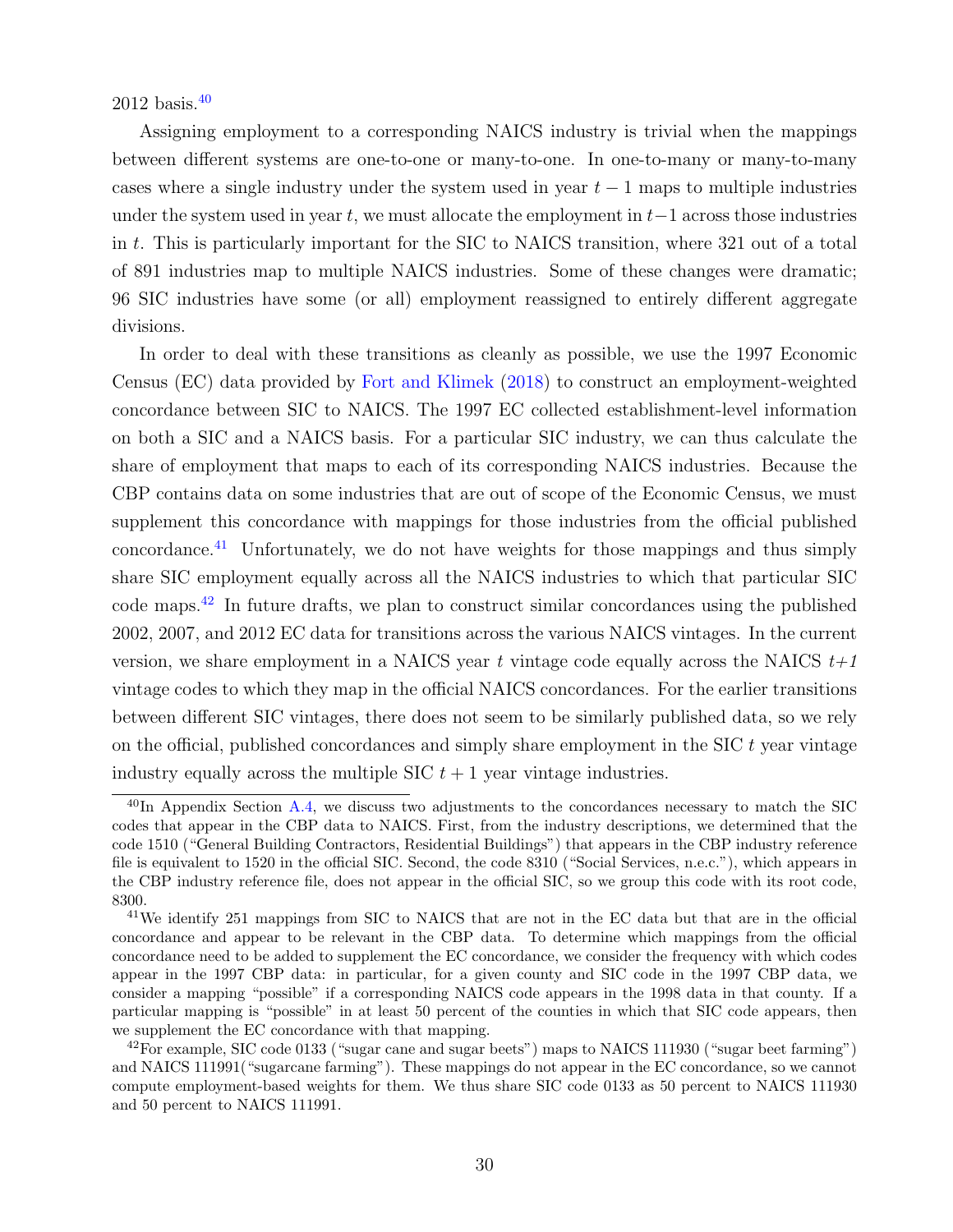The concordances we collect supply mappings for the most detailed industry codes, i.e. 4-digit SIC and 6-digit NAICS. From these, we construct concordances between economic division SIC and NAICS codes as well as between 2- and 3-digit SIC roots and 3- and 4 digit NAICS roots, respectively, by replacing digits with zeros and slashes as appropriate and collapsing the results.<sup>[43](#page-30-0)</sup> Please note that these aggregated mappings should only be used for partial code observations, discussed above in Section [4.4.](#page-23-0) It is never sensible to try to map, for example, the entire manufacturing sector using our mappings from 2-digit SIC to 3-digit NAICS. Instead, users need to use the most detailed information available for every observation and then collapse the data to their aggregation level of interest. We provide do-files for this approach on the website.[44](#page-30-1)

#### 5.3 Auxiliary Establishments

An important distinction between SIC and NAICS is the treatment of "auxiliary" establishments. These are establishments that provide support functions for other establishments of the firm, e.g., a headquarter plant or a research and development  $(R&D)$  lab.<sup>[45](#page-30-2)</sup> Under SIC, the employment of auxiliaries is classified according to the primary sector of the establishments they serve. For example, if a motor vehicle manufacturing firm has an R&D establishment that develops new products for its automotive manufacturing plants, it is an auxiliary and its SIC industry code reflects the two-digit root of its motor vehicle manufacturing plants. In contrast, if that R&D establishment primarily serves outside customers, it is not an auxiliary and is given an SIC industry code reflecting its R&D activity.

Under NAICS, auxiliaries are classified according to their primary activity irrespective of whether they primarily serve their own firm. Note that under NAICS, the headquarters industry (NAICS 551114) includes establishments that perform two or more functions generally classified under NAICS 54, "professional, scientific and technical services," primarily for their own firm.[46](#page-30-3)

In the CBP, auxiliary employment under SIC is aggregated to the SIC division level using

<span id="page-30-0"></span><sup>&</sup>lt;sup>43</sup>For example, from the mapping from the 4-digit SIC code 0133 to 6-digit NAICS codes 111930 and 111991, we can obtain a mapping from 3-digit SIC 0130 to 4-digit NAICS 1119//.

<span id="page-30-1"></span><sup>&</sup>lt;sup>44</sup>For users of pre-1974 data, there are four SIC codes used after 1974 that "are not comparable to [those] published in prior years" according to the CBP data manuals: 5063 (electrical apparatus and equipment), 1730 (electrical work), "auxiliary" code 3600, which captures administrative and auxiliary employment related to electric and electronic equipment, and auxiliary code 4800, which captures administrative and auxiliary employment related to communication industries.

<span id="page-30-2"></span><sup>&</sup>lt;sup>45</sup>The Census defines auxiliaries as "establishments that are primarily engaged in providing supporting services for other establishments of the same company rather than for the general public or for other business firms" [\(Office of Statistical Standards,](#page-38-7) [1972\)](#page-38-7). Another example, from the 1972 SIC manual, is a warehouse storing a firm's own goods.

<span id="page-30-3"></span><sup>46</sup>For a more detailed discussion of how SIC auxiliary establishments are classified under NAICS, see [https://www.census.gov/eos/www/naics/history/docs/cm](https://www.census.gov/eos/www/naics/history/docs/cm_3.pdf) 3.pdf.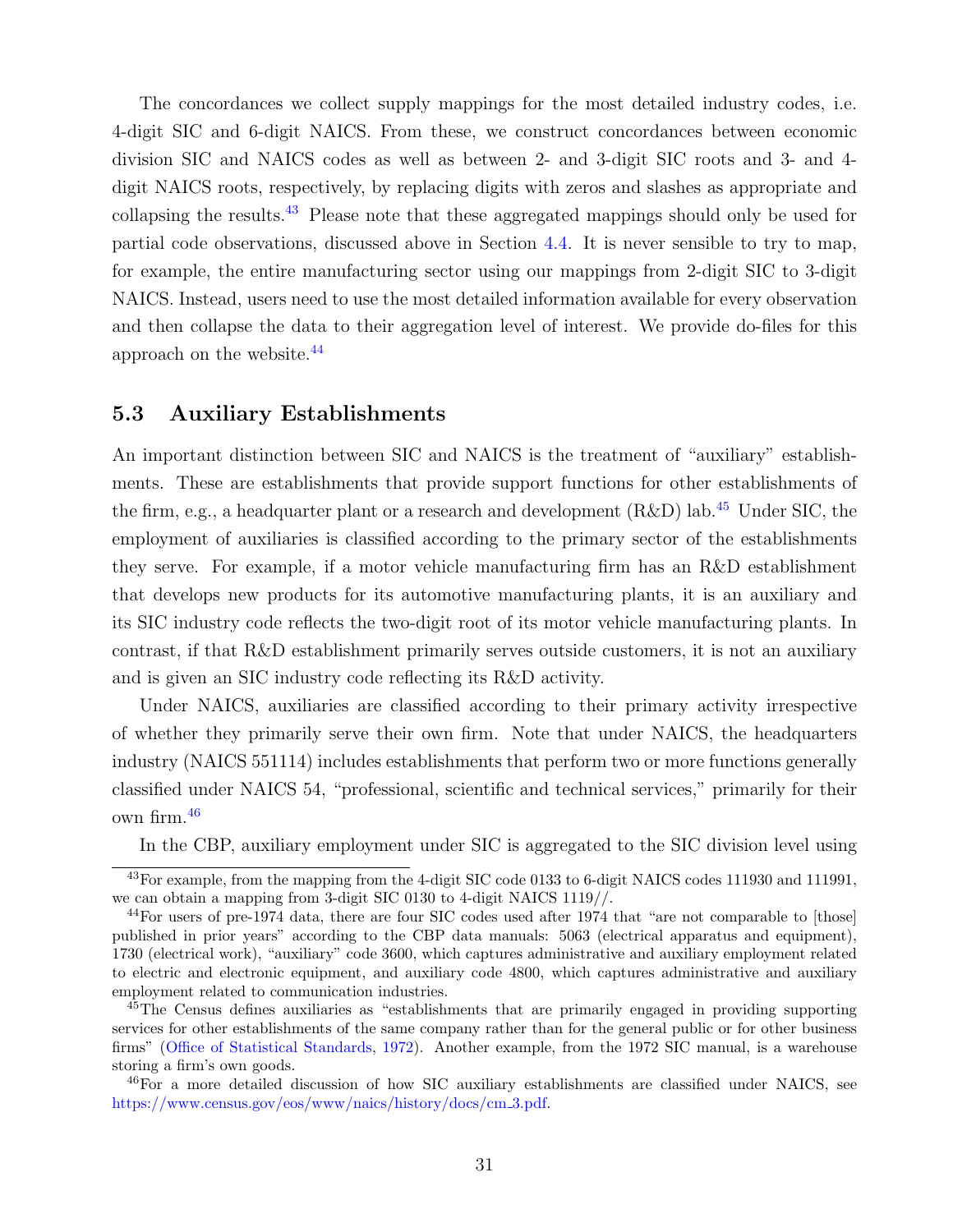a code that is the combination of a two-digit root followed by an "8" or a "9" followed by a " $\langle$ ."<sup>[47](#page-31-2)</sup> To concord auxiliary employment between SIC and NAICS, we use the mapping between SIC auxiliary codes and NAICS codes provided in the 1997 Economic Census. Unfortunately, this concordance only provides mappings to relatively coarse NAICS codes at the 2-, 3-, and 4-digit levels. Users interested in time series analyses of these sectors therefore need to address these limitations by aggregating the data in the SIC years in those sectors that contain auxiliary employment. For example, users who are interested in employment in "research and development in Biotechnology" (NAICS code 541711) should note that in the SIC years, all auxiliary employment in this area will be assigned 541700, and is thus not distinguishable from employment in 541712 and 541720.

## <span id="page-31-1"></span>6 County Concordances

In addition to time-varying industry classifications, the number and boundaries of spatial units are not constant over time. In particular, Figure [9](#page-32-0) shows the number of counties for which data is reported in the CBP files in each year. The number fluctuates between 3,134 and 3,143. A file documenting which counties are present in each year is available in our Data Appendix available at [www.fpeckert.me/cbp.](http://www.fpeckert.me/cbp)

Even during periods for which the number of counties is stable, there may be changes in the geographic delineations of counties. [Eckert et al.](#page-37-11) [\(2018\)](#page-37-11) overlay GIS county maps for all decades of US history to create a crosswalk connecting counties in each year to the 1990 county boundaries.<sup>[48](#page-31-3)</sup> This crosswalk allows researchers to work with a fixed geographic delineation. A copy of this crosswalk is also available in our Data Appendix.

## <span id="page-31-0"></span>7 Creating a Long Panel

In this section we describe how we use our imputed data to construct a user-friendly, countyand NAICS-level panel that can be collapsed along any dimension to yield the proper national totals. The panel we currently construct runs from 1975 to 2018.<sup>[49](#page-31-4)</sup> Both this panel and its precursor, which retains each year's native industry codes, are described below and are available in our Data Appendix located at [www.fpeckert.me/cbp,](http://www.fpeckert.me/cbp) along with the programs

<span id="page-31-2"></span><sup>&</sup>lt;sup>47</sup>The full set of auxiliary codes is:  $098\sqrt{\frac{607-1}{19}}$ ,  $149\sqrt{\frac{607-1}{19}}$ ,  $179\sqrt{\frac{607-1}{19}}$ ,  $399\sqrt{\frac{607-1}{19}}$ ,  $497\sqrt{\frac{607-1}{19}}$ (for 40--), 519\ (for 50--), 599\ (for 52--), 679\ for (60), and 899\ for (70--). Thus, division employment for a geographic area is the sum of all employment at lower levels plus employment at auxiliaries. For example, the manufacturing (20--) employment for a county would be the sum of all two digit roots in that county (2000 to 3900) plus the employment in 399\.

<span id="page-31-4"></span><span id="page-31-3"></span><sup>&</sup>lt;sup>48</sup>See [Eckert and Peters](#page-37-12) [\(2018\)](#page-37-12) for an application of the crosswalk to US Census data from 1880 to 2000.

<sup>&</sup>lt;sup>49</sup>We include the raw employment counts from the recently released 2017 and 2018 files. For now, comparisons across 2016 to 2017 should proceed with care. We plan to provide imputations for these years in a future draft.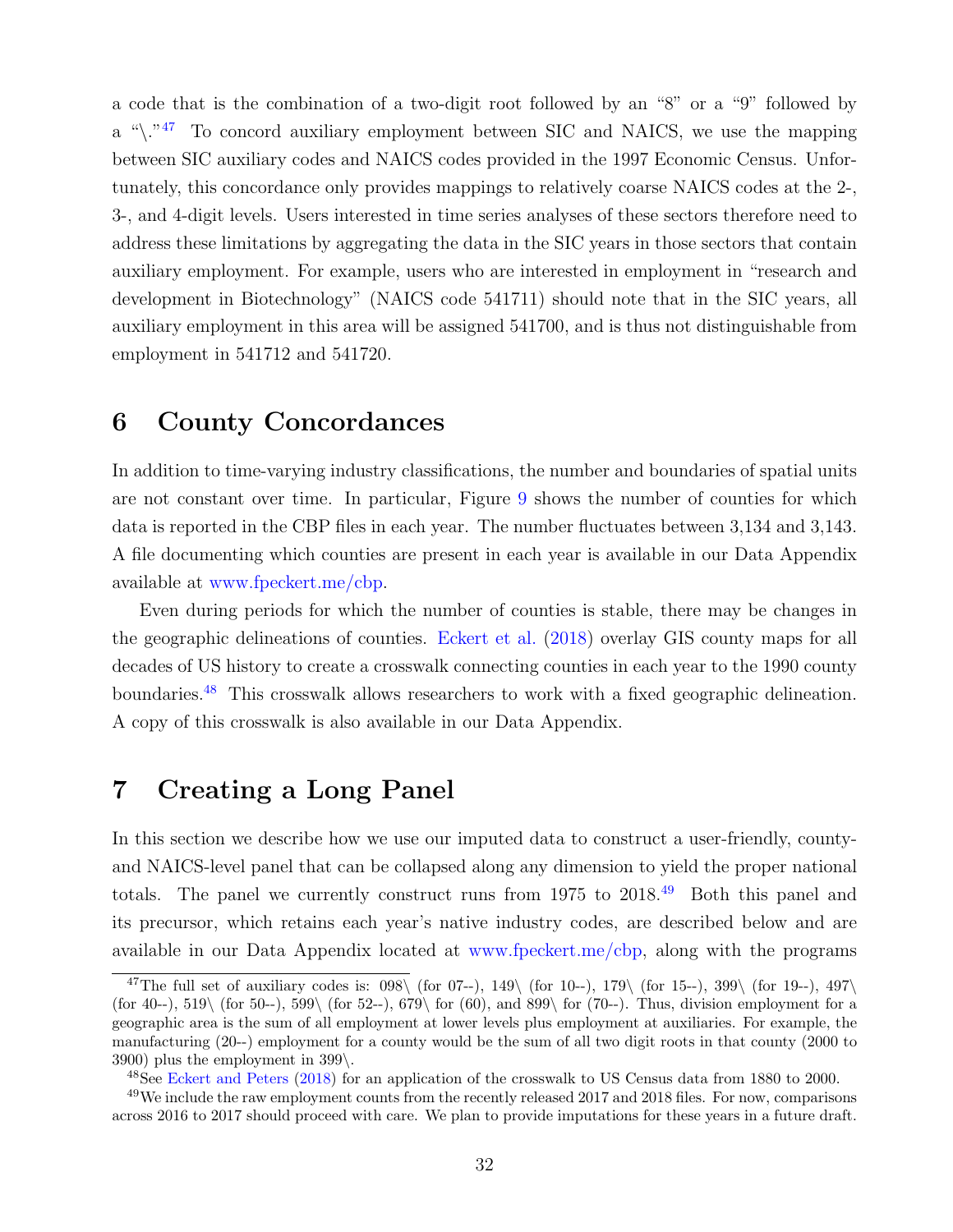<span id="page-32-0"></span>

Figure 9: NUMBER OF COUNTIES IN THE CBP FILES

Source: CBP and authors' calculations. Figure reports the number of counties in the 1975 to 2016 raw CBP county files.

1975 1980 1985 1990 1995 2000 2005 2010 2015

used to create them, which also are listed below.

For the NAICS panel, we use the concordances described in Section [5.2](#page-28-1) to assign employment in each county-year pair to a 2012 vintage NAICS code. We note that there are at least three limitations to this approach. First, the Economic Census concordance that we build is based on data from the 1997 Census. We must therefore assume that the relevant industries to which a particular SIC industry maps are the same across time. This is a particularly strong assumption for the SIC to NAICS transition, in which we use the 1997 data to concord all historical SIC data to a NAICS basis. Second, we use information for the US as a whole to assign employment in a particular SIC industry to one or more NAICS industries. It is possible that these transitions, which [Fort and Klimek](#page-37-8) [\(2018\)](#page-37-8) show vary by firm size, also vary by geography. As a result, concorded NAICS employment during the SIC years may appear less spatially concentrated than *actual* employment.<sup>[50](#page-32-1)</sup> Third, the actual and synthetic partial SIC codes in the data can only reasonably be mapped to partial NAICS codes.<sup>[51](#page-32-2)</sup> Auxiliary employment in the SIC years also can only be linked to partial NAICS codes. We encourage

<span id="page-32-1"></span><sup>50</sup>We are not able to map establishment counts from a SIC to a NAICS basis in a convincing way. It does not seem sensible to use establishment counts given that Census assigns each establishment to a single industry.

<span id="page-32-2"></span> $51$ In particular, we caution that due to the presence of "partial" codes during the SIC years (see Section [4.4\)](#page-23-0), not all codes in either file are at the most disaggregate 4- or 6-digit levels. As a result, it may not be possible to analyze the employment of a county along the narrowest industry codes over time. In those cases, however, it will be possible to analyze employment along a consistent higher aggregate, e.g., 3341 or 33411 in lieu of 334112.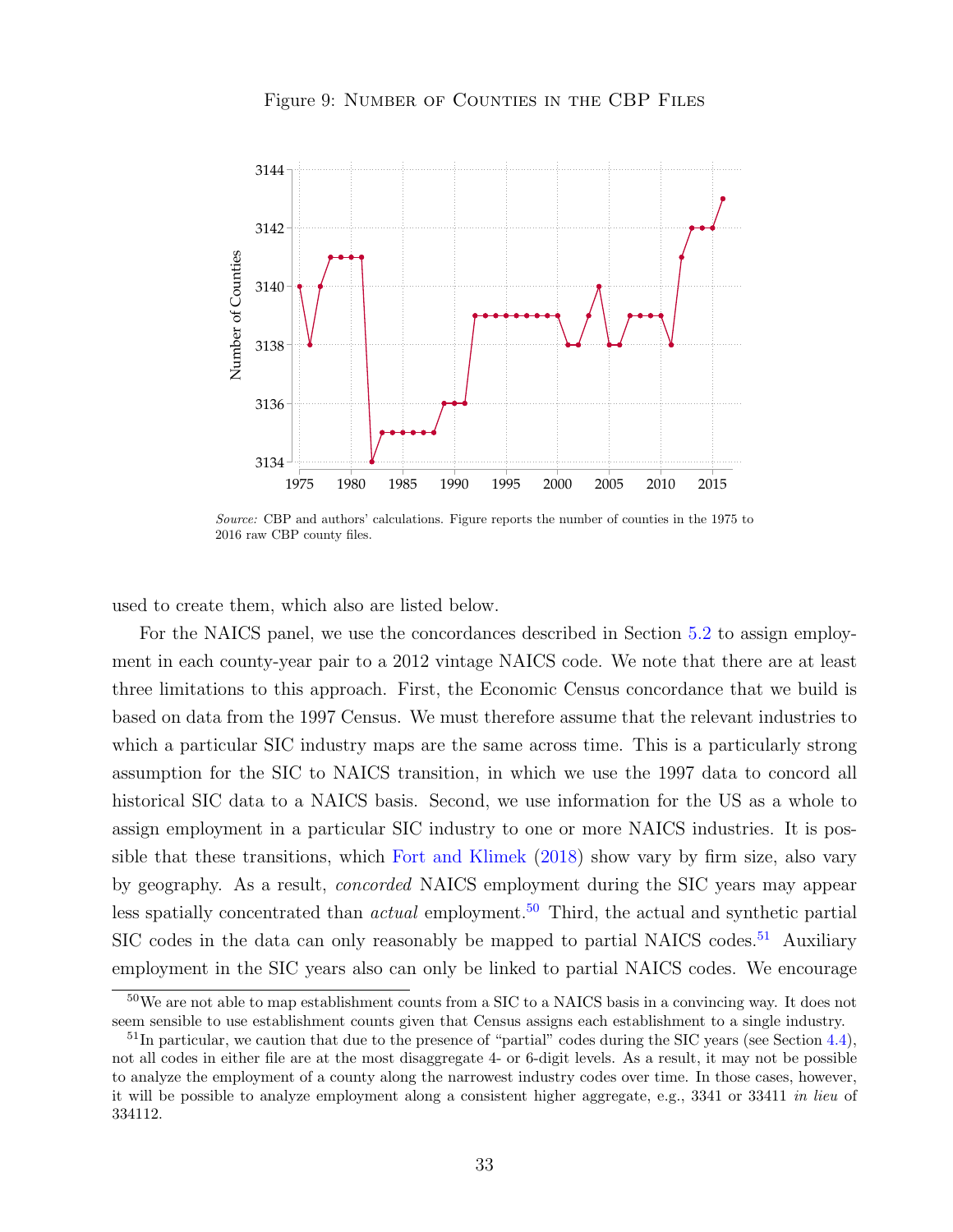researchers to bear these limitations in mind when using the NAICS long panel.

Our user-friendly 1975 to 2016 long panels are created via the following programs:

- $-p0 \ncretelong\_panel\_20201231.doc$ : This Stata program sets directories and calls the remaining programs in this list.
- $-p1$ -partial-code-employment 20201231.do: This Stata program reads in the raw imputed CBP files during the SIC years (e.g.,  $ef\text{sy\_cbp\_YYYY}$ .csv), creates the *synthetic* partial codes and identifies the native partial codes described in Section [4.4,](#page-23-0) and adds the former to the raw imputed SIC files. The output dataset,  $e f s y$ -partial 19751997-01.csv contains the following additional variables compared to those in the raw imputed files: partial, level0, level1, level2, level3 and level4. These variables indicate whether the entry is a synthetic "partial code" and whether, for summing purposes, it is: (i) a national total SIC code; (ii) an SIC division code; (iii) a 2-digit SIC; (iv) a 3-digit SIC; or (v) one of either a proper 4-digit SIC, a *native* partial code, or a *synthetic* partial code.<sup>[52](#page-33-0)</sup> The sum of level4 entries produces the national total. In creating the panel in the next step, we first drop non-level4 codes during the SIC era, and analogous non-level6 codes in the NAICS era.
	- Input files:  $efsy_cbp_YYYYcsv$
	- Output file:  $efsy$ -partial 19751997-01.csv
- $p2$ -*build* concordances 20201231.do: This programs concords industry codes across each SIC and NAICS revision, using raw concordances from the US Census Bureau as inputs. These concordances are adapted to include the partial codes identified in the previous step. The raw census concordances called in this step are also available in our Data Appendix. The output files of this program are the "final" concordances used in the next step.
	- Input files
		- $bridge\_s77\_s87.csv$
		- SIC\_NAIC\_concordance.csv
		- $-$  1987\_SIC\_to\_1997\_NAICS.xls
		- $-$  1997\_NAICS\_to\_2002\_NAICS.xls
		- $-2002\_to\_2007\_NAICS.xls$
		- $-2007\_to\_2012\_NAICS.xls$
	- Output files

<span id="page-33-0"></span> $5^2$ If a level4 code ends in zero and partial = 0, it is a native partial code.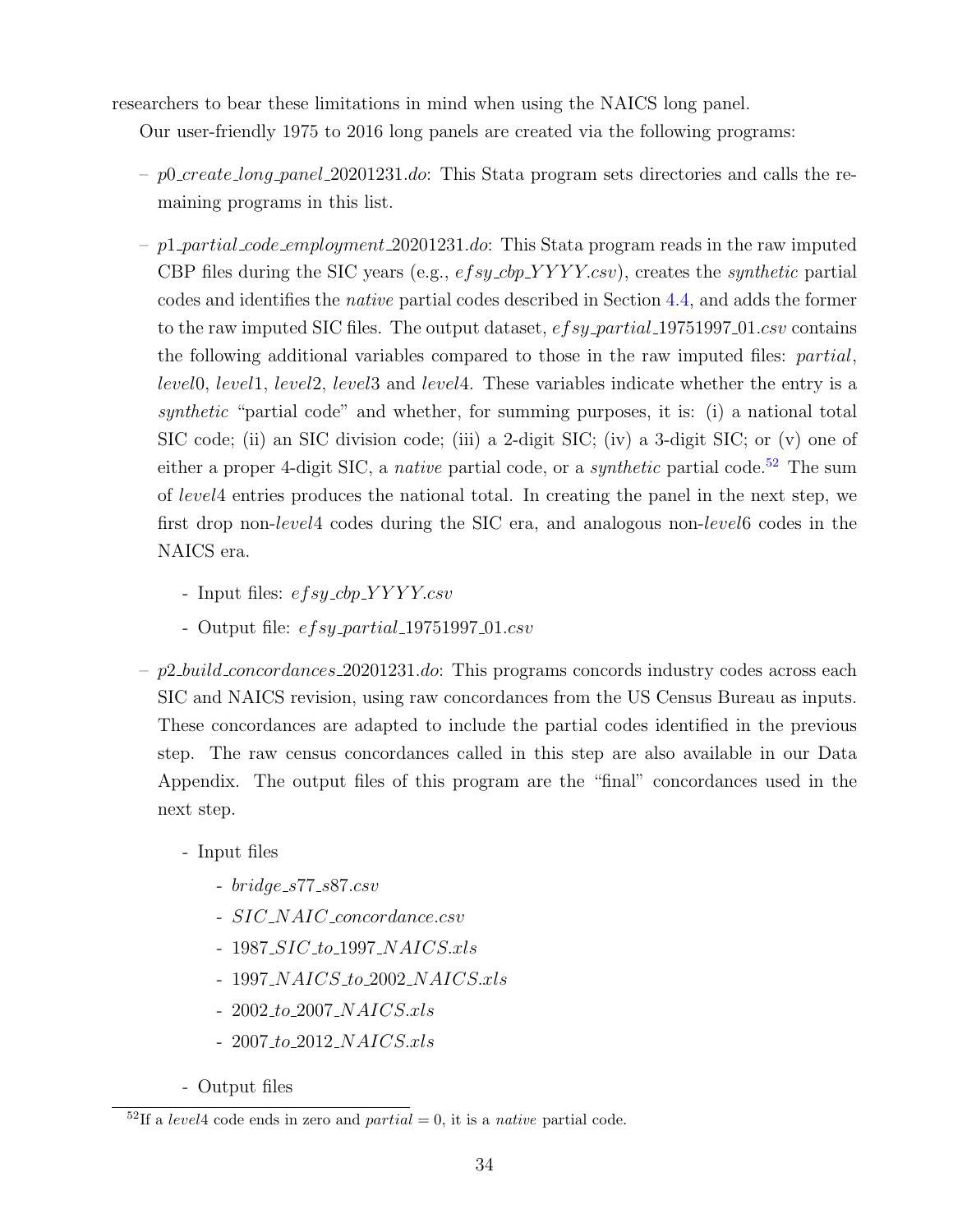- full sic77 sic87.csv
- full sic87 naics97.csv
- full naics97 naics02.csv
- full naics02 naics07.csv
- full naics07 naics12.csv
- p3 concord and append long panel 20201231.do: This Stata program uses the output files of the above programs as well as the raw imputed files for the NAICS years (e.g.,  $e f s y_c b p_y Y Y Y c s v$  to create the two long panels mentioned in the main text above:
	- Input files
		- $-$  efsy\_cbp\_YYYY.csv
		- $-$  efsy\_partial\_19751997\_01.csv
		- full sic77 sic87.csv
		- full sic77 sic87.csv
		- full naics97 naics02.csv
		- full naics02 naics07.csv
		- full naics07 naics12.csv
	- Output files
		- efsy partial 19752018 01 NAICS 20201231.csv
		- $efsy\_partial\_19752018\_01\_NATIVE\_20201231.csv$
- $p4$ - $figures$ - $for$ - $paper$ - $20201231$ .do: This Stata program uses the output files of the above programs as well as the raw data to create the figures in this paper.

## 7.1 Comparison of our Long Panel to the LBD

Figure [10](#page-35-1) compares total non-agricultural employment in the long NAICS panel to that re-ported for the Census Bureau's Longitudinal Business Database (LBD) in [Ding et al.](#page-37-7) [\(2019\)](#page-37-7).<sup>[53](#page-34-0)</sup> As indicated in the figure, imputed CBP employment is highly correlated with LBD employment, but is slightly above it at both the beginning and end of the sample period. Small discrepancies between the series likely are driven by differences in CBP and LBD processing rules as well as the particular sectors deemed to be "in scope."

<span id="page-34-0"></span> $53$ For this comparison, we drop agricultural employment, i.e., SIC 0xxx and NAICS  $11xxxx$ , as it is excluded in the LBD data we cite.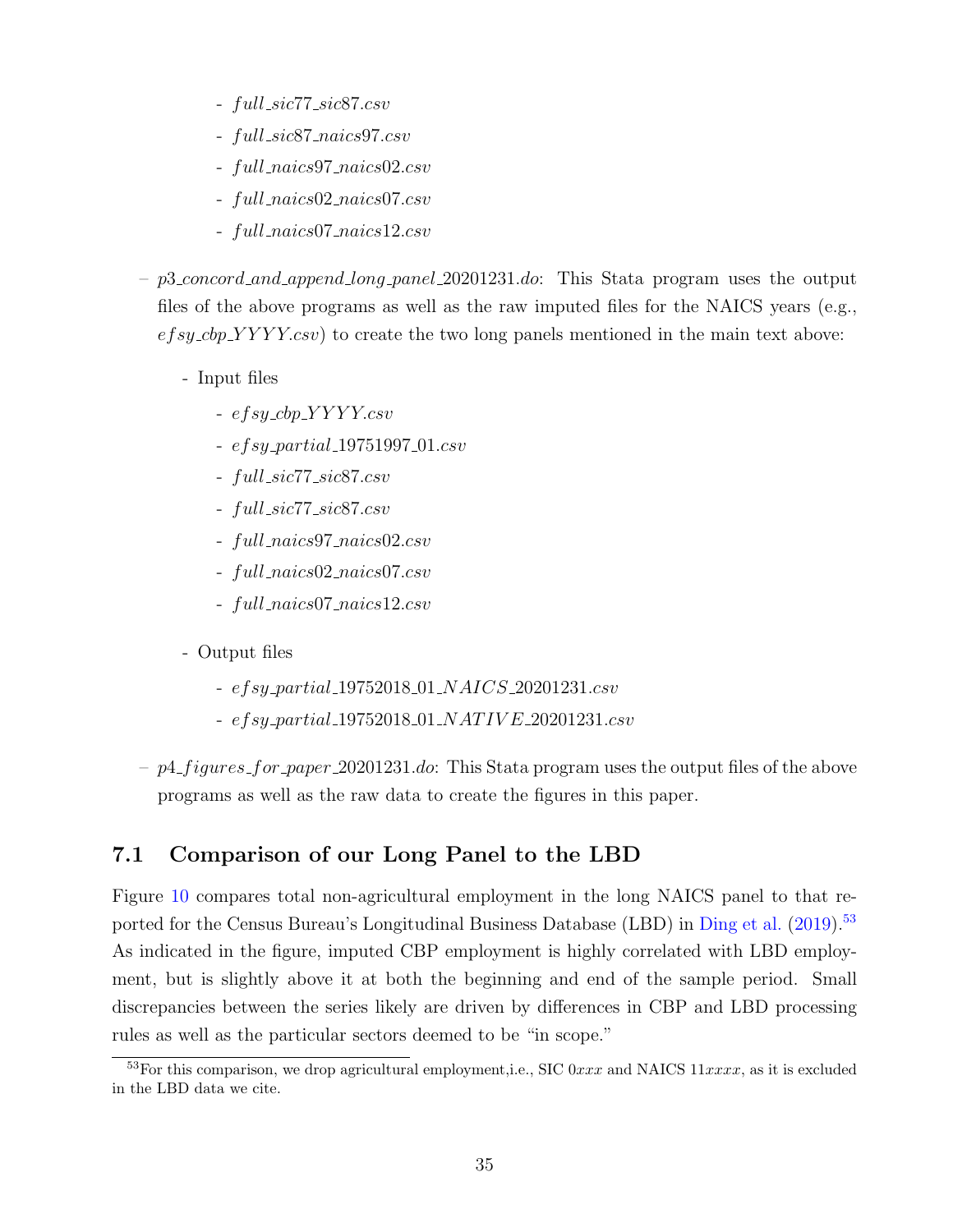<span id="page-35-1"></span>

Source: LBD, CBP, and authors' calculations. Figure reports total US employment from 1977 to 2016 in the Census Bureau's Longitudinal Business Database (LBD), as reported in [Ding et al.](#page-37-7) [\(2019\)](#page-37-7), and authors' imputed NAICS panel for those years.

#### <span id="page-35-0"></span>7.2 Comparison of our Long Panel to Whole Data

[Bartik et al.](#page-37-10) [\(2018\)](#page-37-10) implement the alogorithm described in [Isserman and Westervelt](#page-38-5) [\(2006\)](#page-38-5) to impute suppressed employment starting in 1998. Their estimates, known as *WholeData*, are available upon request from the W.E. Upjohn Institute for Employment Research. In this section, we compare the long panel described above to their imputations for the overlapping years.[54](#page-35-2) Figure [11](#page-36-1) compares total employment across counties in our long panel to the analogous total in Whole Data. As indicated in the left panel, they are quite close overall, with employment in our data less than one-tenth of a percent lower in most years. In the right panel of the figure, we compare total employment across suppressed cells only, using the Whole Data indicator for suppression. This figure reveals that we are lower in aggregate until the final two years, where we match exactly.

<span id="page-35-2"></span>At the county level, the two series are highly correlated. For all observations, the correla-

<sup>54</sup>[Bartik et al.](#page-37-10) [\(2018\)](#page-37-10), like us, provide a version of the data in which all NAICS codes are concorded to the 2012 vintage. We drop all non-county and non-6-digit NAICS observations from their dataset and then merge it into ours. The merge is perfect starting in 2008. For years 1998 to 2007, there are roughly 200 observations per year in our data but not theirs. For 1998 to 2002, there are 26 thousand obersvations in their dataset but not ours. For 2003 to 2007, that drops to about 1500 per year. Virtually all of the observations in our dataset but not theirs are for NAICS 525990. The others are 238220, 239990, 425110, 425120, and 454111. Observations in their dataset but not ours span a much wider range of NAICS codes, most heavily concentrated in manufacturing, especially 326122.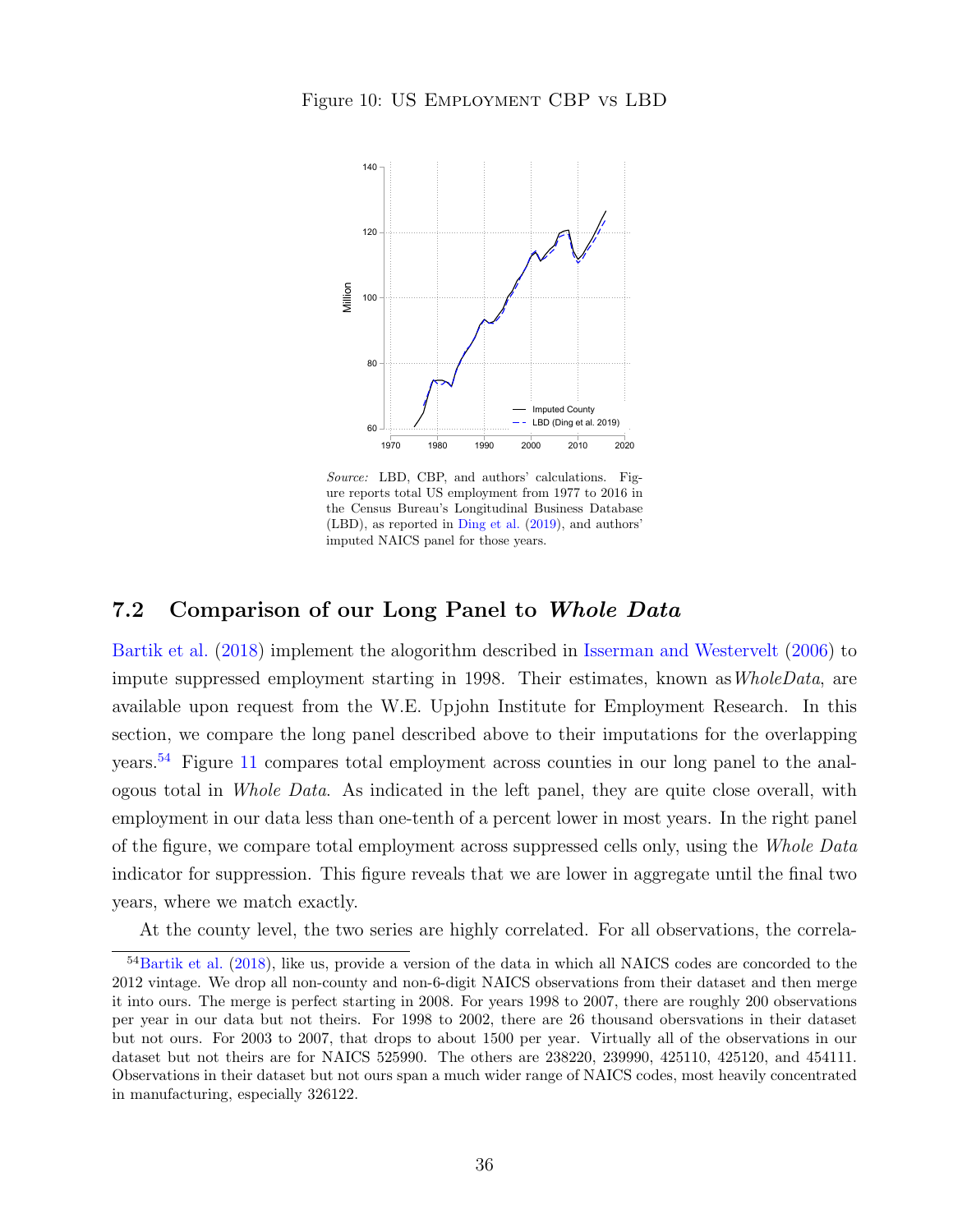<span id="page-36-1"></span>

Figure 11: US Employment CBP vs Whole Data

Source: Whole Data, CBP, and authors' calculations. Figure compares total imputed US employment in the W.E. Upjohn Institute for Employment Research's Whole Data database, which implements approach described in [Isserman and Westervelt](#page-38-5) [\(2006\)](#page-38-5), to authors' imputed NAICS panel. Data span 1998 to 2016.

tions are 100 percent for 1998 to 1999, about 96 percent for 1999 to 2002, and then above 99.5 percent thereafter. We plan to discuss these discrepancies further in a future draft.

# <span id="page-36-0"></span>8 Conclusion

The County Business Pattern files present a unique public data source for the study of the spatial economy of the United States and its evolution over time. In this paper, we outline procedures to overcome the key limitations of the raw data sources: suppressed employment counts and different industry classification systems used throughout the decades. By providing imputed data for all data cells and a consistent classification system over time, we hope to encourage more researchers to study the spatial dimension of the economy of the United States.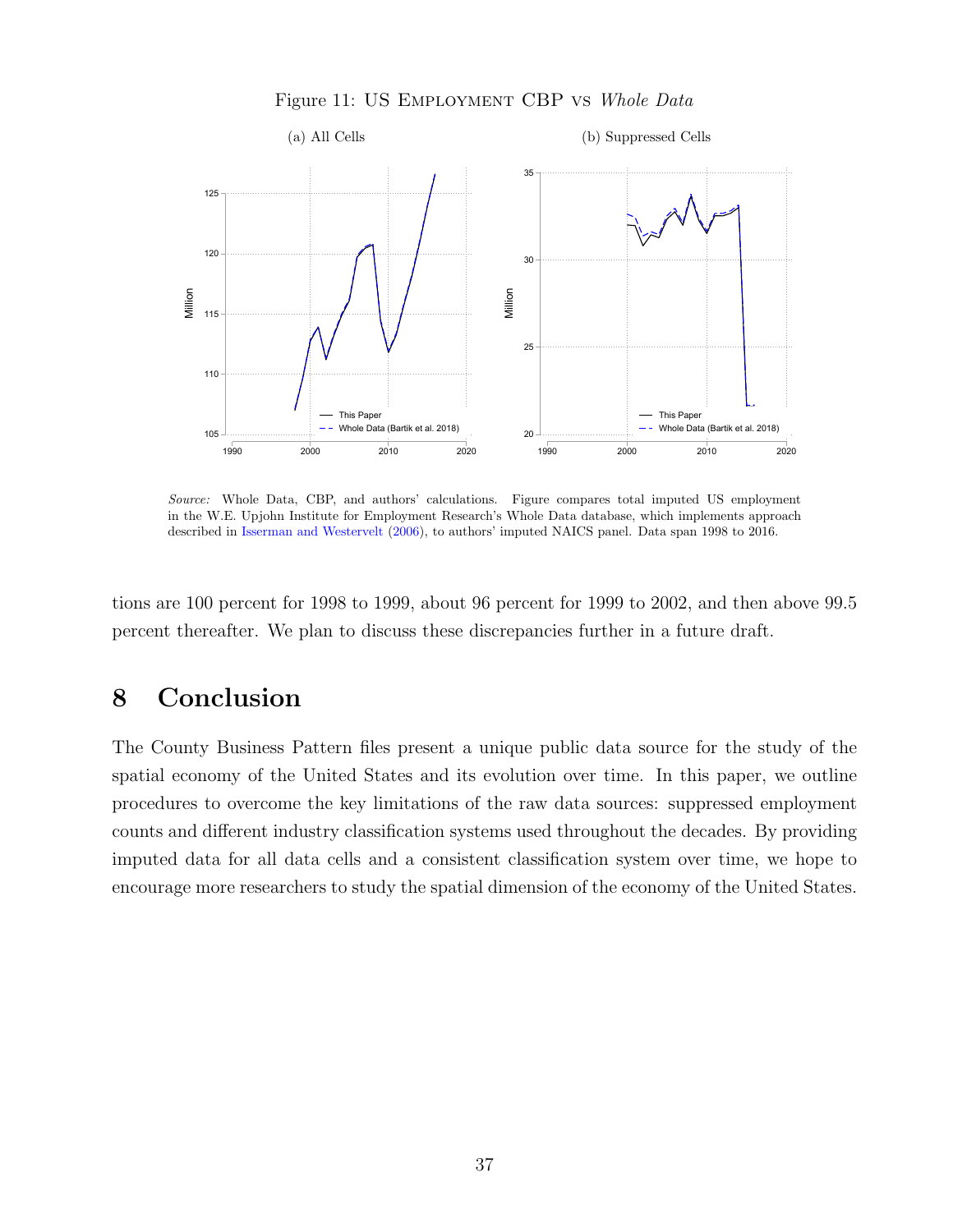## References

- <span id="page-37-0"></span>Autor, D. H., D. Dorn, and G. H. Hanson (2013): "The China Syndrome: Local Labor Market Effects of Import Competition in the United States," American Economic Review, 103, 2121–68.
- <span id="page-37-10"></span>BARTIK, T. J., S. C. BIDDLE, B. J. HERSHBEIN, AND N. D. SOTHERLAND (2018): " WholeData: Unsuppressed County Business Patterns Data: Version 1.0 [dataset]," Tech. rep., W. E. Upjohn Institute for Employment Research.
- <span id="page-37-4"></span>BERNARD, A. B., S. J. REDDING, AND P. K. SCHOTT (2013): "Testing for Factor Price Equality with Unobserved Differences in Factor Quality or Productivity," American Economic Journal: Microeconomics, 5, 135–63.
- <span id="page-37-9"></span>BERTSIMAS, D. AND J. N. TSITSIKLIS (1997): *Introduction to linear optimization*, vol. 6, Athena Scientific Belmont, MA.
- <span id="page-37-1"></span>Caliendo, L., M. Dvorkin, and F. Parro (2015): "Trade and Labor Market Dynamics," NBER Working Paper 21149.
- <span id="page-37-2"></span>Caliendo, L., F. Parro, E. Rossi-Hansberg, and P.-D. Sarte (2014): "The Impact of Regional and Sectoral Productivity Changes on the U.S. Economy," NBER Working Paper.
- <span id="page-37-3"></span>DIAMOND, R. (2013): "The Determinants and Welfare Implications of US Workers' Diverging Location Choices by Skill: 1980-2000," Stanford Graduate School of Business, mimeo.
- <span id="page-37-7"></span>DING, X., T. C. FORT, S. J. REDDING, AND P. K. SCHOTT (2019): "Structural change within versus across firms: Evidence from the United States," Tech. rep., Technical Report, Discussion Paper). Dartmouth College.
- <span id="page-37-5"></span>Eckert, F. (2019): "Growing apart: Tradable services and the fragmentation of the US economy," Working Paper.
- <span id="page-37-6"></span>Eckert, F., S. Ganapati, and C. Walsh (2019): "Skilled tradable services: The transformation of US high-skill labor markets," Available at SSRN 3439118.
- <span id="page-37-11"></span>ECKERT, F., A. GVIRTZ, J. LIANG, AND M. PETERS (2018): "A Consistent County-Level Crosswalk for US Spatial Data since 1790," Working Paper.
- <span id="page-37-12"></span>ECKERT, F. AND M. PETERS (2018): "Spatial Structural Change," Working Paper.
- <span id="page-37-8"></span>FORT, T. C. AND S. K. D. KLIMEK (2018): "The Effects of Industry Classification Changes on US Employment Composition," Working Paper 18-28, CES.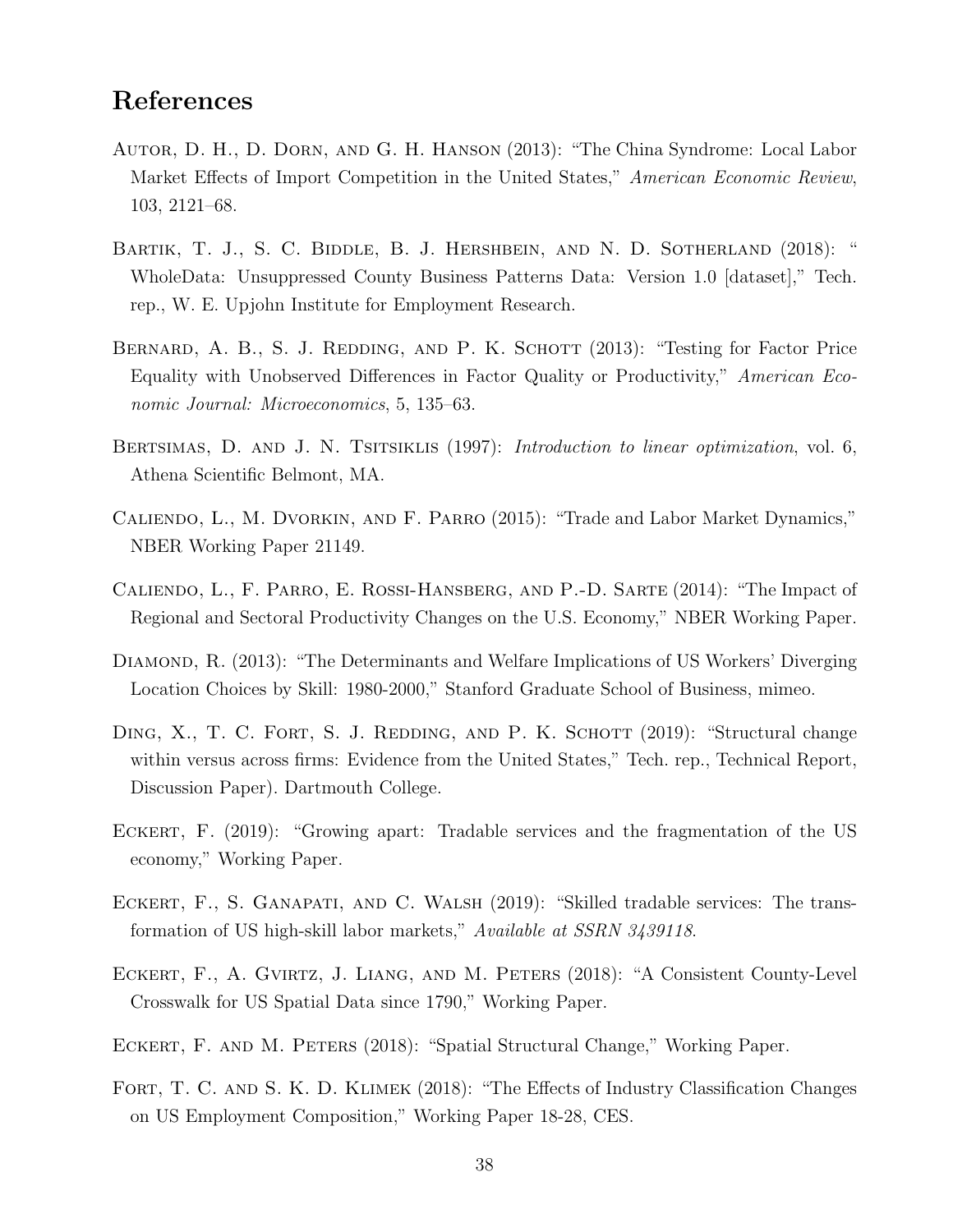- <span id="page-38-4"></span>FORT, T. C., J. R. PIERCE, AND P. K. SCHOTT (2018): "New perspectives on the decline of US manufacturing employment," Journal of Economic Perspectives, 32, 47–72.
- <span id="page-38-0"></span>Glaeser, E., H. D. Kallal, J. Scheinkman, and A. Shleifer (1992): "Growth in Cities," Journal of Political Economy, 100, 1126–52.
- <span id="page-38-2"></span>HERSHBEIN, B. AND L. B. KAHN (2018): "Do recessions accelerate routine-biased technological change? Evidence from vacancy postings," American Economic Review, 108, 1737–72.
- <span id="page-38-1"></span>Holmes, T. J. and J. J. Stevens (2004): "Geographic concentration and establishment size: analysis in an alternative economic geography model," Journal of Economic Geography, 4, 227–250.
- <span id="page-38-3"></span>HORNBECK, R. AND E. MORETTI (2018): "Who benefits from productivity growth? Direct and indirect effects of local TFP growth on wages, rents, and inequality," Tech. rep., National Bureau of Economic Research.
- <span id="page-38-5"></span>Isserman, A. M. and J. Westervelt (2006): "1.5 Million Missing Numbers: Overcoming Employment Suppression in County Business Patterns Data," International Regional Science Review, 29, 311–335.
- <span id="page-38-10"></span>OFFICE OF STATISTICAL STANDARDS (1957): Standard Industrial Classification Manual, Office of Statistical Standards, Bureau of the Budget.

<span id="page-38-11"></span> $(1967)$ : *Standard Industrial Classification Manual*, Office of Statistical Standards, Bureau of the Budget, [https://archive.org/details/standardindustri00offi\\_2](https://archive.org/details/standardindustri00offi_2).

- <span id="page-38-7"></span> $-(1972)$ : *Standard Industrial Classification Manual*, Office of Statistical Standards, Bureau of the Budget.
- <span id="page-38-6"></span>United States Census Bureau (1986): County Business Patterns, 1974-84, Technical Documentation, U.S. Department of Commerce, Bureau of the Census.

<span id="page-38-9"></span>——— (2019a): "County Business Patterns (CBP)," [https://www.census.gov/](https://www.census.gov/programs-surveys/cbp/data/datasets.html) [programs-surveys/cbp/data/datasets.html](https://www.census.gov/programs-surveys/cbp/data/datasets.html).

<span id="page-38-12"></span>——— (2019b): "North American Industry Classification System (NAICS), Concordances," <https://www.census.gov/eos/www/naics/concordances/concordances.html>.

<span id="page-38-8"></span>UNITED STATES NATIONAL ARCHIVES (2019): "County Business Patterns (CBP)," [https:](https://research.archives.gov/id/613576) [//research.archives.gov/id/613576](https://research.archives.gov/id/613576).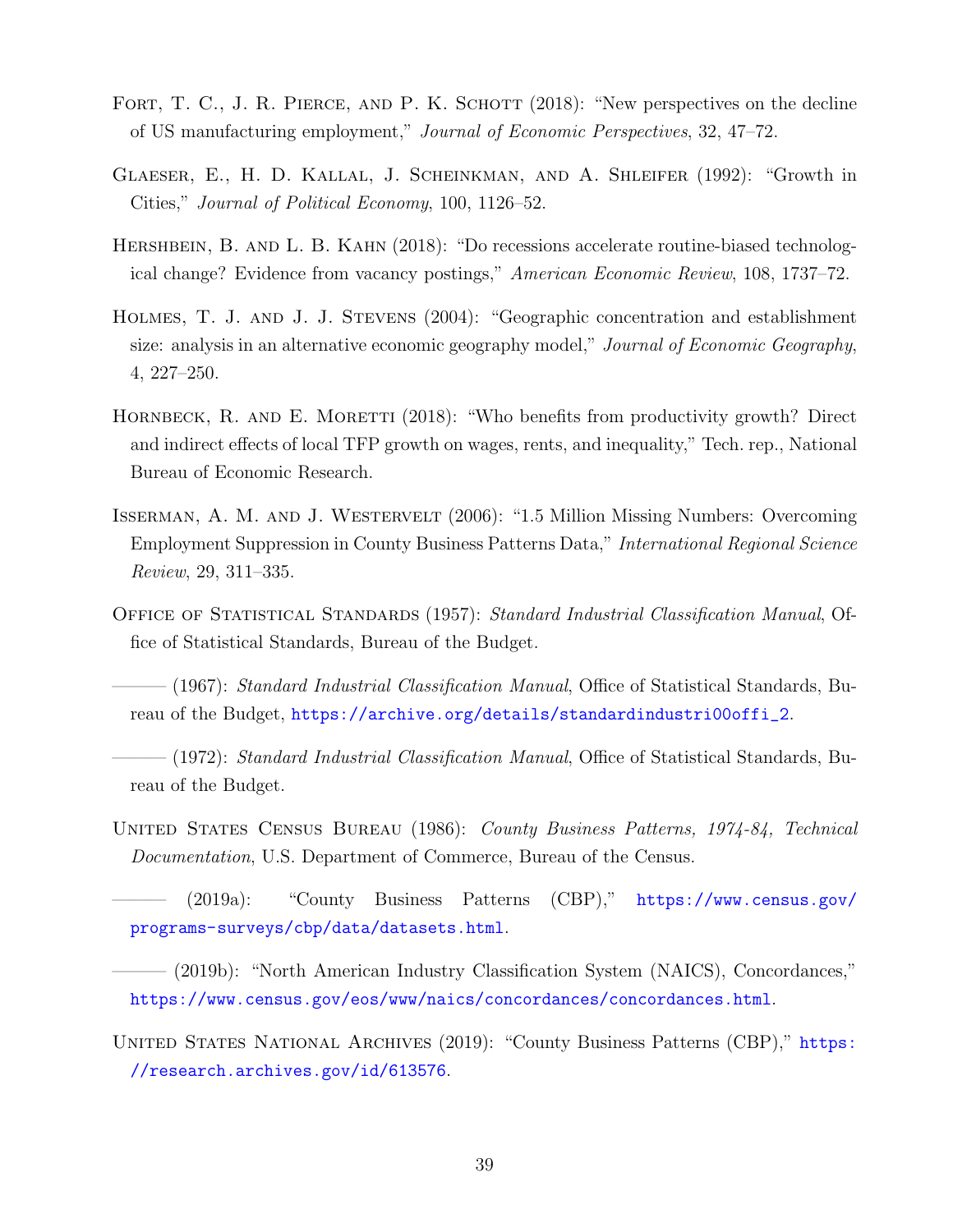# Online Appendix - Not For Publication

This online appendix contains additional empirical results and a more detailed description of the data used in the main text.

# A.1 SIC and NAICS Hierarchies

Table [2](#page-7-0) lists the industry classification system in use during the years over which the CBP is available. Tables [A.1](#page-42-0) and [A.2](#page-42-1) provide examples of the hierarchical nature of the root codes under both the SIC and NAICS systems.

## <span id="page-39-0"></span>A.2 Data Sources

We use two primary sources for the raw CBP data files. The National Archives [\(United States](#page-38-8) [National Archives](#page-38-8) [\(2019\)](#page-38-8)) website provides the files for 1967 and 1968 to 1985. Beginning with 1986, our files are downloaded directly from the CBP webpage of the Census Bureau website [\(United States Census Bureau](#page-38-9) [\(2019a\)](#page-38-9)). The data for each year consist of comma-separated text files, with one each for US-, state-, and county-level data.<sup>[55](#page-39-2)</sup> The Census Bureau website also provides industry and geography reference files. Copies of all of our input files are available on our data appendix website [www.fpeckert.me/cbp](http://www.fpeckert.me/cbp)

## A.3 Data Adjustments and Cleaning

## <span id="page-39-1"></span>A.3.1 Inconsistent Codes Dropped Before Imputation

Before implementing our imputation procedure, we clean the raw data by dropping certain codes and their associated employment in all files. We remove two types of codes. First, we remove codes that do not appear in all three data files —national, state, and county—in a given year. Column 2 of Table [A.3](#page-43-0) lists the codes dropped for this reason. Second, we remove all codes that do appear in the data files but not in the official industry reference file for that year. These codes are listed in column 3 of Table [A.3.](#page-43-0) Note that Table [A.3](#page-43-0) is restricted to years in which at least one code is dropped.

<span id="page-39-2"></span><sup>55</sup>Beginning in 1993, data at the metropolitan area level were published. Beginning in 1994, data at the ZIP code level were published. Data for Puerto Rico started being published in 1998. We plan to include these additional geographies and the additional adding up constraints they imply in future releases.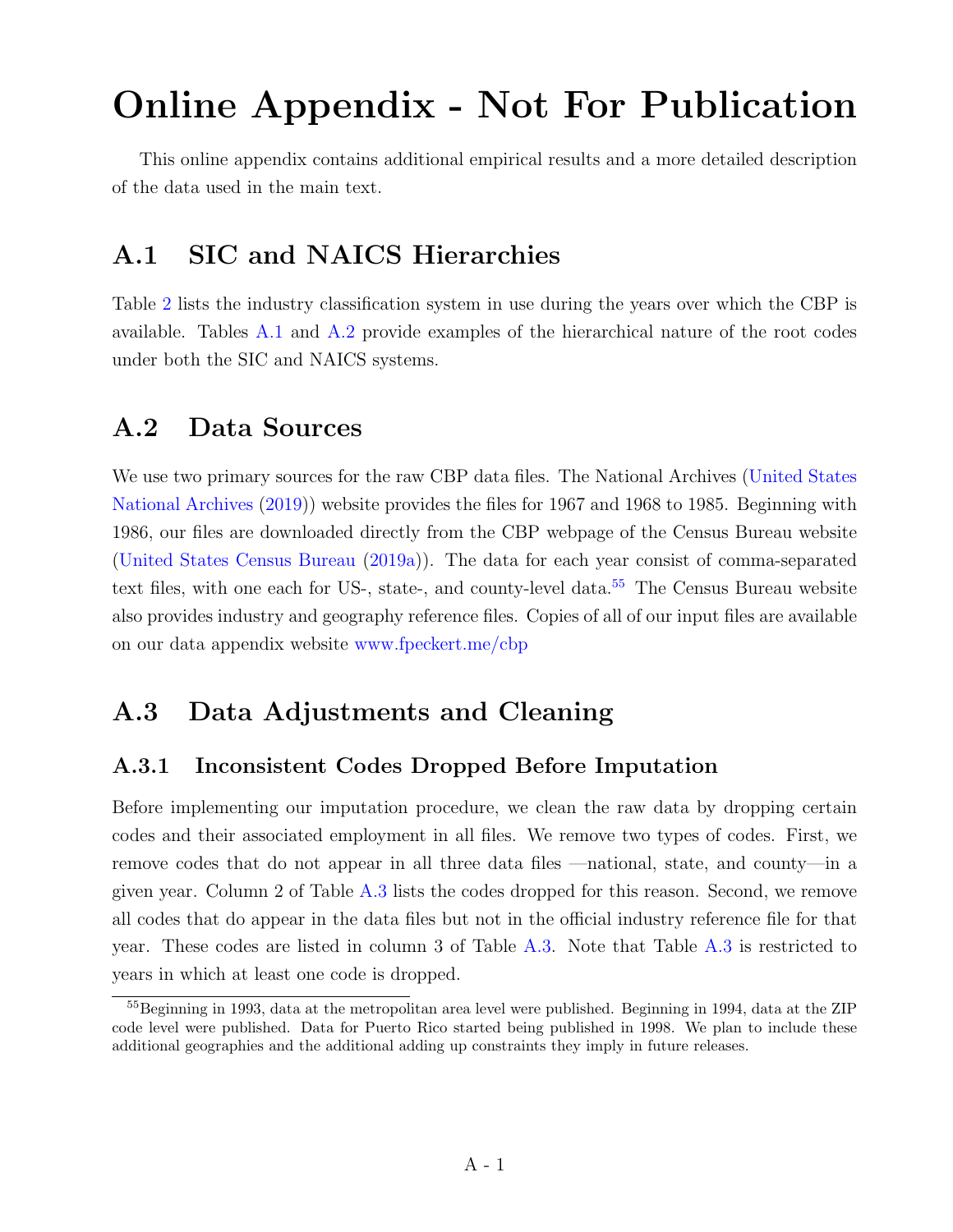#### A.3.2 Identifying Bound Adjustments

The first step of the imputation procedure tests whether there exists at least one vector of employment counts that satisfies all constraints implicit in the union of the three data sets (national, states, and county). If not, we implement the procedure outlined in Section [3.3](#page-20-3) above to find the minimal adjustments to any cell upper and lower bounds in the data set so as to allow for at least one feasible solution. Summary statistics for these adjustments are noted in Table [A.4.](#page-44-0)

## <span id="page-40-0"></span>A.4 Concordance Construction

In order to implement the concordance files from each SIC and NAICS vintage to the NAICS 2012 set of codes in the long NAICS panel, we iteratively walk each data file from vintage to vintage until 2012 is reached. Table [A.6](#page-46-0) list the sources we use for the concordances for each vintage-to-vintage pair.

Each raw concordance contains a list of mappings from an industry code in the outgoing vintage to an industry code in the incoming vintage. In order to create a complete concordance, we use these industry mappings to construct mappings for the root codes. For example, in the 1987 SIC-to-1997 NAICS concordance, the SIC code 1521 maps to NAICS code 233210 and 1522 maps to 23220 and 233320. From this, we know that SIC root code 1520 maps to NAICS root codes 2332// and 2333//. We do this iteratively for each code and root to get mappings for all possible root levels. When mapping from SIC to NAICS, we map 1-digit SIC to 2-digit NAICS, 2-digit SIC to 3-digit NAICS, and 3-digit SIC to 4-digit NAICS.

In order to match the codes that appear in the CBP data, we make two adjustments to the SIC codes in the raw concordances. First, from the industry descriptions, we determined that the code 1510 ("General Building Contractors, Residential Buildings") that appears in the CBP industry reference file is equivalent to 1520 in the official SIC. Second, the code 8310 ("Social Services, n.e.c."), which appears in the CBP industry reference file, does not appear in the official SIC, so we group this code with its root code, 8300.

We also add two mappings to the SIC concordances for codes that appear in the CBP but not in the official SIC concordances or in the concordance constructed from the EC. First, the agricultural auxiliary code 098\, which appears in the CBP, does not appear in the EC. This discrepancy arises because the EC does not include agricultural industries. (They are tabulated in the separate Census of Agriculture.) Based on the NAICS description for the code 115/// ("Support Activities for Agricultural and Forestry"), we assign all employment from auxiliary SIC code 098\ to NAICS code 115///. Second, between 1998 and 2002, the CBP include an auxiliary total code 95----, which appears neither in the subsequent CBP years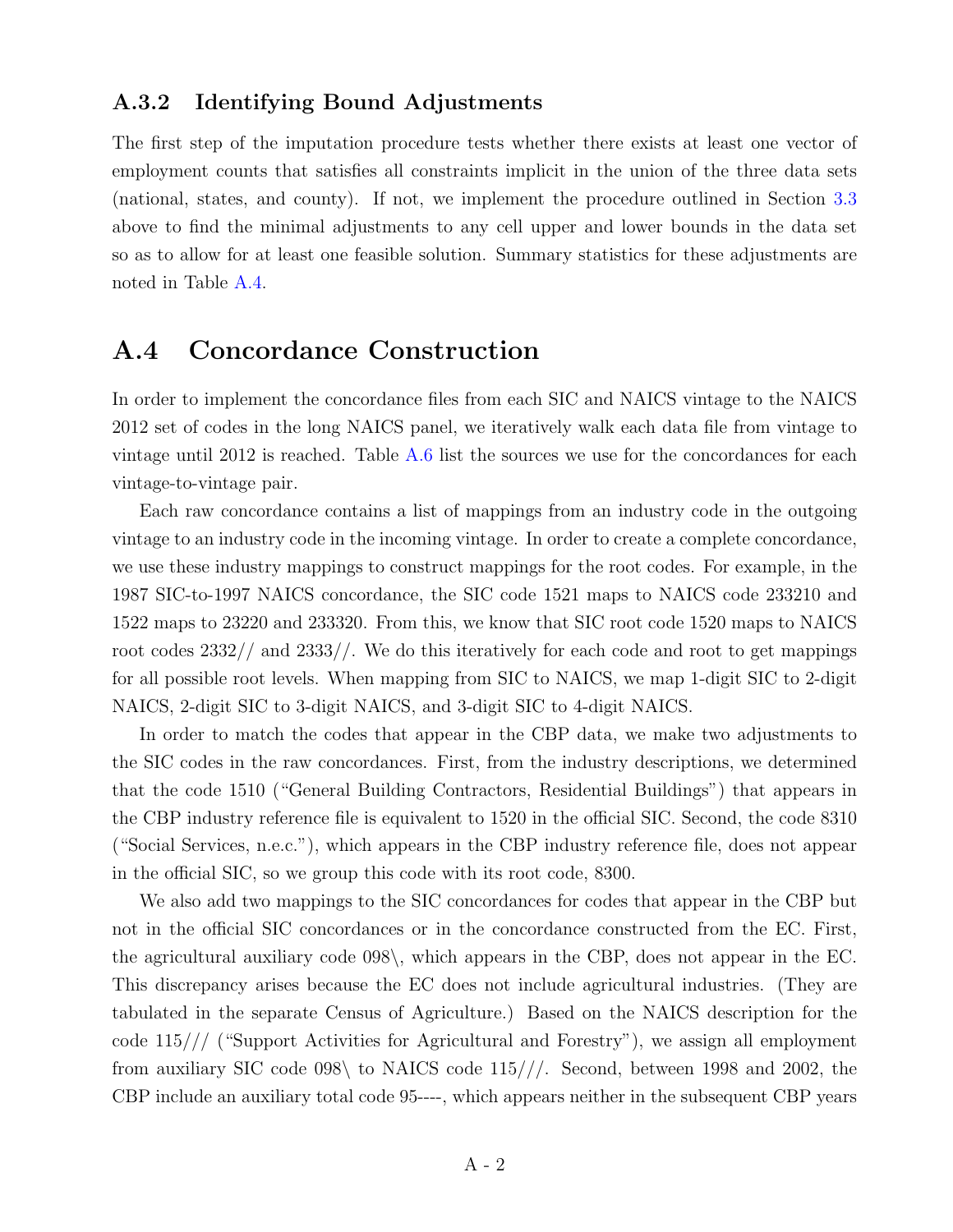nor in the official NAICS code list. In order to remain consistent with codes that appear in the EC, we assign this code to the NAICS code 94999, which [Fort and Klimek](#page-37-8) [\(2018\)](#page-37-8) describe as "Unclassified Auxiliary Establishments."

For all concordances except the concordance for 1987 SIC to 1997 NAICS, we compute weights for a particular outgoing code by sharing employment equally across all the outgoing industries to which that particular outgoing code maps. For example, SIC code 0133 maps to NAICS 111930 and NAICS 111991. We thus share SIC code 0133 as 50 percent to NAICS 111930 and 50 percent to NAICS 111991. For the 1987 SIC-to-1997 NAICS concordance, we compute weights using employment given in the EC.

## A.5 Online Data Repository Overview

Our online data appendix at [www.fpeckert.me/cbp](http://www.fpeckert.me/cbp) offers an extensive repository with all codes, raw data, and imputed data. In this section, we provide an overview of the sets of files found in the online data repository.

## A.5.1 Raw Data Files

We provide the raw national, state, and county CBP files for each year. The sources for these files are discussed in Section [A.2](#page-39-0) above.

## A.5.2 Imputed Data

For each year we provide the imputed data at the finest industry level. The imputed data we present are based on the raw data bounds given by Census to which we apply the two step procedure described in Section [3.](#page-17-0)

## A.5.3 Concordances

For each vintage of SIC and NAICS codes we provide a concordance file with weights to translate industry employment to NAICS 2012 industry codes.

## A.5.4 Codes

We provide the Python files we used to clean the raw data and to run the linear program on the resulting cleaned data.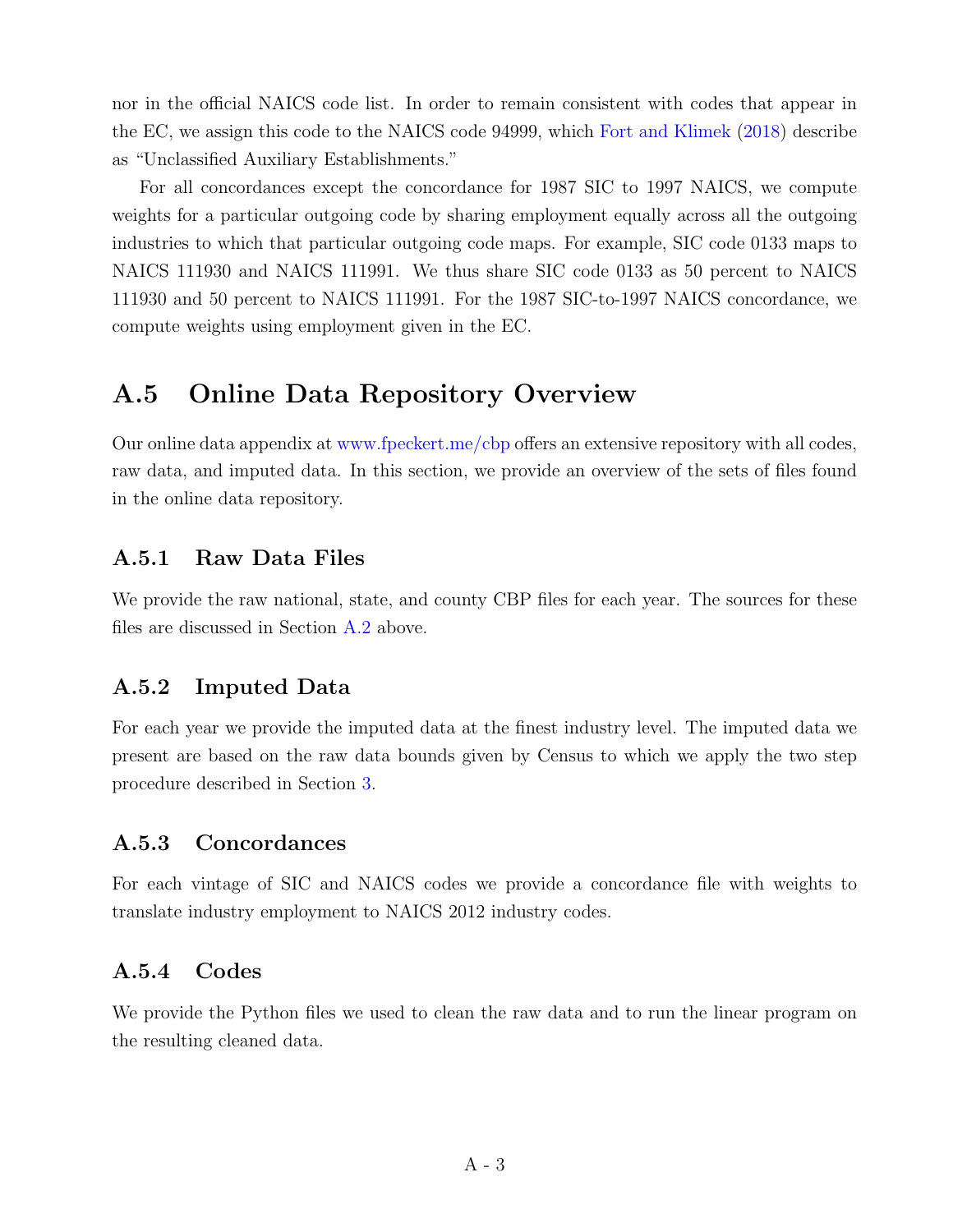<span id="page-42-0"></span>

| Level |           | <b>NAICS</b> Industry                            | Employment  |
|-------|-----------|--------------------------------------------------|-------------|
| 1     |           | All Sectors                                      | 111,970,095 |
| 2     | $31$ ---- | Manufacturing                                    | 10,862,838  |
| 3     | 311///    | Food manufacturing                               | 1,432,843   |
| 4     | 3111/     | Animal food manufacturing                        | 50,442      |
| 5     | 31111/    | Animal food manufacturing                        | 50,442      |
| 6     | 311111    | Dog and cat food manufacturing                   | 22,163      |
| 6     | 311119    | Other animal food manufacturing                  | 28,279      |
| 4     | 3112/     | Grain and oilseed milling                        | 54,926      |
| 5     | 31121/    | Flour milling and malt manufacturing             | 15,543      |
| 6     | 311211    | Flour milling                                    | 11,027      |
| 6     | 311212    | Rice milling                                     | 3,686       |
| 6     | 311213    | Malt manufacturing                               | 830         |
| 5     | 31122/    | Starch and vegetable fats and oils manufacturing | 24,532      |
|       | .         | .                                                | .           |

Table A.1: NAICS Industry Overview, 2010

Source: Excerpt from the 2010 CBP files which employ the 2007 vintage of the NAICS codes.The files are available on the Census website: https://www.census.gov/programs-surveys/cbp.html

<span id="page-42-1"></span>

| Level          | $\rm SIC$ | Industry                            | Employment |
|----------------|-----------|-------------------------------------|------------|
| 1              |           | All Sectors                         | 93,476,087 |
| $\overline{2}$ | $20-$     | Manufacturing                       | 19,173,382 |
| 3              | 2000      | Food and kindred products           | 14,52,803  |
| 4              | 2010      | Meat products                       | 371,386    |
| 5              | 2011      | Meat packing plants                 | 119,172    |
| 5              | 2013      | Sausages and other prepared meats   | 78,799     |
| 5              | 2015      | Poultry slaughtering and processing | 170,850    |
| 4              | 2020      | Dairy products                      | 140,154    |
| 5              | 2021      | Creamery butter                     | 1,903      |
| 5              | 2022      | Cheese, natural and processed       | 34,570     |
| 5              | 2023      | Dry, condensed, evaporated products | 13,178     |
| 5              | 2024      | Ice cream and frozen desserts       | 20,737     |
| 5              | 2026      | Fluid milk                          | 69,308     |
| $\overline{4}$ | 2030      | Preserved fruits and vegetables     | 187,979    |
|                |           | .                                   | .          |

#### Table A.2: SIC Industry Overview, 1990

Source: Excerpt from the 1990 CBP files which employ the 1987 vintage of the SIC codes. The files are available on the Census website: https://www.census.gov/programs-surveys/cbp.html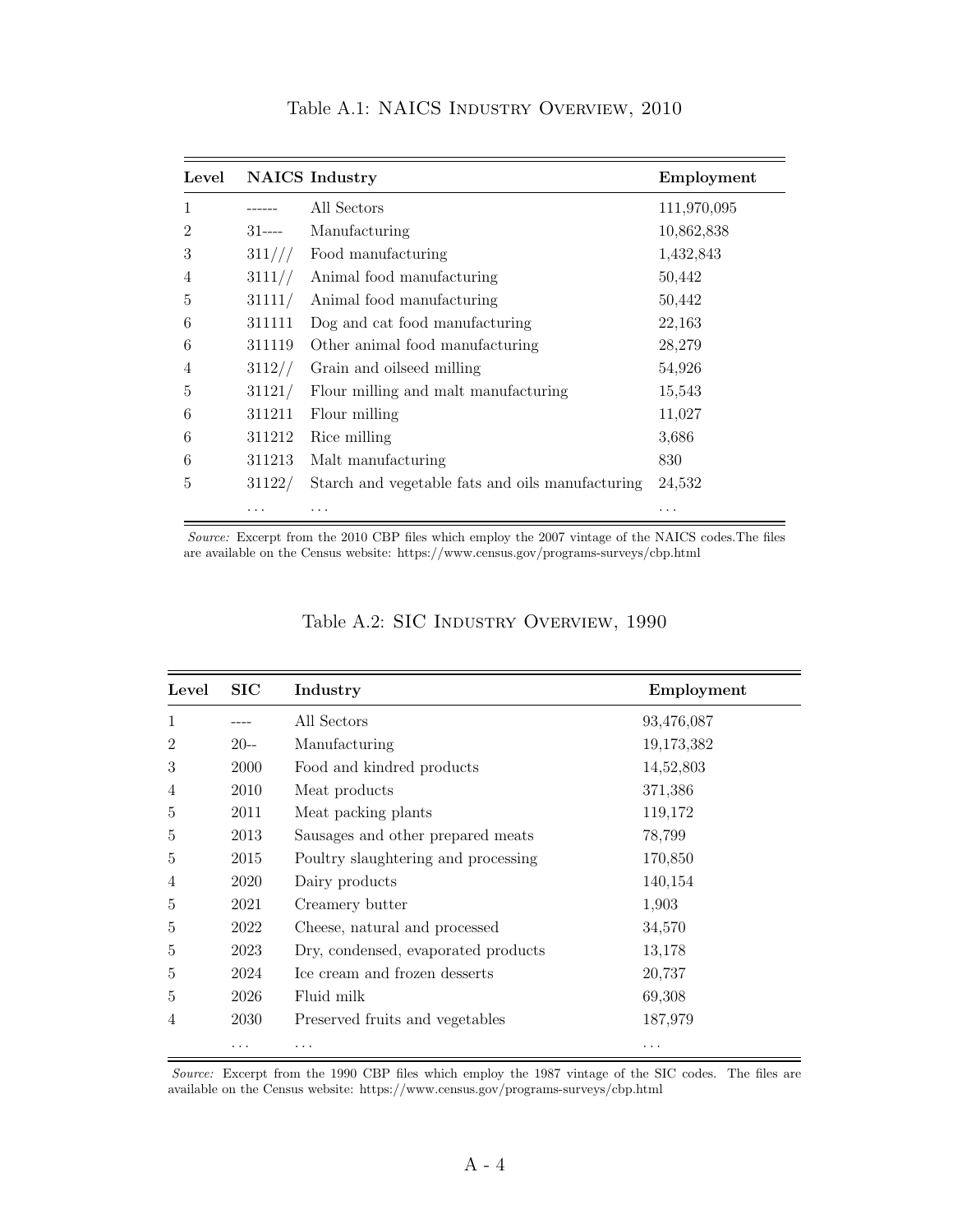Table A.3: Inconsistent Industry Codes

<span id="page-43-0"></span>

| Year | <b>Inconsistent Codes across CBP Files</b>                                                                                                                                                                                                                                                                                                                |
|------|-----------------------------------------------------------------------------------------------------------------------------------------------------------------------------------------------------------------------------------------------------------------------------------------------------------------------------------------------------------|
| 1975 | ['1311', '3777', '2666', '3077', '2241', '3007']                                                                                                                                                                                                                                                                                                          |
| 1976 | ['3211', '4300', '2031', '2742', '3821', '3323', '4310', '2442', '2432', '8062',<br>'4311', '3611', '2433', '3352', '3481', '3831', '3548']                                                                                                                                                                                                               |
| 1977 | ['4311', '4310', '3611', '3803', '2442', '4300', '2031', '5122', '2433', '3821',<br>'3791', '0785']                                                                                                                                                                                                                                                       |
| 1978 | $[3411', 3062', 2661', 3611', 3803', 2015', 4582', 8800', 2442', 8810',$<br>'2433', '3791', '3821', '8084', '0785']                                                                                                                                                                                                                                       |
| 1979 | ['5991', '5513', '5821', '5781', '7835', '7388', '7012', '2942', '7912', '7065',<br>'8680', '7060', '7626', '8800', '8562', '3073', '7380', '2940', '7638', '6122', '3716',<br>'5192', '5212', '1625', '6406', '8126', '8500', '8560', '3239', '8810', '5820', '3481',<br>'2036', '8811', '6113', '0759', '1092', '7328', '7994', '8120', '5780', '0785'] |
| 1980 | [1629', 6113', 1092', 8631']                                                                                                                                                                                                                                                                                                                              |
| 1981 | [6113', '1542', '1540', '8051']                                                                                                                                                                                                                                                                                                                           |
| 1982 | [8811', '6113', '8800', '1092', '2771', '1321', '8810']                                                                                                                                                                                                                                                                                                   |
| 1983 | [1711', 76113', 1092', 3572', 76793']                                                                                                                                                                                                                                                                                                                     |
| 1984 | [ '5380', '3572', '3673', '5580']                                                                                                                                                                                                                                                                                                                         |
| 1985 | [3572', '5580', '5380']                                                                                                                                                                                                                                                                                                                                   |
| 1986 | ['4231', '4712', '1531', '4411', '6410', '4941', '4441', '4821', '1111', '4971',<br>'5970', '5380', '1611', '4961', '7840', '4911', '4899', '1481', '4131', '8110', '4811',<br>'8361', '6610', '4431', '4151']                                                                                                                                            |
| 1987 | ['8351', '4214', '8330', '8390', '8331', '1540', '8320', '8321', '8399', '8350',<br>'5399', '6410']                                                                                                                                                                                                                                                       |
| 1988 | $[3399]$                                                                                                                                                                                                                                                                                                                                                  |
| 1991 | [3810]                                                                                                                                                                                                                                                                                                                                                    |
| 1992 | $[3810]$                                                                                                                                                                                                                                                                                                                                                  |
| 1993 | [3810]                                                                                                                                                                                                                                                                                                                                                    |
| 1994 | [3810]                                                                                                                                                                                                                                                                                                                                                    |
| 1995 | $[3810]$                                                                                                                                                                                                                                                                                                                                                  |
| 1996 | $[3810]$                                                                                                                                                                                                                                                                                                                                                  |
| 1997 | ['2067', '5810']                                                                                                                                                                                                                                                                                                                                          |

Source: This table lists the industry codes that do not appear in all three CBP files for a given year, i.e., the national and state and county files of a given year. Years in which no codes are dropped are ommitted from the table.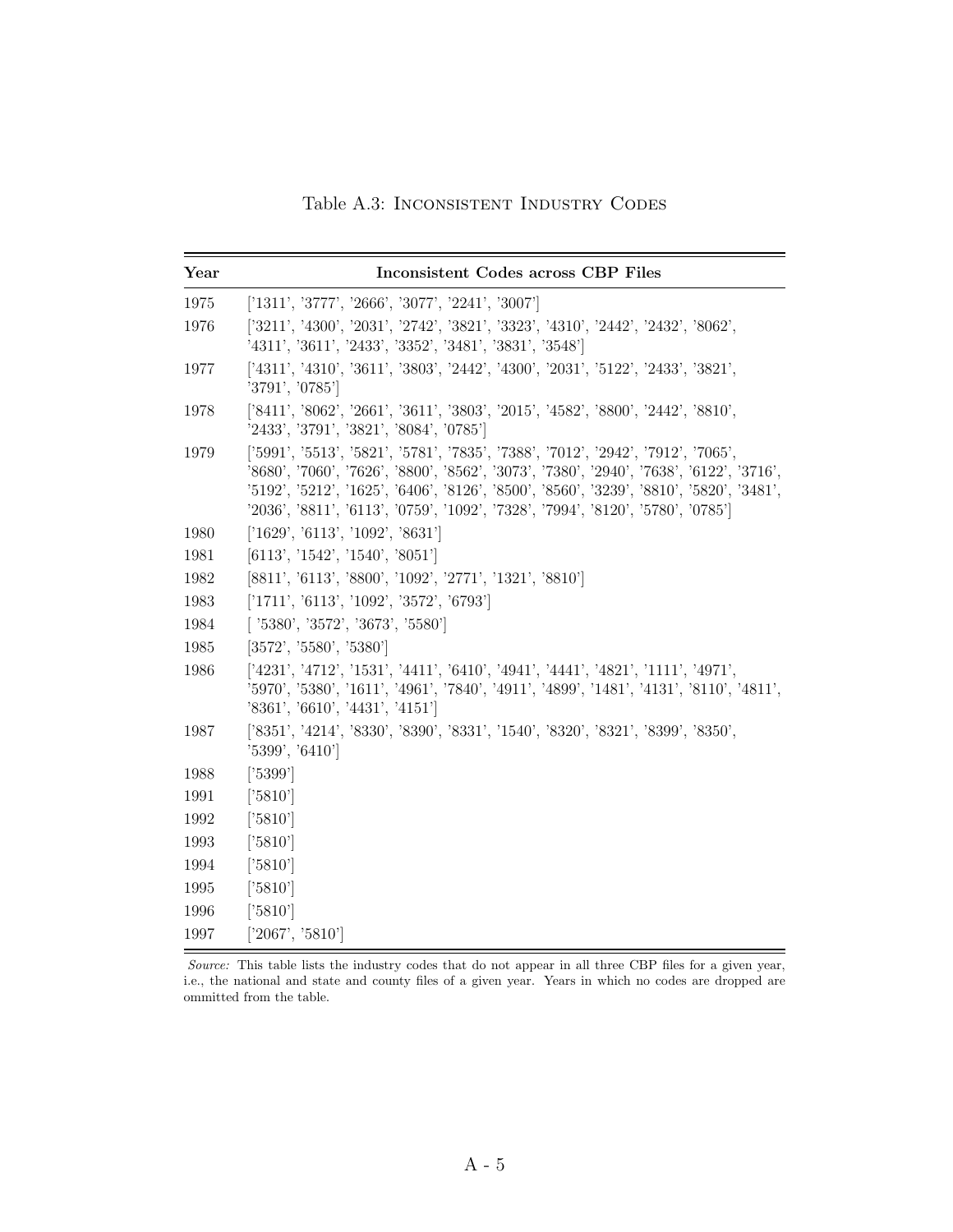|      | <b>Bounds</b> | <b>Total LB</b> | <b>Total UB</b> | Avg LB     | Avg UB           |
|------|---------------|-----------------|-----------------|------------|------------------|
| Year | Adjusted      | Adjustment      | Adjustment      | Adjustment | Adjustment       |
| 1975 | 870           | 62554           | 84098           | 71.90      | 96.66            |
| 1976 | 945           | 40160           | 80391           | 42.50      | 85.07            |
| 1977 | 1159          | 5456802         | 378238          | 4708.20    | 326.35           |
| 1978 | 242           | 7925            | 1529646         | 32.75      | 6320.85          |
| 1979 | 88            | 3823            | 7585            | 43.44      | 86.19            |
| 1980 | 75            | 6921            | 1318            | 92.28      | 17.57            |
| 1981 | 8             | 772             | 64              | 96.5       | 8                |
| 1982 | 16            | 1017            | 34              | 63.56      | 2.13             |
| 1983 | 5             | 77              | 13              | 15.4       | 2.6              |
| 1984 | $\,6$         | 96              | 54              | 16         | $\boldsymbol{9}$ |
| 1985 | 5             | 491             | 50              | 98.2       | 10               |
| 1986 | 1             | 463             | $\theta$        | 463        | $\overline{0}$   |
| 1987 | 591           | 21996           | 11434           | 37.22      | 19.35            |
| 1989 | 38            | 1673            | 692             | 44.03      | 18.21            |
| 1990 | 16            | 656             | 124             | 41         | 7.75             |
| 1999 | 30            | 3481            | 2450            | 116.03     | 81.67            |
| 2001 | 10            | 70              | 1202            | 7          | 120.2            |

<span id="page-44-0"></span>Table A.4: SUMMARY STATISTICS ON ADJUSTMENTS TO RAW DATA

Source: Calculations by authors based on output from Closest Feasible Model Procedure applied to raw bounds in CBP files for 1975 to 2016. Years where adjustments were not necessary are not listed.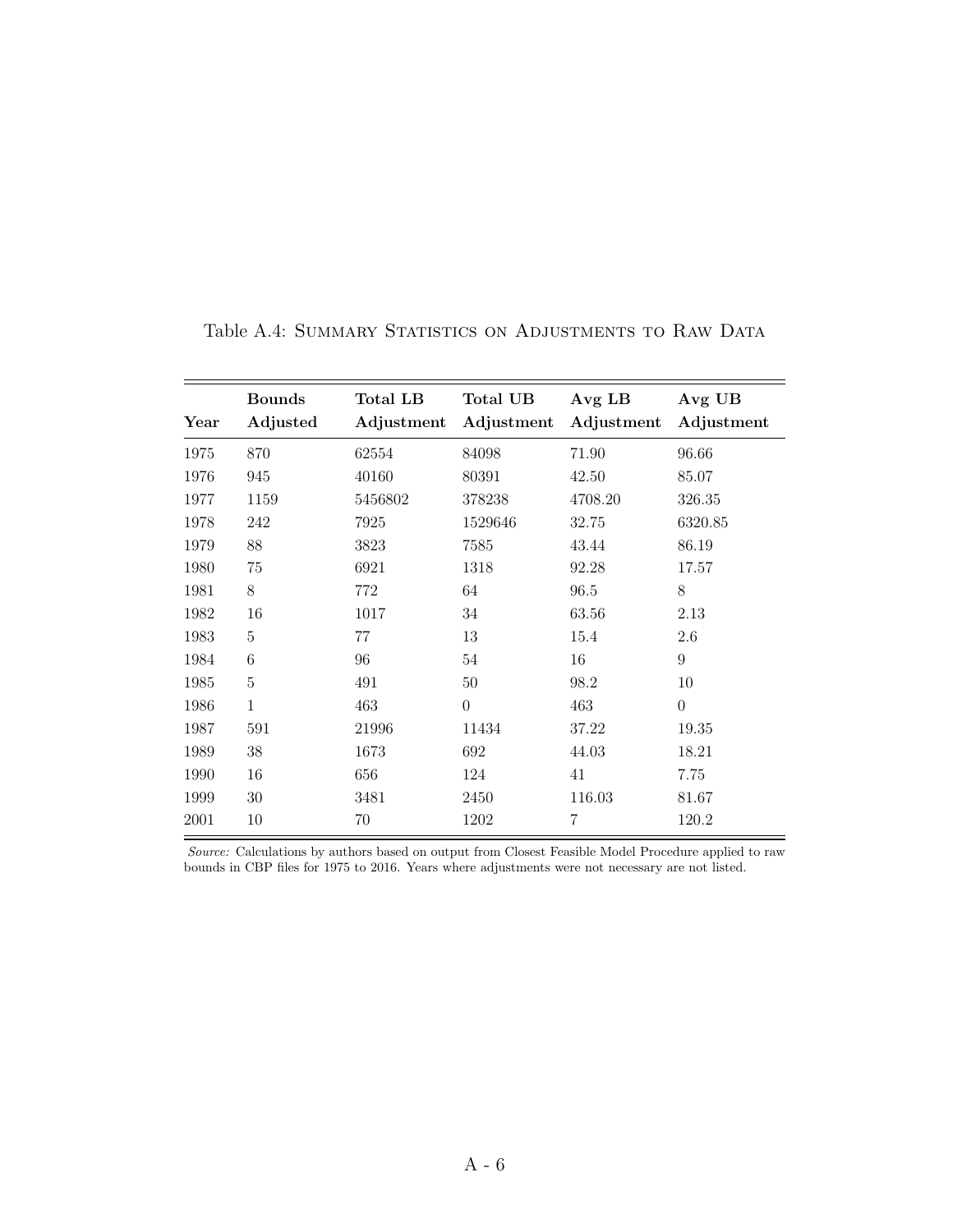|          | NAICS codes with<br>auxiliary component                    | Mappings from SIC:                                                                                                                                                  |                                                | Share of 1997<br>SIC employment |                      |
|----------|------------------------------------------------------------|---------------------------------------------------------------------------------------------------------------------------------------------------------------------|------------------------------------------------|---------------------------------|----------------------|
| Code     | Description                                                | AUX<br>SIC codes                                                                                                                                                    | Non-AUX<br>SIC codes                           | <b>AUX</b><br>SIC codes         | Non-AUX<br>SIC codes |
| $115///$ | Support activities for<br>agriculture and forestry         | $098\backslash$                                                                                                                                                     | 0700, 0800                                     | .007                            | .993                 |
| 484///   | Truck transportation                                       | $149\langle, 179\langle, 399\langle,$<br>$497\langle, 519\langle, 599\langle,$<br>$899\%$                                                                           | 4200                                           | .053                            | .947                 |
| 4931/    | Warehousing and storage                                    | $149\langle, 179\langle, 399\langle,$<br>$497\langle, 519\langle, 599\langle,$<br>$679\langle, 899\rangle$                                                          | 4220                                           | .756                            | .244                 |
| 514210   | Data processing services                                   | $149\overline{\smash{\big)}$ , $179\overline{\smash{\big)}}$ , $399\overline{\smash{\big)}}$ ,<br>$497\langle, 519\langle, 599\langle,$<br>$679\langle, 899\langle$ | 7374, 7379                                     | .069                            | .931                 |
| 5411/    | Legal services                                             | $149\langle, 399\langle, 497\langle,$<br>$519\langle, 599\langle, 679\rangle,$<br>899\                                                                              | 6540, 7380, 8110                               | .081                            | .919                 |
| 5412/    | Offices of notaries                                        | $149\langle, 179\langle, 399\langle,$<br>$497\langle, 519\langle, 499\langle,$<br>$679\langle, 899\langle$                                                          | 7290, 7810, 8720                               | .083                            | .917                 |
| 5417/    | Scientific research and<br>development services            | $149\langle, 179\langle, 399\langle,$<br>$497\langle, 519\langle, 599\rangle,$<br>$679\langle, 899\langle$                                                          | 3720, 3760, 8730                               | .161                            | .839                 |
| 5418/    | Advertising and related<br>services                        | $149\langle, 399\langle, 497\langle,$<br>$519\langle, 599\langle, 679\langle,$<br>$899\%$                                                                           | 5190, 7310, 7330,<br>7380, 8740                | .091                            | .909                 |
| 551114   | Corporate, subsidiary,<br>and regional managing<br>offices | $149\langle, 179\langle, 399\langle,$<br>$497\langle, 519\langle, 679\langle,$<br>$899\%$                                                                           |                                                | $\mathbf{1}$                    | $\overline{0}$       |
| 5613/    | Employment services                                        | $149\langle, 179\langle, 399\langle,$<br>$497\langle, 519\langle, 599\langle,$<br>$679$ , $899$                                                                     | 7290, 7360, 7810,<br>7920                      | .004                            | .996                 |
| 56161/   | Investigation, guard,<br>and armored car services          | $149\langle, 399\langle, 497\langle,$<br>$519\langle, 599\langle, 899\rangle$                                                                                       |                                                | $\mathbf{1}$                    | $\boldsymbol{0}$     |
| 5617/    | Services to buildings<br>and dwellings                     | $149\backslash,\,399\backslash,\,519\backslash,$<br>$599\langle, 679\langle, 899\rangle$                                                                            | 0780, 4580, 4950,<br>7210, 7340, 7380,<br>7690 | .003                            | .997                 |
| 811///   | Repair and maintenance                                     | $149\langle, 179\langle, 399\langle,$<br>$497\langle, 519\langle, 679\langle,$<br>899                                                                               | 3700, 7200, 7300,<br>7500, 7600                | .042                            | .958                 |
| 949999   | Unclassified auxiliaries                                   | $149\langle, 179\langle, 399\rangle,$<br>$497\langle, 519\langle, 599\rangle,$<br>$679\langle, 899\rangle$                                                          |                                                | 1                               | $\overline{0}$       |

|  |  |  | Table A.5: MAPPINGS FOR NAICS CODES WITH AUXILIARY COMPONENT |
|--|--|--|--------------------------------------------------------------|
|  |  |  |                                                              |

Source: These mappings come from the authors' constructed 1987 SIC to 1997 NAICS concordance.

 $=$